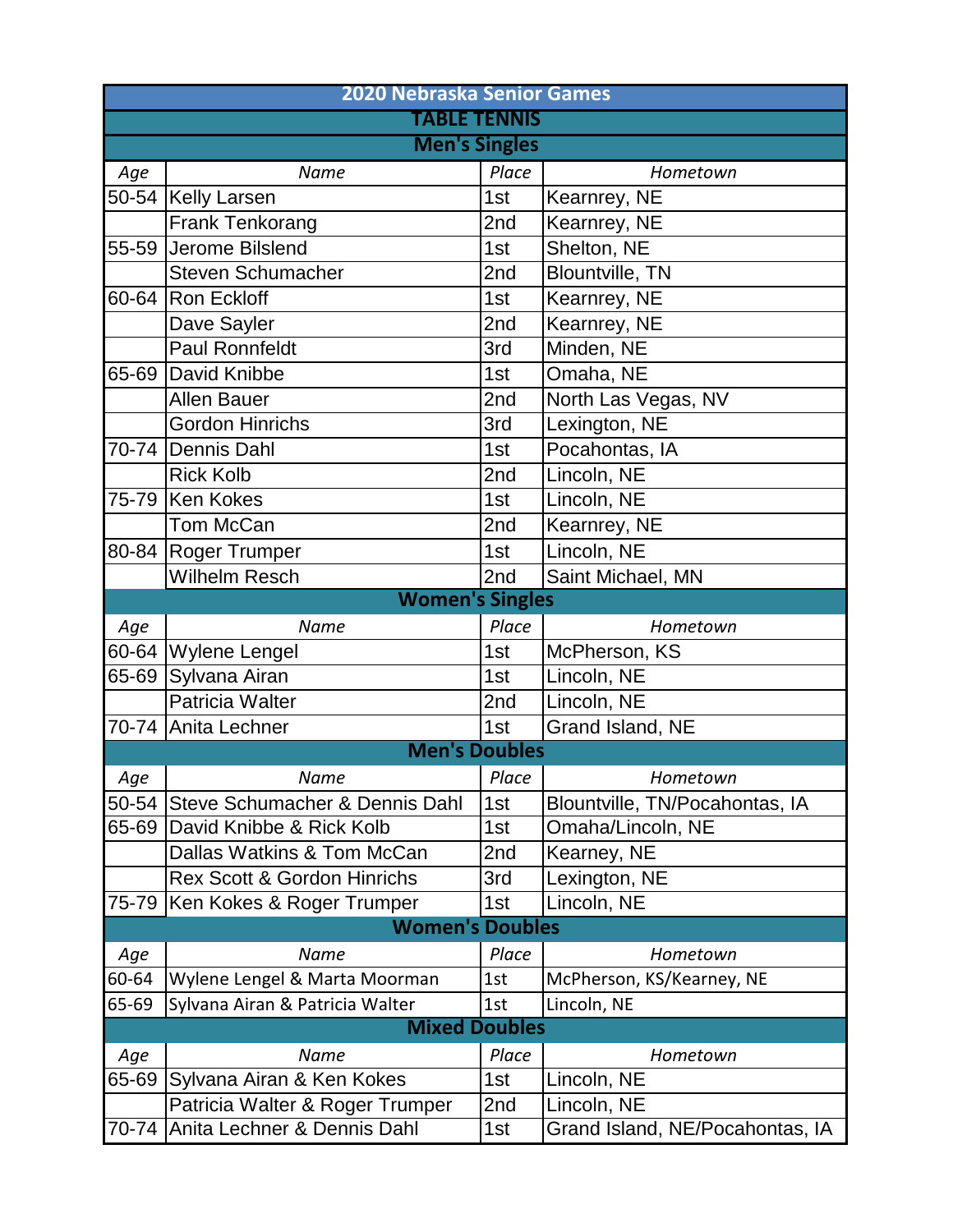| 2020 Nebraska Senior Games |                            |                |                  |       |  |  |
|----------------------------|----------------------------|----------------|------------------|-------|--|--|
| <b>GOLF</b>                |                            |                |                  |       |  |  |
|                            |                            | <b>Women's</b> |                  |       |  |  |
| Age                        | <b>Name</b>                | Place          | Hometown         | Score |  |  |
| 50-54                      | Donna Rios                 | 1st            | Kearney, NE      | 121   |  |  |
| 55-59                      | Lori Feulner               | 1st            | Hebron, NE       | 91    |  |  |
|                            | Patty henry                | 2nd            | Kearney, NE      | 92    |  |  |
| 60-64                      | Susan Rohrschneider        | 1st            | Ralston, NE      | 85    |  |  |
| 65-69                      | Mary Halkyard              | 1st            | Gibbon, NE       | 85    |  |  |
|                            | <b>Judith Rhodes</b>       | 2nd            | Omaha, NE        | 99    |  |  |
|                            |                            | Men's          |                  |       |  |  |
| Age                        | <b>Name</b>                | Place          | Hometown         | Score |  |  |
| 50-55                      | <b>Tim Valleau</b>         | 1st            | Kearney, NE      | 86    |  |  |
| 55-59                      | James Heineman             | 1st            | Kearney, NE      | 90    |  |  |
| 60-64                      | Gary Pechar                | 1st            | Papillion, NE    | 75    |  |  |
|                            | <b>Ronald Eckloff</b>      | 2nd            | Kearney, NE      | 81    |  |  |
|                            | <b>Mike Weeks</b>          | 3rd            | Batesville, AR   | 82    |  |  |
|                            | Randy Kirchhoff            | T4th           | Friend, NE       | 85    |  |  |
|                            | <b>William Rios</b>        | T4th           | Kearney, NE      | 85    |  |  |
|                            | <b>Dennis Lewis</b>        | 6th            | Kearney, NE      | 86    |  |  |
|                            | Raymond Bloom              | 7th            | Honey Creek, IA  | 88    |  |  |
|                            | <b>Butch Rohrschneider</b> | 8th            | Ralston, NE      | 89    |  |  |
|                            | <b>Tim Norwood</b>         | 9th            | Kearney, NE      | 99    |  |  |
| 65-69                      | Michael Sullivan           | 1st            | Kearney, NE      | 83    |  |  |
|                            | David Halkyard             | 2nd            | Gibbon, NE       | 85    |  |  |
|                            | Jonny Nikkila              | 3rd            | Kearney, NE      | 89    |  |  |
|                            | Gene Shaw                  | 4th            | Hastings, NE     | 99    |  |  |
|                            | James Buehler              | 5th            | Kearney, NE      | 108   |  |  |
| 70-74                      | <b>Jack Wilkins</b>        | 1st            | Kearney, NE      | 74    |  |  |
|                            | Larry Kenton               | 2nd            | Kearney, NE      | 76    |  |  |
|                            | <b>Phillip Morrow</b>      | 3rd            | Onawa, IA        | 86    |  |  |
|                            | Roger Wendt                | 4th            | Kearney, NE      | 87    |  |  |
|                            | William Agnew              | 5th            | Omaha, NE        | 89    |  |  |
|                            | <b>Terry Medjo</b>         | 6th            | Grand Island, NE | 95    |  |  |
|                            | Dave Waggoner              | 7th            | Kearney, NE      | 98    |  |  |
|                            | <b>Gary Nichols</b>        | 8th            | Dorchester, NE   | 99    |  |  |
| 75-79                      | Lanny Larson               | 1st            | Kearney, NE      | 85    |  |  |
|                            | <b>Gerald Mcvey</b>        | 2nd            | Lincoln, NE      | 95    |  |  |
| 80-84                      | Larry Johnson              | 1st            | Pleasanton, NE   | 85    |  |  |
| 85-89                      | Orlan Grams                | 1st            | Minden, NE       | 105   |  |  |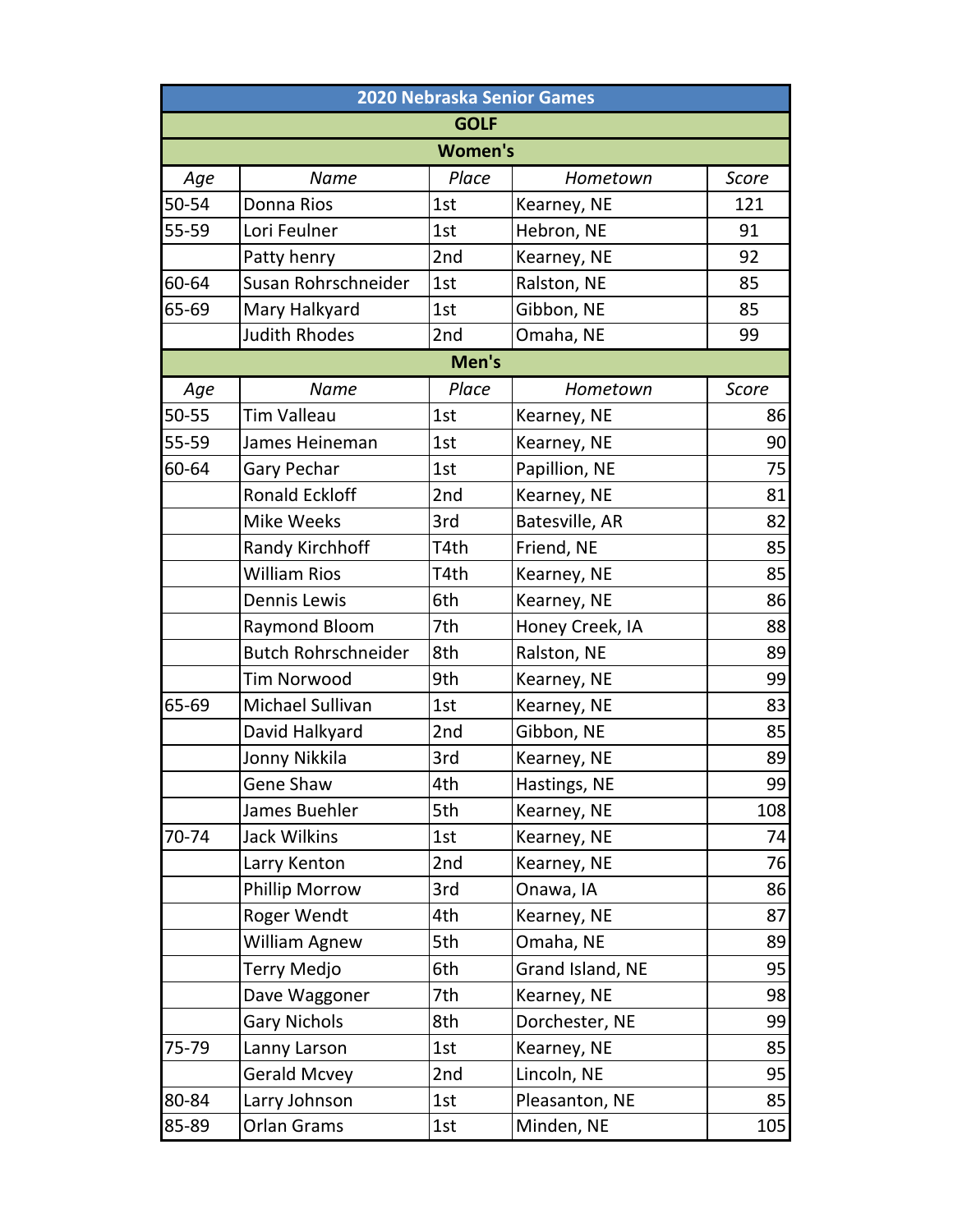|       | 2020 Nebraska Senior Games |                |                        |              |  |  |  |
|-------|----------------------------|----------------|------------------------|--------------|--|--|--|
|       | <b>DISC GOLF</b>           |                |                        |              |  |  |  |
|       | Men's                      |                |                        |              |  |  |  |
| Age   | <b>Name</b>                | Place          | Hometown               | <b>Score</b> |  |  |  |
| 50-54 | Keith Koupal               | 1st            | Kearney, NE            | 54           |  |  |  |
| 55-59 | Joe Johnson                | 1st            | Kearney, NE            | 43           |  |  |  |
|       | <b>Steven Schumacher</b>   | 2nd            | <b>Blountville, TN</b> | 66           |  |  |  |
| 60-64 | <b>Dennis Lewis</b>        | 1st            | Kearney, NE            | 49           |  |  |  |
|       | Jerry Munsell              | 2nd            | Kearney, NE            | 53           |  |  |  |
|       | Paul Ronnfeldt             | 3rd            | Minden, NE             | 53           |  |  |  |
| 70-74 | John McLeod                | 1st            | Cambridge, NE          | 50           |  |  |  |
|       | <b>Clint Witte</b>         | 2nd            | Kearney, NE            | 64           |  |  |  |
| 75-79 | <b>Tom McCann</b>          | 1st            | Kearney, NE            | 58           |  |  |  |
| 80-84 | Ivan Maggert               | 1st            | Lincoln, NE            | 101          |  |  |  |
|       |                            | <b>Women's</b> |                        |              |  |  |  |
| Age   | <b>Name</b>                | Place          | Hometown               | <b>Score</b> |  |  |  |
| 60-64 | Marta Moorman              | 1st            | Kearney, NE            | 59           |  |  |  |
|       | Sally McCann               | 2nd            | Kearney, NE            | 62           |  |  |  |
| 70-74 | Regina McCann              | 1st            | Kearney, NE            | 81           |  |  |  |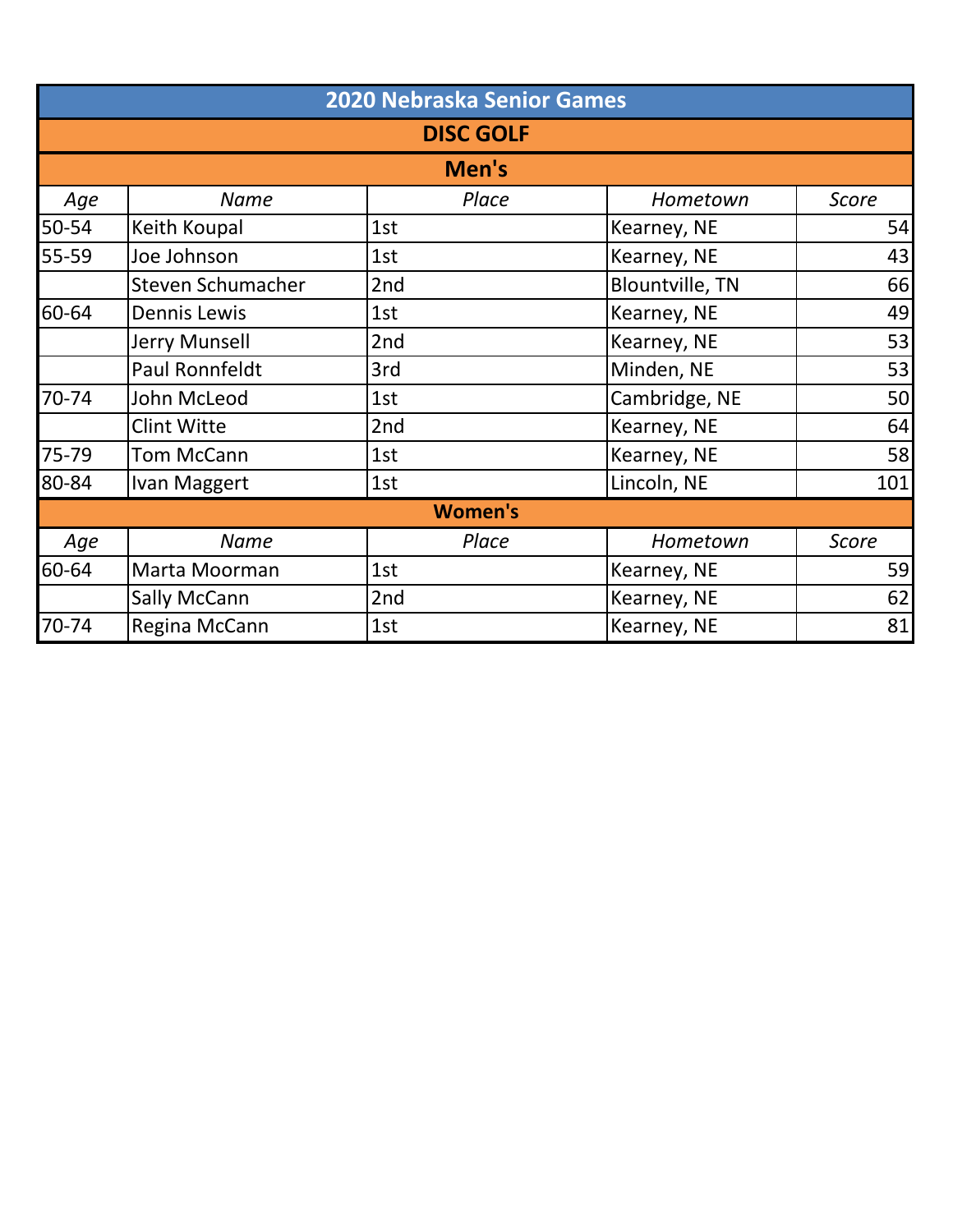| <b>2020 Nebraska Senior Games</b><br><b>TRACK &amp; FIELD</b> |                      |       |                           |                 |  |                 |
|---------------------------------------------------------------|----------------------|-------|---------------------------|-----------------|--|-----------------|
|                                                               |                      |       |                           |                 |  | Men's 100M Dash |
| Age                                                           | <b>Name</b>          | Place | Hometown                  | Time (mm:ss.xx) |  |                 |
| 50-54                                                         | <b>Tadd Delozier</b> | 1st   | Lincoln, NE               | 13.88           |  |                 |
|                                                               | <b>Terry Mason</b>   | 2nd   | Callaway, NE              | 14.57           |  |                 |
| 55-59                                                         | Jeff Hageman         | 1st   | Omaha, NE                 | 13.08           |  |                 |
|                                                               | Art Morrow           | 2nd   | Japan                     | 14.64           |  |                 |
|                                                               | James Heineman       | 3rd   | Kearney, NE               | 14.73           |  |                 |
|                                                               | Jerome Bislend       | 4th   | Shelton, NE               | 18.2            |  |                 |
| 60-64                                                         | John Plfug           | 1st   | Omaha, NE                 | 12.85           |  |                 |
|                                                               | Dave McNair          | 2nd   | Springfield, NE           | 12.99           |  |                 |
|                                                               | Lei Sowell           | 3rd   | Topeka, KS                | 13.63           |  |                 |
|                                                               | <b>Chad Cassel</b>   | 4th   | Hastings, NE              | 16.68           |  |                 |
|                                                               | Tony Dillehay        | 5th   | Kearney, NE               | 16.81           |  |                 |
| 65-69                                                         | Trip Reynolds        | 1st   | Crete, NE                 | 14.86           |  |                 |
|                                                               | Larry Price          | 2nd   | Belton, TX                | 15.22           |  |                 |
|                                                               | <b>Rex Scott</b>     | 3rd   | Lexington, NE             | 15.45           |  |                 |
|                                                               | Allen Bauer          | 4th   | Noth Las Vegas, NV        | 18.22           |  |                 |
|                                                               | <b>Tony Laird</b>    | 5th   | Hastings, NE              | 18.46           |  |                 |
|                                                               | Dennis O'Meara       | 6th   | Lincoln, NE               | 20.43           |  |                 |
| 70-74                                                         | Jack Kelly           | 1st   | Sulphur, OK               | 14.14           |  |                 |
|                                                               | <b>Rick Reeser</b>   | 2nd   | Greeley, CO               | 15.53           |  |                 |
|                                                               | Randall Olson        | 3rd   | Nebraska City, NE         | 15.99           |  |                 |
|                                                               | Robert Wortman       | 4th   | Curtis, NE                | 19.39           |  |                 |
|                                                               | Clint Witte          | 5th   | Kearney, NE               | 22.59           |  |                 |
| 75-79                                                         | John O'Meara         | 1st   | Noth Las Vegas, NV        | 19.75           |  |                 |
|                                                               | Alex Meyer           | 2nd   | Scribner, NE              | 23.94           |  |                 |
| 80-84                                                         | Ivan Maggert         | 1st   | Lincoln, NE               | 31.38           |  |                 |
| 85-89                                                         | Joseph Meuret        | 1st   | Kearney, NE               | 20.24           |  |                 |
| 90-94                                                         | Don Phillips         | 1st   | Sioux Falls, SD           | 18.3            |  |                 |
|                                                               | Elmer Murman         | 2nd   | Hastings, NE              | 23.42           |  |                 |
|                                                               |                      |       | <b>Women's 100 M Dash</b> |                 |  |                 |
| Age                                                           | Name                 | Place | Hometown                  | Time (mm:ss.xx) |  |                 |
| 50-54                                                         | Amy Schwarz          | 1st   | Kearney, NE               | 17.66           |  |                 |
| 55-59                                                         | Diahann Armstrong    | 1st   | Hutto, TX                 | 14.35           |  |                 |
| 60-64                                                         | Debbie Hammond       | 1st   | Rockwall, TX              | 16.68           |  |                 |
|                                                               | Anna Kellogg         | 2nd   | Omaha, NE                 | 18.06           |  |                 |
|                                                               | Cynthia Ritter       | 3rd   | Lincoln, NE               | 20.04           |  |                 |
|                                                               | Sally McCann         | 4th   | Kearney, NE               | 29.18           |  |                 |
| 65-69                                                         | Kay Glynn            | 1st   | Hastings, IA              | 16.07           |  |                 |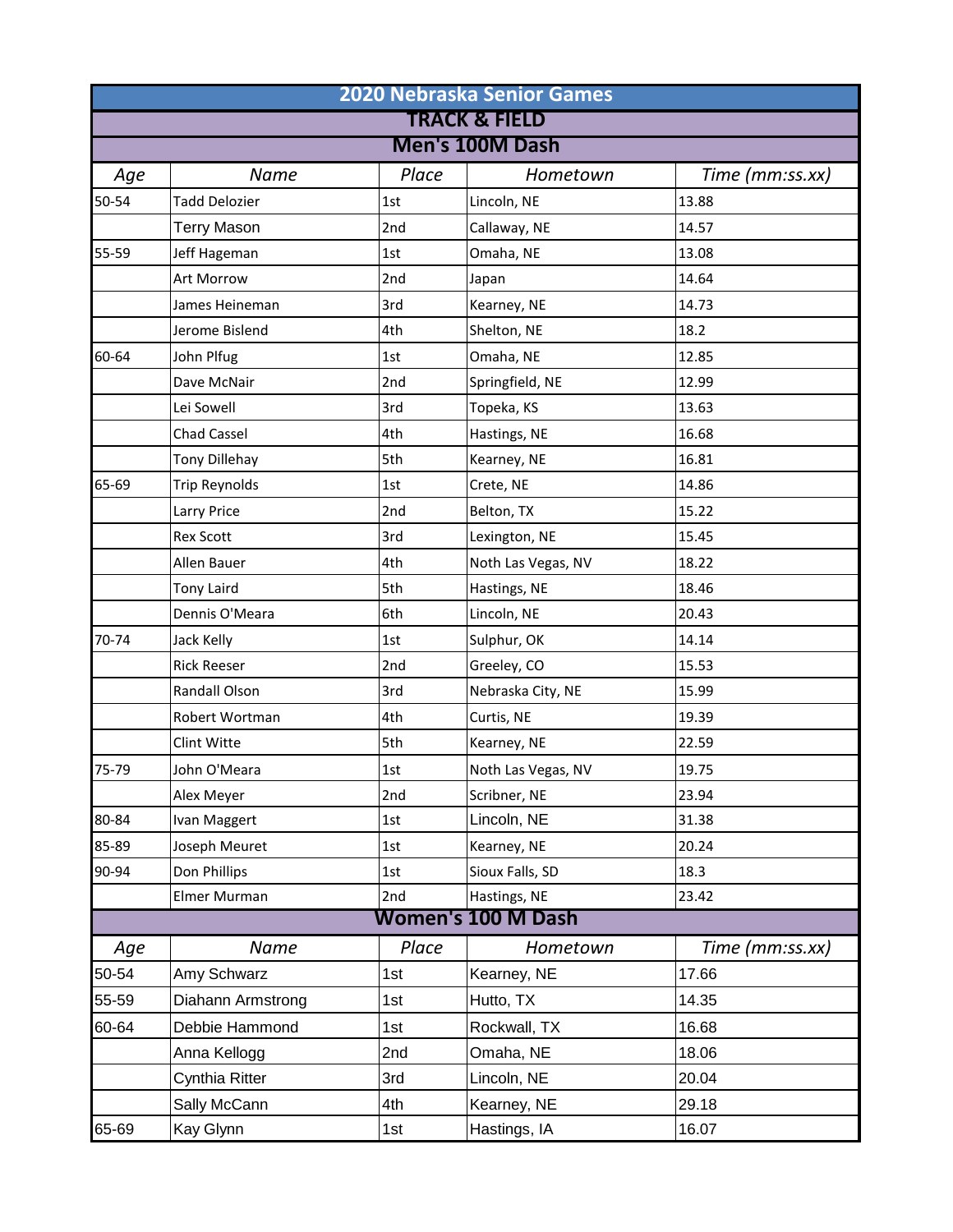|           | <b>2020 Nebraska Senior Games</b> |                          |                        |                   |  |  |
|-----------|-----------------------------------|--------------------------|------------------------|-------------------|--|--|
|           | <b>TRACK &amp; FIELD</b>          |                          |                        |                   |  |  |
|           | <b>Men's 50 M Dash</b>            |                          |                        |                   |  |  |
| Age       | <b>Name</b>                       | Place                    | Hometown               | Time (mm:ss)      |  |  |
| 50-54     | <b>Tadd Delozier</b>              | 1st                      | Lincoln, NE            | 6.81              |  |  |
|           | <b>Terry Mason</b>                | 2nd                      | Callaway, NE           | 7.62              |  |  |
| 55-59     | Jeff Hageman                      | 1st                      | Omaha, NE              | 6.86              |  |  |
|           | <b>Art Morrow</b>                 | 2nd                      | Japan                  | $\overline{7.22}$ |  |  |
|           | James Heineman                    | 3rd                      | Kearney, NE            | 7.56              |  |  |
|           | <b>Steven Schumacher</b>          | 4th                      | <b>Blountville, TN</b> | 8.28              |  |  |
|           | Jerome Bislend                    | 5th                      | Shelton, NE            | 8.93              |  |  |
| $60 - 64$ | Dave McNair                       | 1st                      | Springfield, NE        | 7.00              |  |  |
|           | Lei Sowell                        | 2nd                      | Topeka, KS             | 7.15              |  |  |
|           | <b>Tony Dillehay</b>              | 3rd                      | Kearney, NE            | 9.02              |  |  |
| $65 - 69$ | <b>Larry Price</b>                | 1st                      | Belton, TX             | 7.72              |  |  |
|           | <b>Rex Scott</b>                  | 2nd                      | Lexington, NE          | 7.86              |  |  |
|           | <b>Tony Laird</b>                 | 3rd                      | Hastings, NE           | 8.34              |  |  |
|           | <b>Allen Bauer</b>                | 4th                      | Noth Las Vegas, NV     | 9.37              |  |  |
| 70-74     | <b>Jack Kelly</b>                 | 1st                      | Sulphur, OK            | 7.28              |  |  |
|           | <b>Rick Reeser</b>                | 2nd                      | Greeley, CO            | 7.54              |  |  |
|           | Randall Olson                     | 3rd                      | Nebraska City, NE      | 8.22              |  |  |
|           | Robert Wortman                    | 4th                      | Curtis, NE             | 8.74              |  |  |
|           | <b>Clint Witte</b>                | 5th                      | Kearney, NE            | 11.53             |  |  |
| 75-79     | Alex Meyer                        | 1st                      | Scribner, NE           | 11.65             |  |  |
| 80-84     | Ivan Maggert                      | 1st                      | Lincoln, NE            | 15.48             |  |  |
|           | <b>Greuling Schellhorn</b>        | 2nd                      | Boscobel, WI           | 31.91             |  |  |
| 85-89     | Joseph Meuret                     | 1st                      | Kearney, NE            | 10.43             |  |  |
| 90-94     | Don Phillips                      | 1st                      | Sioux Falls, SD        | 9.87              |  |  |
|           | Elmer Murman                      | 2nd                      | Hastings, NE           | 12.2              |  |  |
|           |                                   | <b>Women's 50 M Dash</b> |                        |                   |  |  |
| Age       | <b>Name</b>                       | Place                    | Hometown               | Time (mm:ss)      |  |  |
| 50-54     | Amy Schwarz                       | 1st                      | Kearney, NE            | 8.75              |  |  |
| 55-59     | Diahann Armstrong                 | 1st                      | Hutto, TX              | 7.34              |  |  |
| 60-64     | Debbie Hammond                    | 1st                      | Rockwall, TX           | 8.82              |  |  |
|           | Anna Kellogg                      | 2nd                      | Omaha, NE              | 9.05              |  |  |
|           | Cynthia Ritter                    | 3rd                      | Lincoln, NE            | 10.21             |  |  |
| $65 - 69$ | Kay Glenn                         | 1st                      | Hastings, IA           | 8.44              |  |  |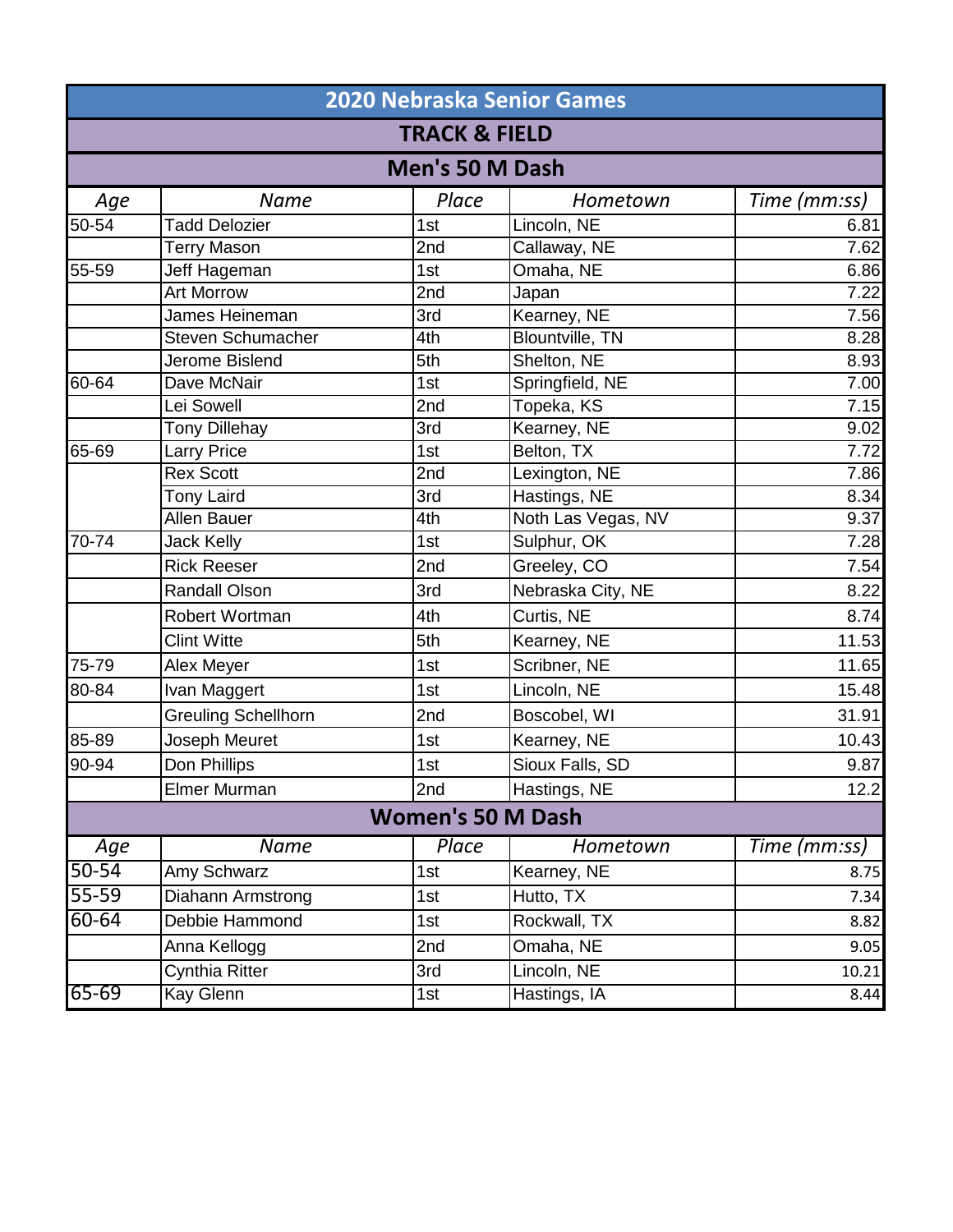|           | <b>2020 Nebraska Senior Games</b> |                 |                        |                 |  |  |
|-----------|-----------------------------------|-----------------|------------------------|-----------------|--|--|
|           | <b>TRACK &amp; FIELD</b>          |                 |                        |                 |  |  |
|           |                                   | Men's 800 M Run |                        |                 |  |  |
| Age       | <b>Name</b>                       | Place           | Hometown               | Time (mm:ss.xx) |  |  |
| 50-54     | <b>James Miller</b>               | 1st             | Omaha, NE              | 3:09.72         |  |  |
|           | <b>Erick Erickson</b>             | 2nd             | Holdrege, NE           | 4:37.29         |  |  |
| 55-59     | Steven Schumacher                 | 1st             | <b>Blountville, TN</b> | 4:01.51         |  |  |
| 60-64     | Derry Trampe                      | 1st             | Ord, NE                | 2:29.55         |  |  |
|           | <b>Brian Bergt</b>                | 2nd             | Amherst, NE            | 2:42.18         |  |  |
|           | <b>Gregory Endres</b>             | 3rd             | Carrington, ND         | 2:42.78         |  |  |
|           | Randy McDermott                   | 4th             | Kansas City, KS        | 2:44.82         |  |  |
|           | Joseph Jenkins                    | 5th             | Omaha, NE              | 3:00.20         |  |  |
| 65-69     | <b>Robert Garcia</b>              | 1st             | La Vista, NE           | 3:03.62         |  |  |
|           | Dennis O'Meara                    | 2nd             | Lincoln, NE            | 3:39.65         |  |  |
|           | <b>Steve Scoville</b>             | 3rd             | Elwood, NE             | 3:40.57         |  |  |
|           | Allen Bauer                       | 4th             | North Las Vegas, NV    | 3:51.25         |  |  |
| 70-74     | Rod Engelbart                     | 1st             | Lincoln, NE            | 3:40.21         |  |  |
|           | Jerry Huebsch                     | 2nd             | Perham, MN             | 3:47.78         |  |  |
|           | <b>Warren Cico</b>                | 3rd             | Potter, NE             | 4:05.04         |  |  |
|           | Donald Hoffman                    | 4th             | Amherst, NE            | 4:28.86         |  |  |
| 75-79     | John O'Meara                      | 1st             | North Las Vegas, NV    | 4:38.32         |  |  |
|           | Alex Meyer                        | 2nd             | Scribner, NE           | 5:33.34         |  |  |
|           | <b>Women's 800 M Run</b>          |                 |                        |                 |  |  |
| Age       | <b>Name</b>                       | Place           | Hometown               | Time (mm:ss.xx) |  |  |
| $60 - 64$ | Sally McCann                      | 1st             | Kearney, NE            | 5:27.19         |  |  |
| 65-69     | Becky Walkden                     | 1st             | Durango, CO            | 4:37.92         |  |  |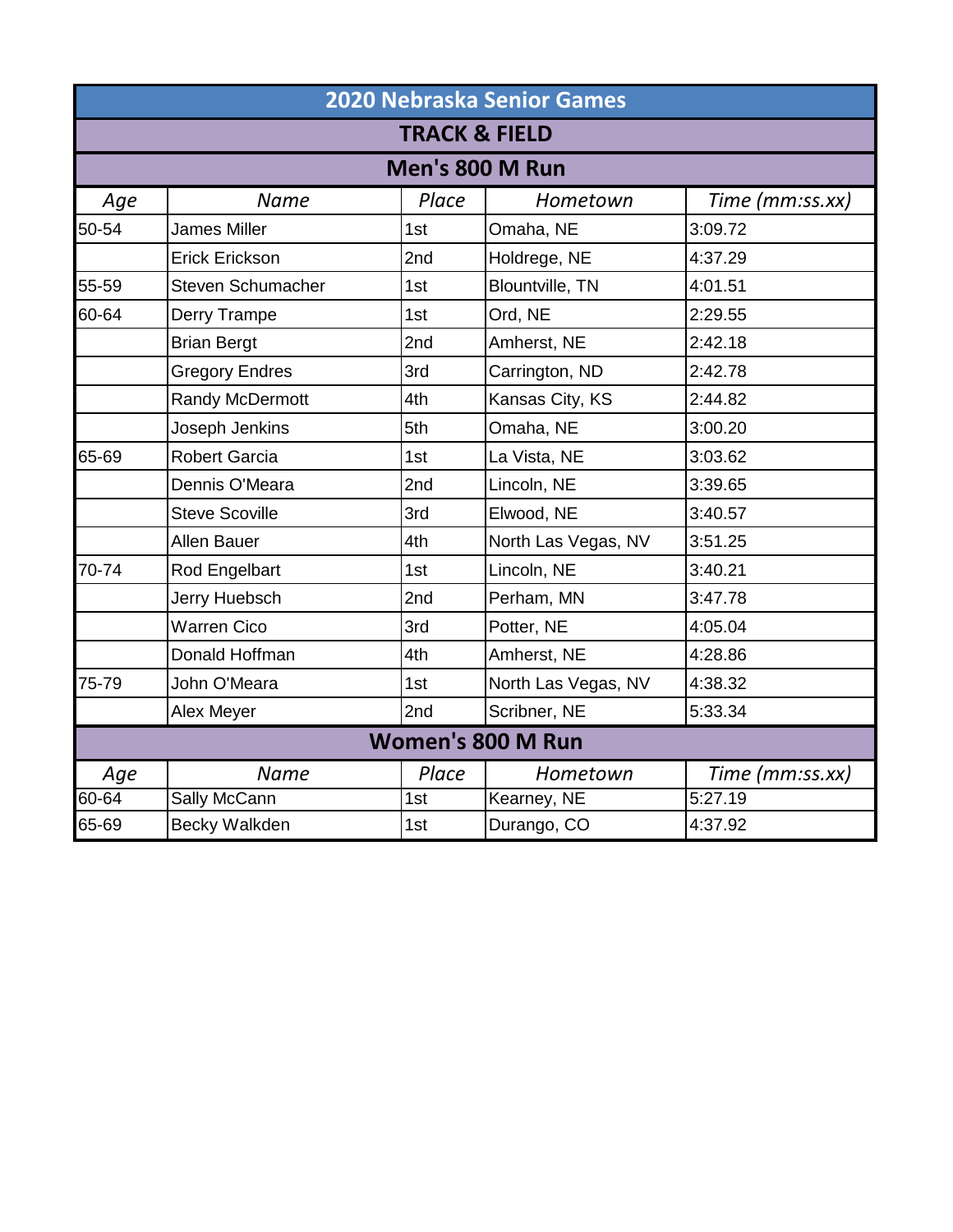|       | <b>2020 Nebraska Senior Games</b> |       |                                  |                 |  |  |
|-------|-----------------------------------|-------|----------------------------------|-----------------|--|--|
|       | <b>TRACK &amp; FIELD</b>          |       |                                  |                 |  |  |
|       | Men's 1500 M Race Walk            |       |                                  |                 |  |  |
| Age   | <b>Name</b>                       | Place | Hometown                         | Time (mm:ss.xx) |  |  |
| 60-64 | <b>Steve Hoger</b>                | 1st   | Seward, NE                       | 8:17.89         |  |  |
|       | Randy McDermott                   | 2nd   | Kansas City, KS                  | 8:21.32         |  |  |
| 75-79 | Alex Meyer                        | 1st   | Scribner                         | 14:23.03        |  |  |
|       |                                   |       | Men's 1500 M Power Walk          |                 |  |  |
| Age   | <b>Name</b>                       | Place | Hometown                         | Time (mm:ss.xx) |  |  |
| 55-59 | Art Morrow                        | 1st   | Japan                            | 10:06.96        |  |  |
|       | Steven Schumacher                 | 2nd   | <b>Blountville, TN</b>           | 12:33.34        |  |  |
| 60-64 | <b>Monty Mathews</b>              | 1st   | Omaha, NE                        | 10:33.53        |  |  |
|       | <b>Tony Dillehay</b>              | 2nd   | Kearney, NE                      | 11:54.49        |  |  |
|       | <b>Mike Weeks</b>                 | 3rd   | Batesville, AR                   | 15:03.95        |  |  |
| 65-69 | Robert Soderholm                  | 1st   | York, NE                         | 12:51.38        |  |  |
|       | <b>Bill Nott</b>                  | 2nd   | Arapahoe, NE                     | 14:27.71        |  |  |
| 70-74 | Jerry Huebsch                     | 1st   | Perham, MN                       | 10:25.62        |  |  |
| 80-84 | <b>Greuling Schellhorn</b>        | 1st   | Boscobel, WI                     | 13:09.66        |  |  |
|       |                                   |       | Women's 1500 M Race Walk         |                 |  |  |
| Age   | <b>Name</b>                       | Place | Hometown                         | Time (mm:ss.xx) |  |  |
| 55-59 | Lori Groom                        | 1st   | Leawood, KS                      | 9:55.37         |  |  |
|       |                                   |       | <b>Women's 1500 M Power Walk</b> |                 |  |  |
| Age   | <b>Name</b>                       | Place | Hometown                         | Time (mm:ss.xx) |  |  |
| 55-59 | Tammy Bartling                    | 1st   | Kearney, NE                      | 12:35.00        |  |  |
|       | Janice Ritter                     | 2nd   | Kearney, NE                      | 13:57.12        |  |  |
| 60-64 | Karla Ritter-Lindsay              | 1st   | Kearney, NE                      | 13:56.16        |  |  |
|       | Cynthia Ritter                    | 2nd   | Lincoln, NE                      | 13:56.84        |  |  |
| 65-69 | <b>Charlene Nott</b>              | 1st   | Arapahoe, NE                     | 12:32.45        |  |  |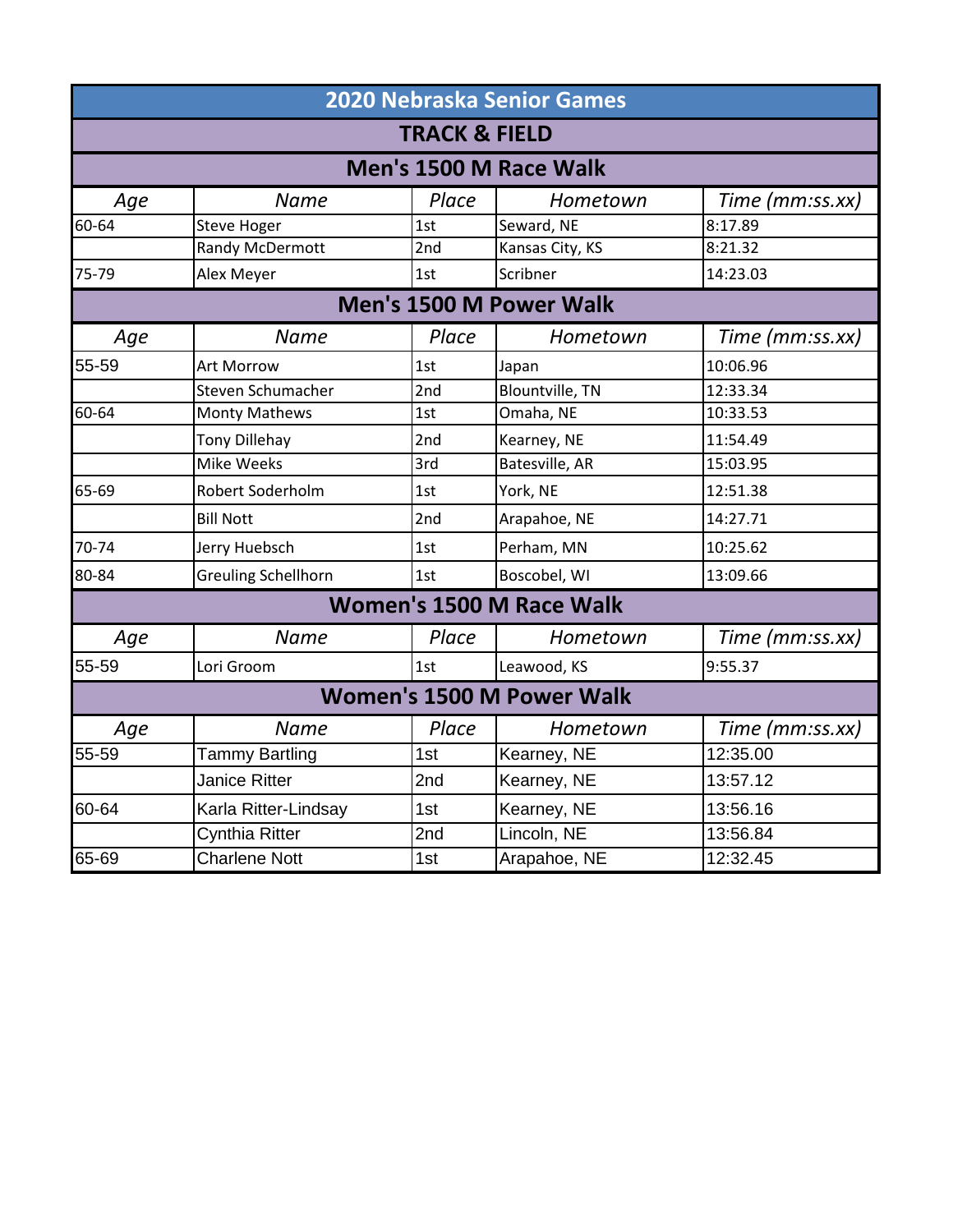|                       |                                 |                          | <b>2020 Nebraska Senior Games</b>        |                     |  |  |
|-----------------------|---------------------------------|--------------------------|------------------------------------------|---------------------|--|--|
|                       |                                 | <b>TRACK &amp; FIELD</b> |                                          |                     |  |  |
|                       | <b>Men's Discus</b>             |                          |                                          |                     |  |  |
| Age                   | Name                            | Place                    | Hometown                                 | Distance (ff' ii")  |  |  |
| 50-54                 | <b>Troy Bellrichard</b>         | 1st                      | Spring Valley, MN                        | 132'7"              |  |  |
|                       |                                 |                          |                                          |                     |  |  |
| 55-59                 | Kim Hawley                      | 1st                      | Bellvue, NE                              | 117' 5.5"           |  |  |
|                       | Jerome Bilslend                 | 2nd                      | Shelton, NE                              | 64' 1"              |  |  |
|                       | Steven Schumacher               | 3rd                      | Blountville, TN                          | 63' 8.5"            |  |  |
| 60-64                 | Doug Roby                       | 1st                      | Sioux Falls, SD                          | 108'2"              |  |  |
|                       | <b>Mike Weeks</b>               | 2nd                      | Batesville, AR                           | 70' 1.5"            |  |  |
| 65-69                 | David Brandt                    | 1st                      | Sprague, NE                              | 130'0"              |  |  |
|                       | Jim Squires                     | 2nd                      | Fairfield, NE                            | 128' 11.125"        |  |  |
|                       | Lee Greiner                     | 3rd                      | Oklahoma City, OK                        | 84' 7.125"          |  |  |
| 70-74                 | Don Schroeder                   | 1st                      | Evergreen, CO                            | 126'0"              |  |  |
|                       |                                 |                          |                                          |                     |  |  |
|                       | Randall Olson                   | 2nd                      | Nebraska City, NE                        | 102' 4"             |  |  |
|                       | Robert Wortman                  | 3rd                      | Curtis, NE                               | 95' 1.25"           |  |  |
|                       | Norman Nott                     | 4th                      | Grand Island, NE                         | 80' 11"             |  |  |
|                       | <b>Clint Witte</b>              | 5th                      | Kearney, NE                              | 79' 8.75"           |  |  |
|                       | <b>Charles Shrader</b>          | 6th                      | Abilene, KS                              | 79' .25"            |  |  |
| 75-79                 | <b>Robert Gerten</b>            | 1st                      | Burwell, NE                              | 87' 10"             |  |  |
|                       | Thomas Ten Eyck, Jr.            | 2nd                      | Golden, CO                               | 79' 1"              |  |  |
|                       | Alex Meyer                      | 3rd                      | Scribner, NE                             | 63' .5"             |  |  |
|                       | Al Salmon                       | 1st                      |                                          |                     |  |  |
| 80-84                 |                                 |                          | Kansas City, MO                          | 87' 10.5"           |  |  |
| 90-94                 | Don Phillips                    | 1st                      | Sioux Falls, SD                          | 56' 5"              |  |  |
| <b>Women's Discus</b> |                                 |                          |                                          |                     |  |  |
|                       |                                 |                          |                                          |                     |  |  |
| Age                   | Name                            | Place                    | Hometown                                 | Distance (ff' ii")  |  |  |
| 55-59                 | Nancy Tesdall                   | 1st                      | Sioux Falls, SD                          | 70' 1"              |  |  |
| 65-69                 | Lori Graff<br>Kay Glynn         | 2nd<br>1st               | Marienthal, KS<br>Hastings, IA           | 68' 7.5"<br>66' 11" |  |  |
|                       | Marge Kielczynski               | 2nd                      | La Grange Highlands, IL                  | 52' 8.25"           |  |  |
|                       | Becky Walkden                   | 3rd                      | Durango, CO                              | -                   |  |  |
|                       |                                 | <b>Men's Javelin</b>     |                                          |                     |  |  |
| Age                   | Name                            | Place                    | Hometown                                 | Distance (ff' ii")  |  |  |
| 50-54                 | Troy Bellrichard                | 1st                      | Spring Valley, MN                        | 130' 4.5"           |  |  |
| 55-59                 | Art Morrow<br>Steven Schumacher | 1st<br>2nd               | Japan<br>Blountville, TN                 | 79' 8.5"<br>39' 9"  |  |  |
| 60-64                 | Doug Roby                       | 1st                      | Sioux Falls, SD                          | 102' 4.5"           |  |  |
|                       | Mike Weeks                      | 2nd                      | Batesville, AR                           | 38' 6.5"            |  |  |
| 65-69                 | Lee Greiner                     | 1st                      | Oklahoma City, OK                        | 93' 6"              |  |  |
|                       | David Brandt                    | 2nd                      | Sprague, NE                              | 70'2"               |  |  |
| 70-74                 | Allen Bauer<br>Randall Olson    | 3rd<br>1st               | North Las Vegas, NV<br>Nebraska City, NE | 49' 6.5"<br>117'8"  |  |  |
|                       | <b>Edwin Morland</b>            | 2nd                      | Westmoreland, KS                         | 102' 8.5"           |  |  |
|                       | Norman Nott                     | 3rd                      | Grand Island, NE                         | 89' 8.5"            |  |  |
|                       | <b>Charles Shrader</b>          | 4th                      | Abilene, KS                              | 86' .5"             |  |  |
|                       | Robert Wortman                  | 5th                      | Curtis, NE                               | 67' 11.25"          |  |  |
| 75-79                 | Clint Witte                     | 6th<br>1st               | Kearney, NE                              | 61' 11.5"<br>73' 6" |  |  |
|                       | Robert Gerten<br>Alex Meyer     | 2nd                      | Burwell, NE<br>Scribner, NE              | 53' 6.5"            |  |  |
| 80-84                 | <b>Greuling Schellhorn</b>      | 1st                      | Boscobel, WI                             | 37' 10"             |  |  |
| 90-94                 | Don Phillips                    | 1st                      | Sioux Falls, SD                          | 48' 5.75"           |  |  |
|                       |                                 | <b>Women's Javelin</b>   |                                          |                     |  |  |
| Age                   | Name                            | Place                    | Hometown                                 | Distance (ff' ii")  |  |  |
| 55-59                 | Nancy Tesdall                   | 1st                      | Sioux Falls, SD                          | 58' 6"              |  |  |
| 65-69                 | Lori Graff<br>Kay Glynn         | 2nd<br>1st               | Marienthal, KS<br>Hastings, IA           | 57' 6.5"<br>67' 0"  |  |  |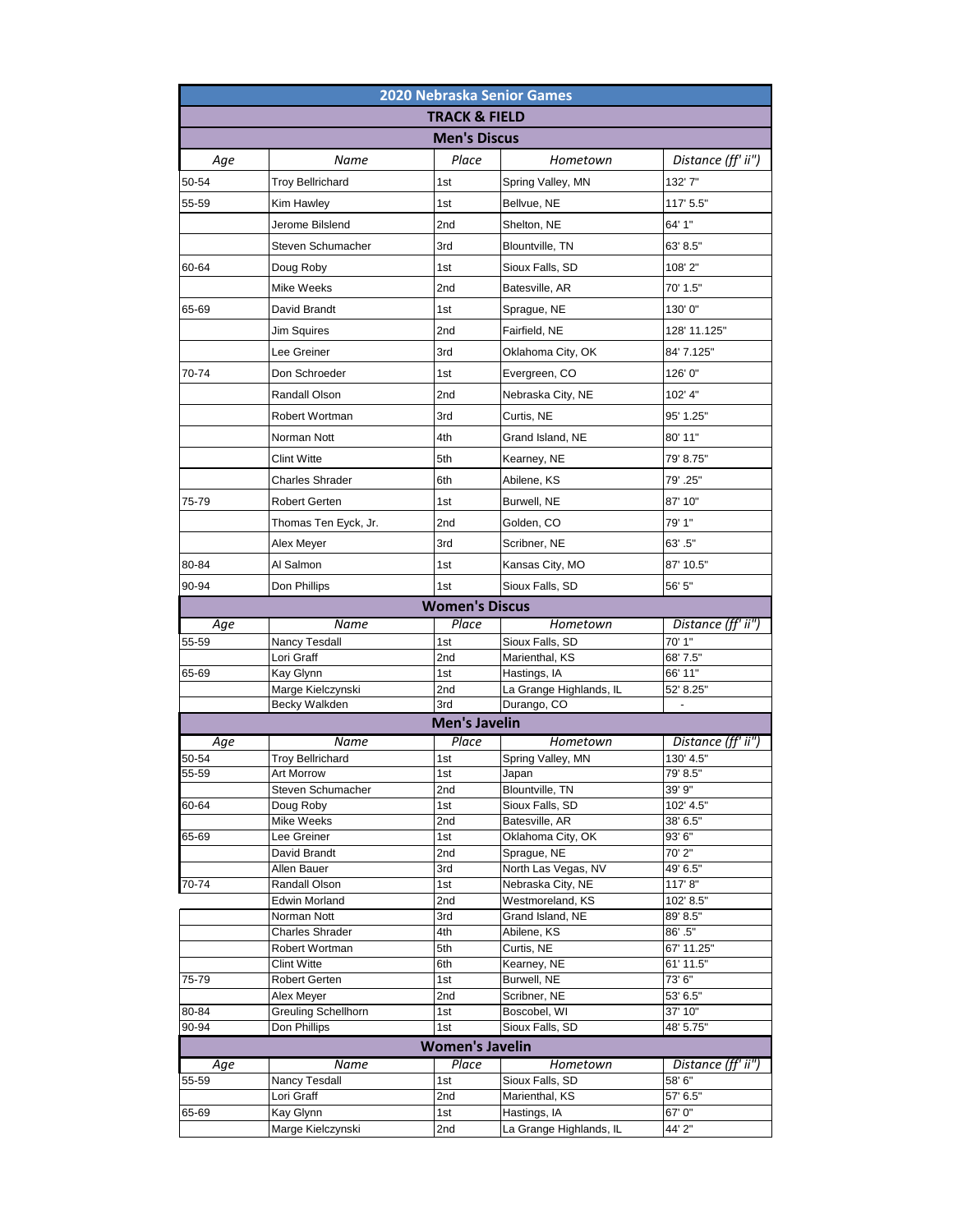|                  | 2020 Nebraska Senior Games |       |                           |                 |  |  |
|------------------|----------------------------|-------|---------------------------|-----------------|--|--|
|                  | <b>TRACK &amp; FIELD</b>   |       |                           |                 |  |  |
| Men's 200 M Dash |                            |       |                           |                 |  |  |
| Age              | <b>Name</b>                | Place | Hometown                  | Time (mm:ss.xx) |  |  |
| $50 - 54$        | <b>Tadd Delozier</b>       | 1st   | Lincoln, NE               | 31.85           |  |  |
| $55 - 59$        | Jeff Hageman               | 1st   | Omaha, NE                 | 26.33           |  |  |
|                  | <b>Art Morrow</b>          | 2nd   | Japan                     | 36.6            |  |  |
|                  | <b>Scott Casper</b>        | 3rd   | Lincoln, NE               | 37.98           |  |  |
| 60-64            | John Pflug                 | 1st   | Omaha, NE                 | 26.99           |  |  |
|                  | Dave McNair                | 2nd   | Springfield, NE           | 27.51           |  |  |
|                  | Lei Sowell                 | 3rd   | Topeka, KS                | 29.95           |  |  |
|                  | Perry Lynn Stover          | 4th   | Colby, KS                 | 31.15           |  |  |
|                  | <b>Randy McDermott</b>     | 5th   | Kansas City, KS           | 33.18           |  |  |
|                  | <b>Tony Dillehay</b>       | 6th   | Kearney, NE               | 37.39           |  |  |
|                  | <b>Chad Cassel</b>         | 7th   | Hastings, NE              | 39.6            |  |  |
| $65 - 69$        | <b>Larry Price</b>         | 1st   | Belton, TX                | 31.49           |  |  |
|                  | <b>Robert Garcia</b>       | 2nd   | LaVista, NE               | 31.68           |  |  |
|                  | <b>Rex Scott</b>           | 3rd   | Lexington, NE             | 33.67           |  |  |
|                  | Dennis O'Meara             | 4th   | Lincoln, NE               | 40.22           |  |  |
|                  | <b>Allen Bauer</b>         | 5th   | Noth Las Vegas, NV        | 40.53           |  |  |
| $70-74$          | <b>Jack Kelly</b>          | 1st   | Sulphur, OK               | 30.81           |  |  |
|                  | <b>Randall Olson</b>       | 2nd   | Nebraska City, NE         | 36.05           |  |  |
|                  | Robert Wortman             | 3rd   | Curtis, NE                | 43.33           |  |  |
| 75-79            | John O'Meara               | 1st   | Noth Las Vegas, NV        | 44.16           |  |  |
|                  | Alex Meyer                 | 2nd   | Scribner, NE              | 53.55           |  |  |
| 85-89            | Joseph Meuret              | 1st   | Kearney, NE               | 49.37           |  |  |
| 90-94            | Don Phillips               | 1st   | Sioux Falls, SD           | 40.16           |  |  |
|                  |                            |       | <b>TRACK &amp; FIELD</b>  |                 |  |  |
|                  |                            |       | <b>Women's 200 M Dash</b> |                 |  |  |
| Age              | Name                       | Place | Hometown                  | Time (mm:ss.xx) |  |  |
| $50 - 54$        | Amy Schwarz                | 1st   | Kearney, NE               | 38.33           |  |  |
| 60-64            | Debbie Hammond             | 1st   | Rockwall, TX              | 36.87           |  |  |
|                  | Sally McCann               | 2nd   | Kearney, NE               | 1:04.04         |  |  |
| 65-69            | Kay Glynn                  | 1st   | Hastings, IA              | 34.93           |  |  |
|                  | Becky Walkden              | 2nd   | Durango, CO               | 54.05           |  |  |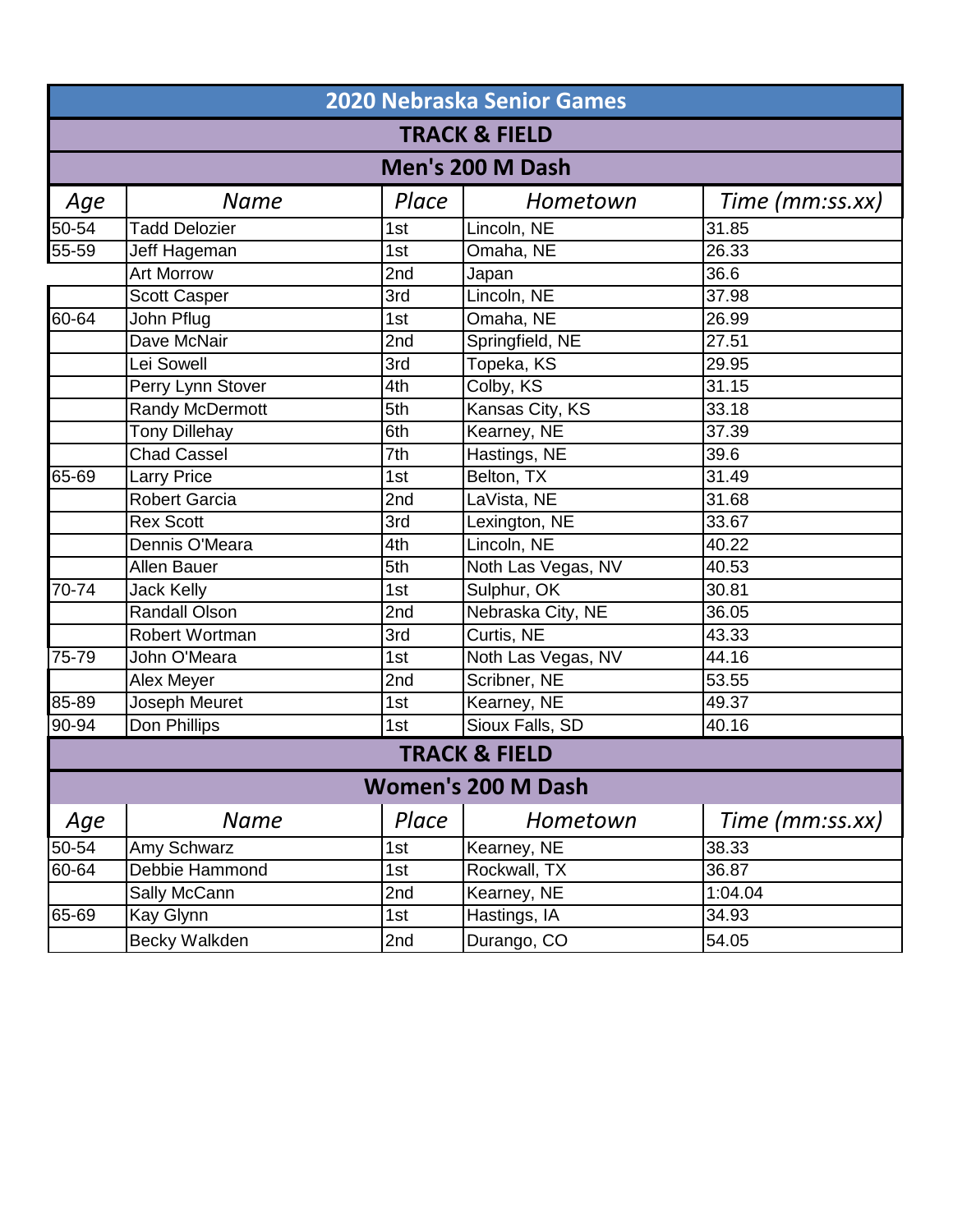|                  | 2020 Nebraska Senior Games |                          |                        |                 |  |  |
|------------------|----------------------------|--------------------------|------------------------|-----------------|--|--|
|                  | <b>TRACK &amp; FIELD</b>   |                          |                        |                 |  |  |
| Men's 400 M Dash |                            |                          |                        |                 |  |  |
| Age              | <b>Name</b>                | Place                    | Hometown               | Time (mm:ss.xx) |  |  |
| 50-54            | <b>James Miller</b>        | 1st                      | Omaha, NE              | 1:19.28         |  |  |
| 55-59            | Jeff Hageman               | 1st                      | Omaha, NE              | 1:00.67         |  |  |
|                  | <b>Scott Casper</b>        | 2nd                      | Lincoln, NE            | 1:25.25         |  |  |
|                  | <b>Steven Schumacher</b>   | 3rd                      | <b>Blountville, TN</b> | 1:34.18         |  |  |
| 60-64            | <b>Gregory Endres</b>      | 1st                      | Carrington, ND         | 1:09.45         |  |  |
|                  | <b>Chad Cassel</b>         | 2nd                      | Hastings, NE           | 1:32.31         |  |  |
| 65-69            | <b>Robert Garcia</b>       | 1st                      | LaVista, NE            | 1:13.85         |  |  |
|                  | Dennis O'Meara             | 2nd                      | Lincoln, NE            | 1:33.72         |  |  |
|                  | Allen Bauer                | 3rd                      | North Las Vegas, NV    | 1:38.84         |  |  |
| 70-74            | Rod Engelbart              | 1st                      | Lincoln, NE            | 1:32.67         |  |  |
|                  | Jerry Huebsch              | 2nd                      | North Las Vegas, NV    | 1:38.40         |  |  |
|                  | Donald Hoffman             | 3rd                      | Amherst, NE            | 1:50.54         |  |  |
| 75-79            | John O'Meara               | 1st                      | Noth Las Vegas, NV     | 1:50.15         |  |  |
|                  | Alex Meyer                 | 2nd                      | Scribner, NE           | 2:05.13         |  |  |
| 90-94            | Don Phillips               | 1st                      | Sioux Falls, SD        | 1:52.98         |  |  |
|                  |                            | <b>TRACK &amp; FIELD</b> |                        |                 |  |  |
|                  | <b>Women's 400 M Dash</b>  |                          |                        |                 |  |  |
| Age              | <b>Name</b>                | Place                    | Hometown               | Time (mm:ss.xx) |  |  |
| $50 - 54$        | Amy Schwarz                | 1st                      | Kearney, NE            | 1:31.43         |  |  |
| 60-64            | Sally McCann               | 1st                      | Kearney, NE            | 2:22.80         |  |  |
| 65-69            | <b>Becky Walkden</b>       | 1st                      | Durango, CO            | 2:02.00         |  |  |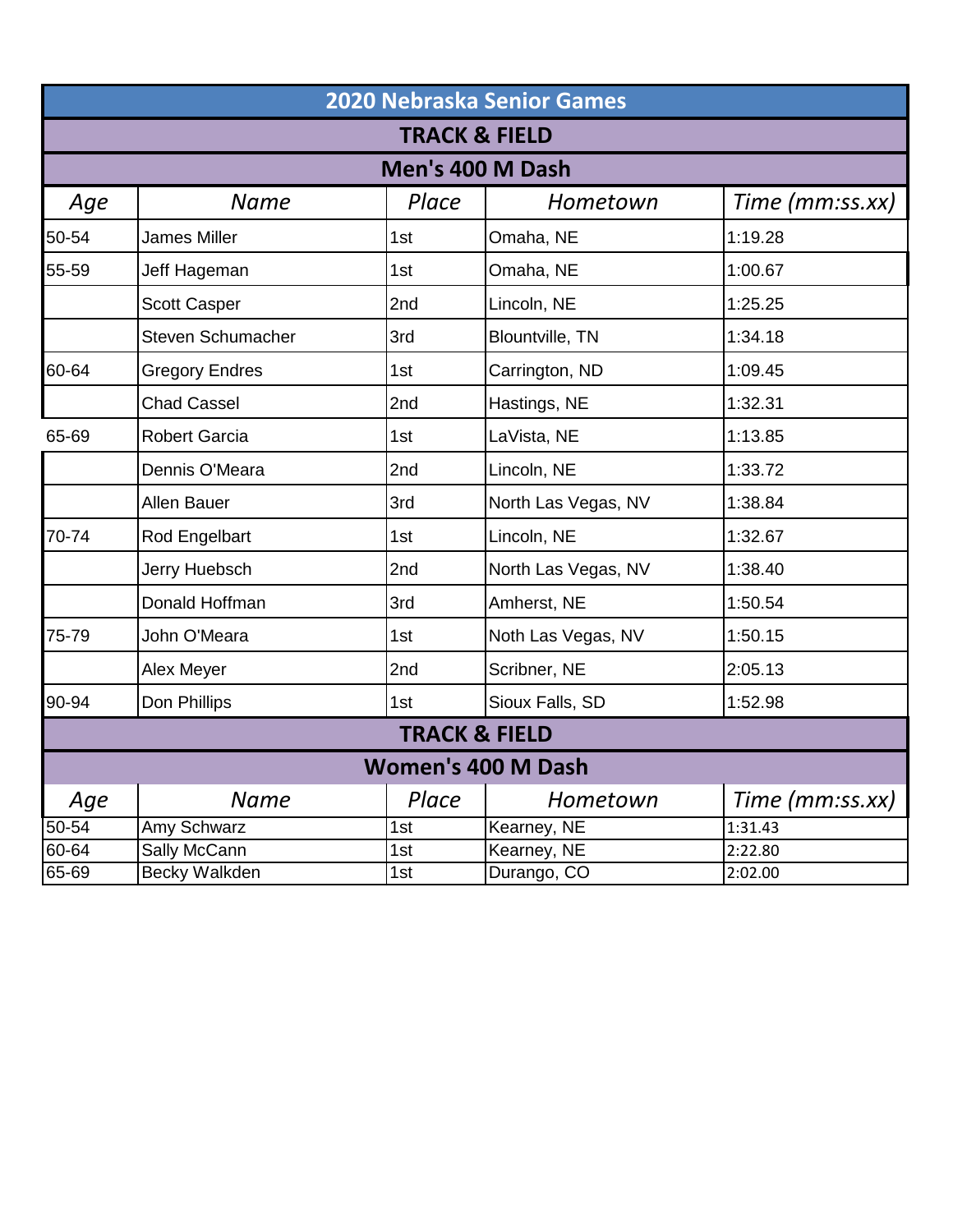| <b>2020 Nebraska Senior Games</b> |                      |                 |                          |                 |  |
|-----------------------------------|----------------------|-----------------|--------------------------|-----------------|--|
| <b>Men's 5000 M Race Walk</b>     |                      |                 |                          |                 |  |
| Age                               | <b>Name</b>          | Place           | Hometown                 | Time (mm:ss.xx) |  |
| 55-59                             | <b>Steve Hoger</b>   | 1st             | Seward, NE               | 30:12.82        |  |
| 60-64                             | Randy McDermott      | 2nd             | Kansas City, KS          | 35:51.92        |  |
|                                   |                      |                 | Men's 5000 M Power Walk  |                 |  |
| Age                               | <b>Name</b>          | Place           | Hometown                 | Time (mm:ss.xx) |  |
| 55-59                             | Art Morrow           | 1st             | Japan                    | 35:33.16        |  |
| 60-64                             | Paul Ronnfeldt       | 1st             | Minden, NE               | 38:58.66        |  |
|                                   | <b>Monty Mathews</b> | 2 <sub>nd</sub> | Omaha, NE                | 41:02.64        |  |
| 65-69                             | <b>Bill Nott</b>     | 2nd             | Arapahoe, NE             | 44:09.84        |  |
| 70-74                             | Jerry Huebsch        | 1st             | Perham, MN               | 35:33.55        |  |
|                                   |                      |                 | Women's 5000 M Race Walk |                 |  |
| Age                               | <b>Name</b>          | Place           | Hometown                 | Time (mm:ss.xx) |  |
| 55-59                             | Lori Groom           | 1st             | Leawood, KS              | 33:47.79        |  |
| <b>Women's 5000 M Power Walk</b>  |                      |                 |                          |                 |  |
| Age                               | <b>Name</b>          | Place           | Hometown                 | Time (mm:ss.xx) |  |
| 65-69                             | <b>Charlene Nott</b> | 1st             | Arapahoe, NE             | 43:37.67        |  |
|                                   | <b>Patty Geist</b>   | 2nd             | Kearney, NE              | 46:02.27        |  |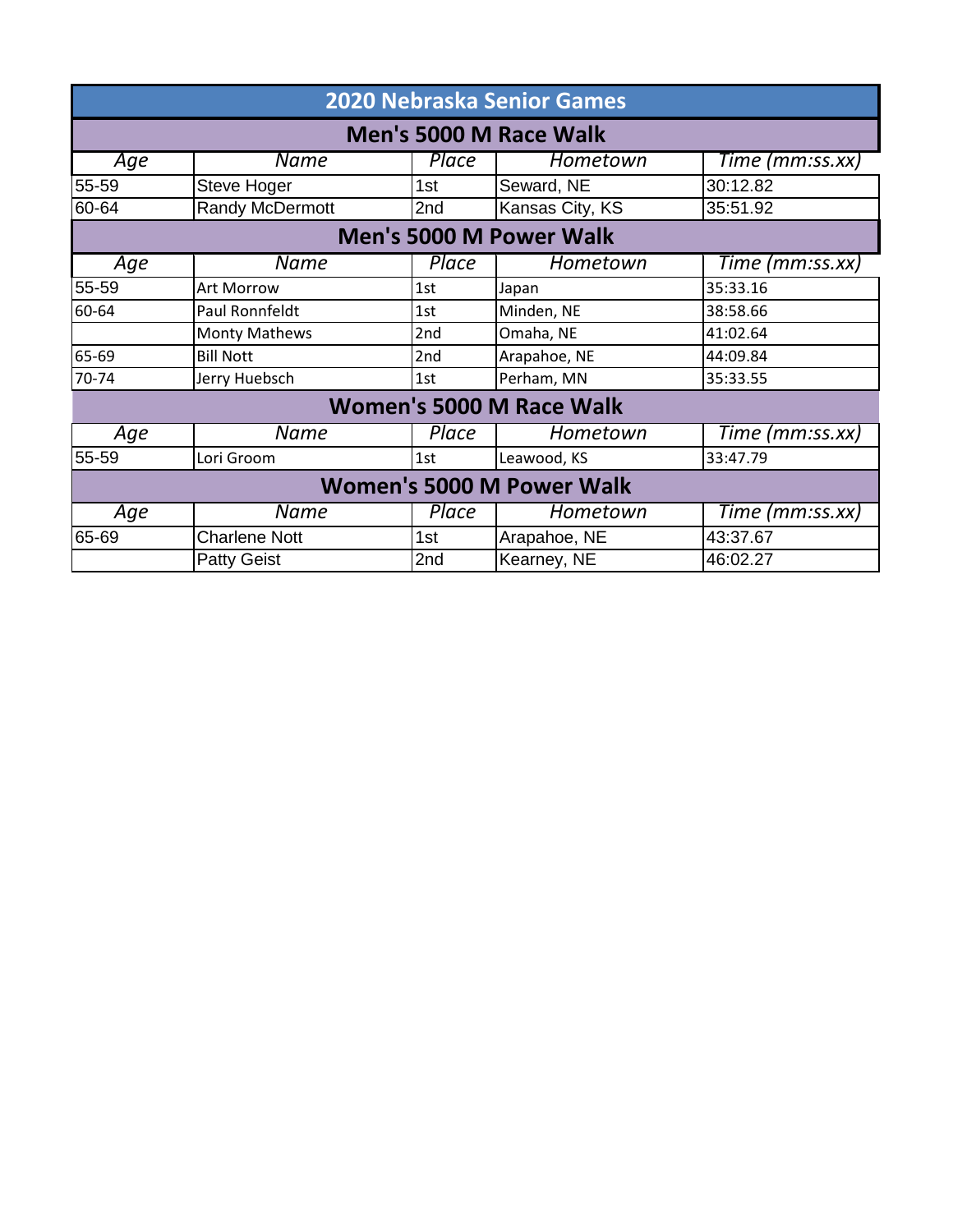| <b>2020 Nebraska Senior Games</b> |                          |       |                         |                 |  |  |
|-----------------------------------|--------------------------|-------|-------------------------|-----------------|--|--|
|                                   | <b>TRACK &amp; FIELD</b> |       |                         |                 |  |  |
|                                   |                          |       | <b>Men's 1500 M Run</b> |                 |  |  |
| Age                               | <b>Name</b>              | Place | Hometown                | Time (mm:ss.xx) |  |  |
| 50-54                             | <b>James Miller</b>      | 1st   | Omaha, NE               | 7:05.33         |  |  |
|                                   | Erick Erickson           | 2nd   | Holdrege, NE            | 9:47.20         |  |  |
| 60-64                             | Derry Trampe             | 1st   | Ord, NE                 | 4:59.97         |  |  |
|                                   | <b>Brian Bergt</b>       | 2nd   | Amherst, NE             | 5:29.09         |  |  |
|                                   | Joseph Jenkins           | 3rd   | Omaha, NE               | 5:59.38         |  |  |
| 65-69                             | <b>Robert Garcia</b>     | 1st   | La Vista, NE            | 5:52.98         |  |  |
|                                   | <b>Steve Scoville</b>    | 2nd   | Elwood, NE              | 7:43.82         |  |  |
|                                   | Allen Bauer              | 3rd   | North Las Vegas, NV     | 8:33.84         |  |  |
| 70-74                             | Rod Engelbart            | 1st   | Lincoln, NE             | 7:19.82         |  |  |
|                                   | Jerry Huebsch            | 2nd   | Perham, MN              | 8:10.35         |  |  |
|                                   | <b>Warren Cico</b>       | 3rd   | Potter, NE              | 8:31.65         |  |  |
| 75-79                             | Lynn Rathjen             | 1st   | Grand Island, NE        | 5:32.31         |  |  |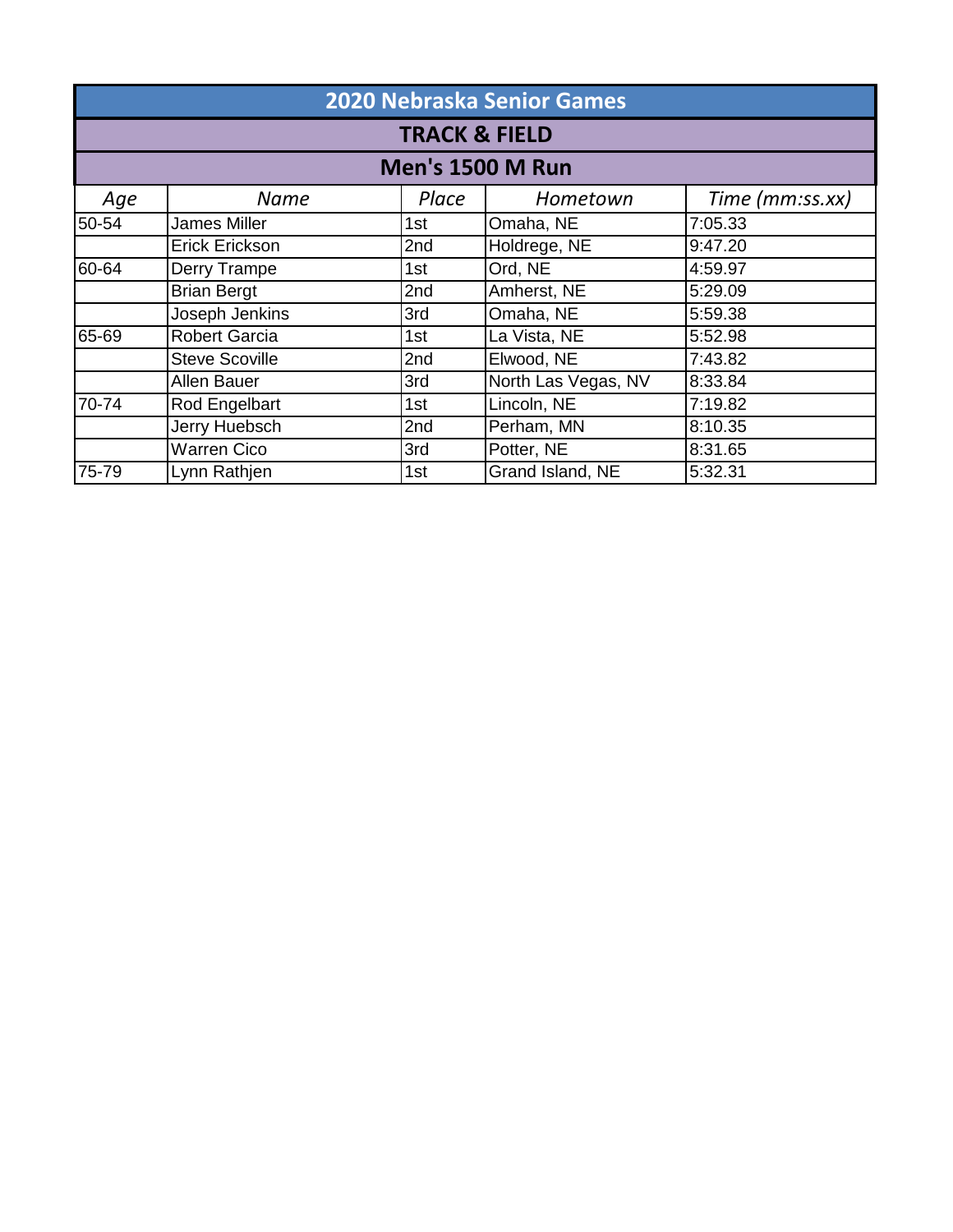| <b>2020 Nebraska Senior Games</b> |                      |                            |                    |                       |  |
|-----------------------------------|----------------------|----------------------------|--------------------|-----------------------|--|
|                                   |                      | <b>TRACK &amp; FIELD</b>   |                    |                       |  |
|                                   |                      | <b>Men's Long Jump</b>     |                    |                       |  |
| Age                               | Name                 | Place                      | Hometown           | Distance (ff' ii.xx") |  |
| 55-59                             | Steven Schumacher    | 1st                        | Blountville, TN    | 9' 5 1/4"             |  |
|                                   | <b>Art Morrow</b>    | 2nd                        | Japan              | 9' 3 1/8"             |  |
|                                   | Jerome Bilslend      | 3rd                        | Shelton, NE        | 7' 11 3/8"            |  |
| 60-64                             | John Pflug           | 1st                        | Omaha, NE          | 14' 3 3/8"            |  |
|                                   | <b>Todd Kirchner</b> | 2nd                        | Kearney, NE        | 10' 2 1/8"            |  |
|                                   | Mike Weeks           | 3rd                        | Batesville, AK     | 5' 6 3/8"             |  |
| 65-69                             | David Brandt         | 1st                        | Sprague, NE        | 12' 4 1/8"            |  |
|                                   | Larry Price          | 2nd                        | Belton, TX         | 11' 11 1/4"           |  |
|                                   | <b>Rex Scott</b>     | 3rd                        | Lexington, NE      | 11' 1 3/4"            |  |
|                                   | Lee Greiner          | 4th                        | Oklahoma City, OK  | 9' 10 1/8"            |  |
| 70-74                             | Randall Olson        | 1st                        | Nebraska City, NE  | 11' 3 1/8"            |  |
|                                   | Robert Wortman       | 2nd                        | Curtis, NE         | 8' 9 3/8"             |  |
| 75-79                             | Alex Meyer           | 1st                        | Scribner, NE       | 8' 2 1/8"             |  |
|                                   | John O'Meara         | 2nd                        | Noth Las Vegas, NV | 6' 5 3/4"             |  |
| 90-94                             | Don Phillips         | 1st                        | Sioux Falls, SD    | 6' 5 1/8"             |  |
|                                   |                      | <b>Women's Long Jump</b>   |                    |                       |  |
| Age                               | Name                 | Place                      | Hometown           | Distance (ff' ii")    |  |
| $55 - 59$                         | Lori Graff           | 1st                        | Marienthal, KS     | $7'$ 6 3/4"           |  |
| 65-69                             | Kay Glynn            | 1st                        | Hastings, IA       | 12' 2 3/4"            |  |
|                                   |                      | <b>Men's Triple Jump</b>   |                    |                       |  |
| Age                               | Name                 | Place                      | Hometown           | Distance (ff' ii.xx") |  |
| 55-59                             | Steven Schumacher    | 1st                        | Blountville, TN    | 18' 6 1/8"            |  |
|                                   | Michael Berry        | 1st                        | Wayne, NE          | 28' 10 3/4"           |  |
| 60-64                             | Mike Weeks           | 2nd                        | Batesville, NE     | 13' 1 3/4"            |  |
| 65-69                             | Larry Price          | 1st                        | Belton, TX         | 26' 6"                |  |
|                                   | David Brandt         | 2nd                        | Sprague, NE        | 25' 4"                |  |
|                                   | Lee Greiner          | 3rd                        | Oklahoma City, OK  | 23' 3/8"              |  |
| 70-74                             | Randall Olson        | 1st                        | Nebraska City, NE  | 22' 1 3/4"            |  |
|                                   | Robert Wortman       | 2nd                        | Curtis, NE         | 16' 1 3/8"            |  |
| 75-79                             | John O'Meara         | 1st                        | Noth Las Vegas, NV | 19' 2 1/4"            |  |
|                                   | Alex Meyer           | 2nd                        | Scribner, NE       | 17' 6 3/8"            |  |
| 90-94                             | Don Phillips         | 1st                        | Sioux Falls, SD    | 14' 3"                |  |
|                                   |                      | <b>Women's Triple Jump</b> |                    |                       |  |
| Age                               | Name                 | Place                      | Hometown           | Distance (ff' ii")    |  |
| 65-69                             | Kay Glynn            | 1st                        | Hastings, IA       | 24' 7"                |  |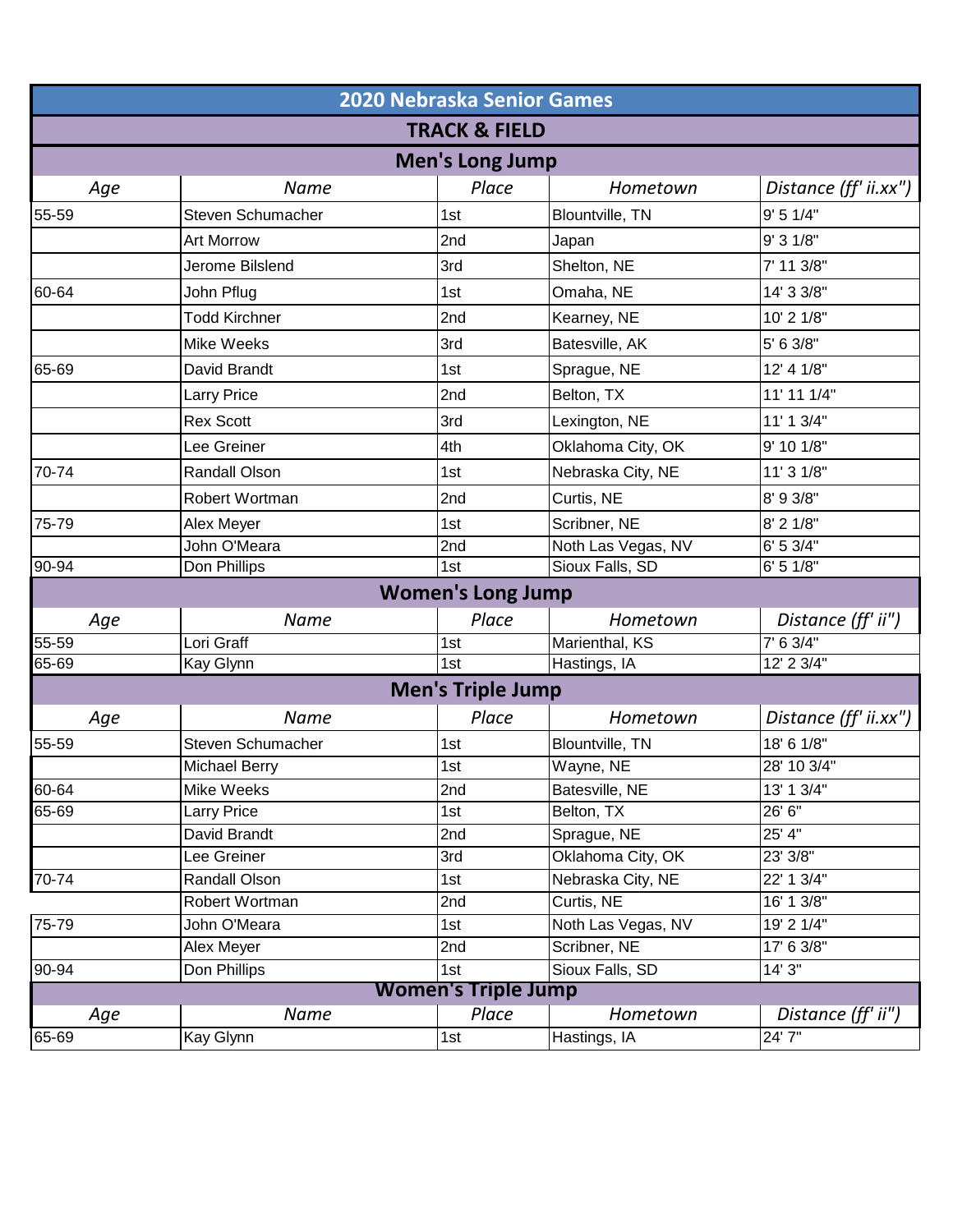|           |                                  | <b>2020 Nebraska Senior Games</b> |                         |                    |  |  |
|-----------|----------------------------------|-----------------------------------|-------------------------|--------------------|--|--|
|           | <b>TRACK &amp; FIELD</b>         |                                   |                         |                    |  |  |
|           |                                  | <b>Men's Shot Put</b>             |                         |                    |  |  |
| Age       | Place<br><b>Name</b><br>Hometown |                                   |                         | Distance (ff' ii") |  |  |
| $50 - 54$ | <b>Troy Bellrichard</b>          | 1st                               | Spring Valley, MN       | 42' 8 1/4"         |  |  |
| 55-59     | Kim Hawley                       | 1st                               | Bellvue, NE             | 40' 2 1/4"         |  |  |
|           | Jerome Bilslend                  | 2nd                               | Shelton, NE             | 22' 4 1/2"         |  |  |
|           | <b>Steven Schumacher</b>         | $\overline{3rd}$                  | <b>Blountville, TN</b>  | 21'2''             |  |  |
| 60-64     | Doug Roby                        | 1st                               | Sioux Falls, SD         | 32' 4 1/4"         |  |  |
|           | <b>Mike Weeks</b>                | 2nd                               | Batesville, AR          | 21'1''             |  |  |
| $65 - 69$ | David Brandt                     | 1st                               | Sprague, NE             | 37' 6"             |  |  |
|           | Lee Greiner                      | 2nd                               | Oklahoma City, OK       | 26' 11/2"          |  |  |
|           | <b>Allen Bauer</b>               | 3rd                               | North Las Vegas, NV     | 24 3 1/2"          |  |  |
| $70-74$   | Don Schroeder                    | $\overline{1st}$                  | Evergreen, CO           | 35' 3 3/4"         |  |  |
|           | <b>Charles Shrader</b>           | 2nd                               | Abilene, KS             | 32' 51/2"          |  |  |
|           | <b>Randall Olson</b>             | $\overline{3rd}$                  | Nebraska City, NE       | 31'7''             |  |  |
|           | <b>Robert Wortman</b>            | 4th                               | Curtis, NE              | 30' 3 1/2"         |  |  |
|           | <b>Clint Witte</b>               | 5th                               | Kearney, NE             | 23' 13/4"          |  |  |
| $75 - 79$ | Thomas Ten Eyck, Jr.             | 1st                               | Golden, CO              | 33'2''             |  |  |
|           | <b>Alex Meyer</b>                | 2nd                               | Scribner, NE            | 25'11              |  |  |
| 80-84     | Al Salmon                        | 1st                               | Kansas City, MO         | $31'$ 2 $1/4"$     |  |  |
| 90-94     | Don Phillips                     | 1st                               | Sioux Falls, SD         | 29' 4"             |  |  |
|           |                                  | <b>Women's Shot Put</b>           |                         |                    |  |  |
| Age       | <b>Name</b>                      | Place                             | Hometown                | Distance (ff' ii") |  |  |
| 55-59     | Lori Graff                       | 1st                               | Marienthal, KS          | 30' 6 1/4"         |  |  |
|           | <b>Nancy Tesdall</b>             | 2nd                               | Sioux Falls, SD         | 28' 2 1/2"         |  |  |
| 65-69     | Kay Glynn                        | 1st                               | Hastings, IA            | 24' 7' 1/4"        |  |  |
|           | Becky Walkden                    | 2nd                               | Durango, CO             | 22' 7 1/2"         |  |  |
|           | Marge Kielczynski                | 3rd                               | La Grange Highlands, IL | 17'1''             |  |  |
|           | <b>Constance Woods-Brown</b>     | 4th                               | Lincoln, NE             | 15' 2"             |  |  |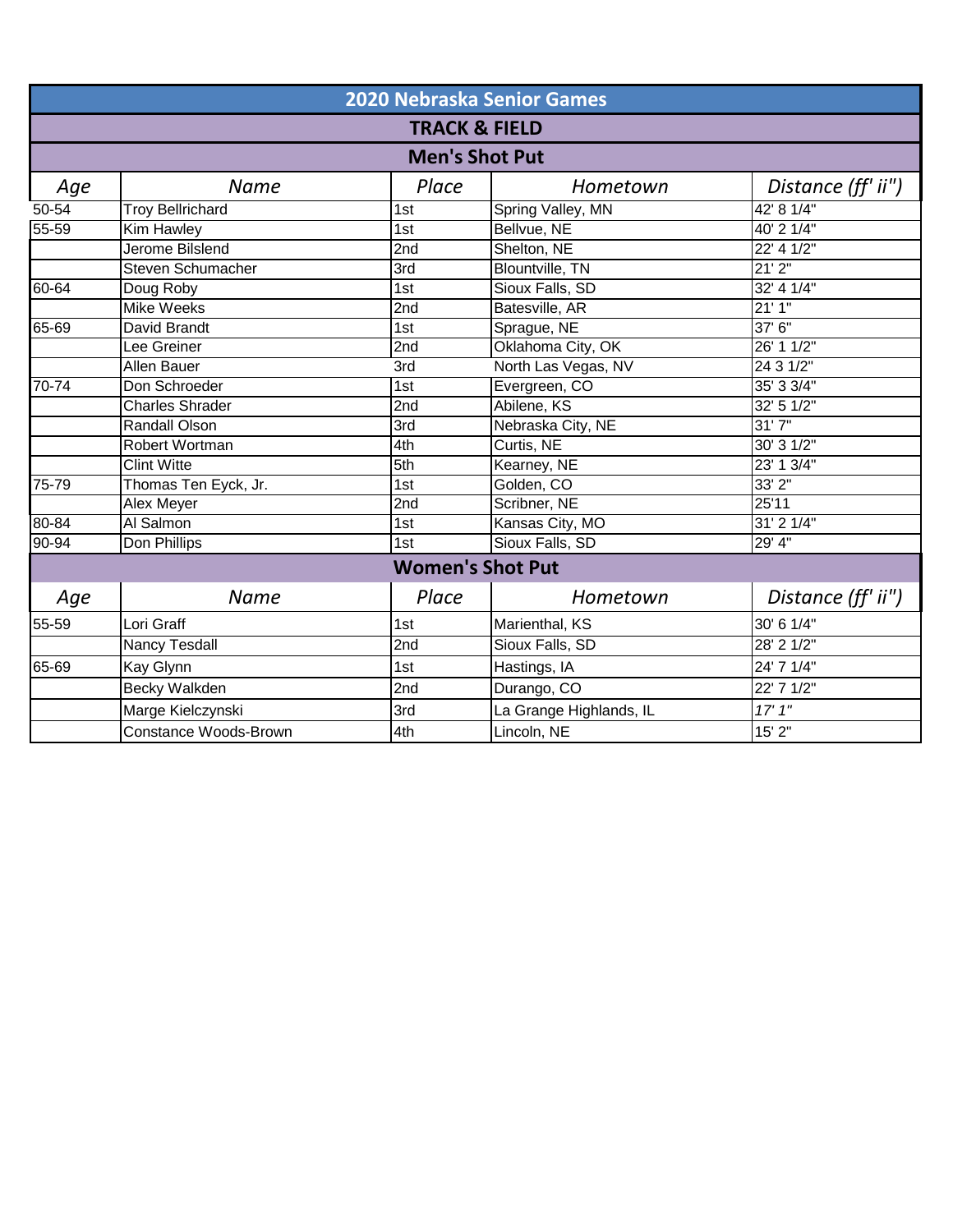|                        | <b>2020 Nebraska Senior Games</b> |       |                               |  |  |  |
|------------------------|-----------------------------------|-------|-------------------------------|--|--|--|
|                        | <b>Badminton</b>                  |       |                               |  |  |  |
|                        | <b>Men's Singles</b>              |       |                               |  |  |  |
| Age                    | <b>Name</b>                       | Place | Hometown                      |  |  |  |
| $55 - 59$              | <b>Jerome Bilslend</b>            | 1st   | Shelton, NE                   |  |  |  |
|                        | <b>Steven Schumacher</b>          | 2nd   | Blountville, TN               |  |  |  |
| 60-64                  | <b>Todd Kirchner</b>              | 1st   | Kearney, NE                   |  |  |  |
| 65-69                  | Rajeev Trehan                     | 1st   | Lawrence, KS                  |  |  |  |
|                        | <b>Allen Bauer</b>                | 2nd   | North Las Vegas, NV           |  |  |  |
| 70-74                  | Dave Waggoner                     | 1st   | Kearney, NE                   |  |  |  |
| 75-79                  | Tom McCann                        | 1st   | Kearney, NE                   |  |  |  |
| <b>Women's Singles</b> |                                   |       |                               |  |  |  |
| Age                    | <b>Name</b>                       | Place | Hometown                      |  |  |  |
| 55-59                  | <b>Tammy Bartling</b>             | 1st   | Kearney, NE                   |  |  |  |
| 70-74                  | Carolyn Foster                    | 1st   | St. Paul, NE                  |  |  |  |
|                        | Anita Lechner                     | 2nd   | Grand Island, NE              |  |  |  |
|                        | <b>Men's Doubles</b>              |       |                               |  |  |  |
| Age                    | <b>Name</b>                       | Place | Hometown                      |  |  |  |
| 55-59                  | Rajeev Trehan & Steven Schumacher | 1st   | Lawrence, KS/Bluntville, TN   |  |  |  |
| 70-74                  | Dave Waggoner & Tom McCann        | 1st   | Kearney, NE                   |  |  |  |
|                        | <b>Women's Doubles</b>            |       |                               |  |  |  |
| Age                    | <b>Name</b>                       | Place | Hometown                      |  |  |  |
| 70-74                  | Carolyn Foster & Nita Lechner     | 1st   | St. Paul/Grand Island, NE     |  |  |  |
|                        | <b>Mixed Doubles</b>              |       |                               |  |  |  |
| Age                    | <b>Name</b>                       | Place | Hometown                      |  |  |  |
| 65-69                  | Rajeev Trehan & Nita Lechner      | 1st   | Lawrence, KS/Grand Island, NE |  |  |  |
|                        | Dave Waggoner & Deb Kemper        | 2nd   | Kearney, NE                   |  |  |  |
| 70-74                  | Regina McCann & Tom McCann        | 1st   | Kearney, NE                   |  |  |  |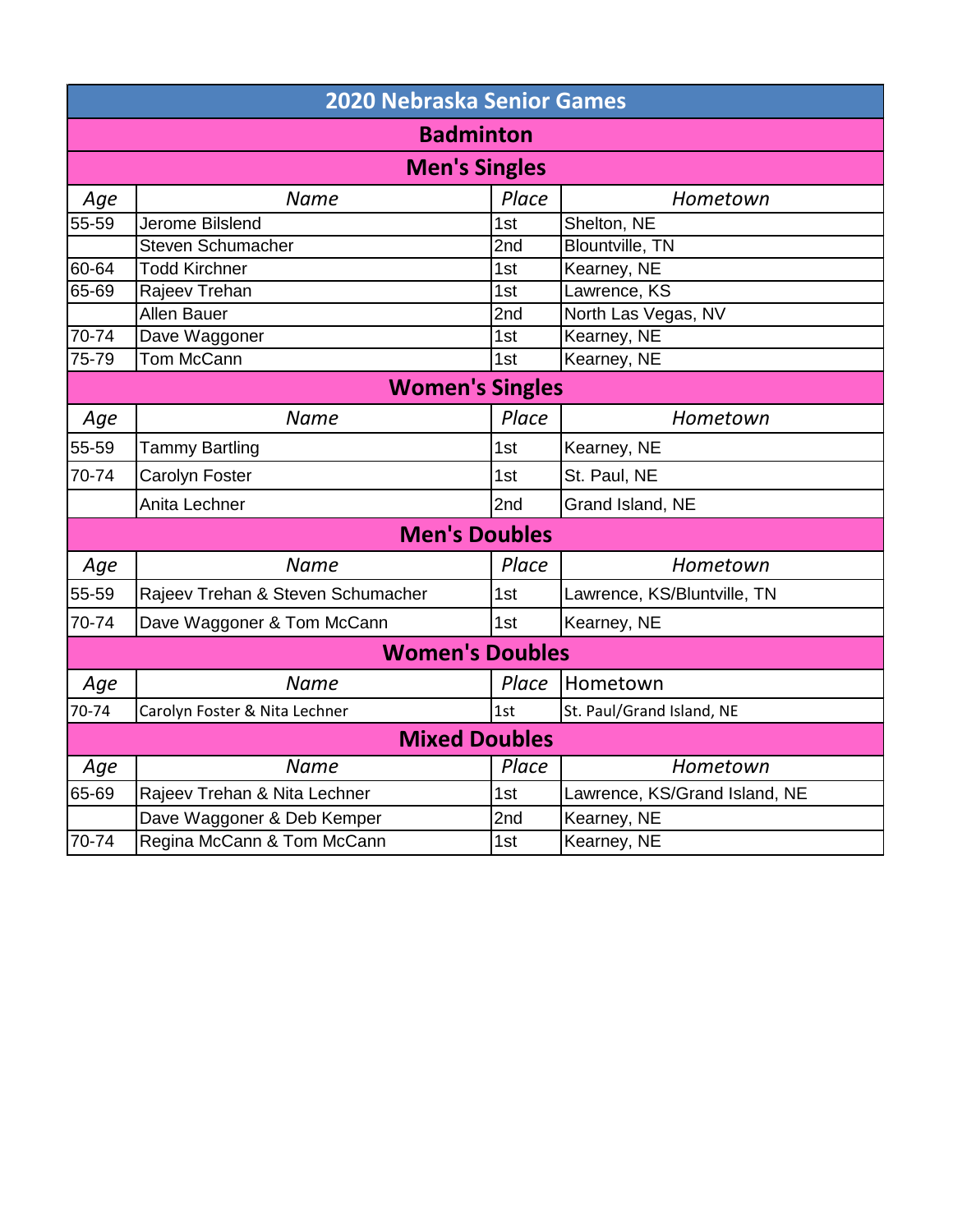| <b>2020 Nebraska Senior Games</b> |                         |       |                     |                 |  |
|-----------------------------------|-------------------------|-------|---------------------|-----------------|--|
|                                   |                         |       | <b>5K Road Race</b> |                 |  |
|                                   |                         |       | Men's               |                 |  |
| Age                               | <b>Name</b>             | Place | Hometown            | Time (mm:ss.xx) |  |
| 50-54                             | <b>James Miller</b>     | 1st   | Omaha, NE           | 26:30           |  |
|                                   | Lee Fraley              | 2nd   | Papillion, NE       | 41:59           |  |
| 55-59                             | <b>Albert Hauschild</b> | 1st   | Phillips, NE        | 25:44           |  |
| 60-64                             | Derry Trampe            | 1st   | Ord, NE             | 18:53.54        |  |
|                                   | <b>Brian Bergt</b>      | 2nd   | Amherst, NE         | 20:54           |  |
|                                   | Joseph Jenkins          | 3rd   | Omaha, NE           | 21:37           |  |
|                                   | <b>Gregory Enres</b>    | 4th   | Carrington, ND      | 23:40           |  |
| 65-69                             | <b>Robert Garcia</b>    | 1st   | LaVista, NE         | 22:47           |  |
|                                   | John Petr               | 2nd   | Kearney, NE         | 27:57           |  |
|                                   | <b>Allen Bauer</b>      | 3rd   | North Las Vegas. NV | 35:51           |  |
| 70-74                             | <b>Warren Cico</b>      | 1st   | Potter, NE          | 29:16           |  |
|                                   | Donald Hoffman          | 2nd   | Amherst, NE         | 36:43           |  |
| 75-79                             | Gereld Schaben          | 1st   | Seward, NE          | 33:09           |  |
|                                   |                         |       | <b>Women's</b>      |                 |  |
| Age                               | <b>Name</b>             | Place | Hometown            | Time (mm:ss.xx) |  |
| $60 - 64$                         | Connie Boudreaux        | 1st   | Oak Creek, CO       | 29:48           |  |
|                                   | Sally McCann            | 2nd   | Kearney, NE         | 40:29           |  |
| 65-69                             | Becky Walkden           | 1st   | Durango, CO         | 34:01           |  |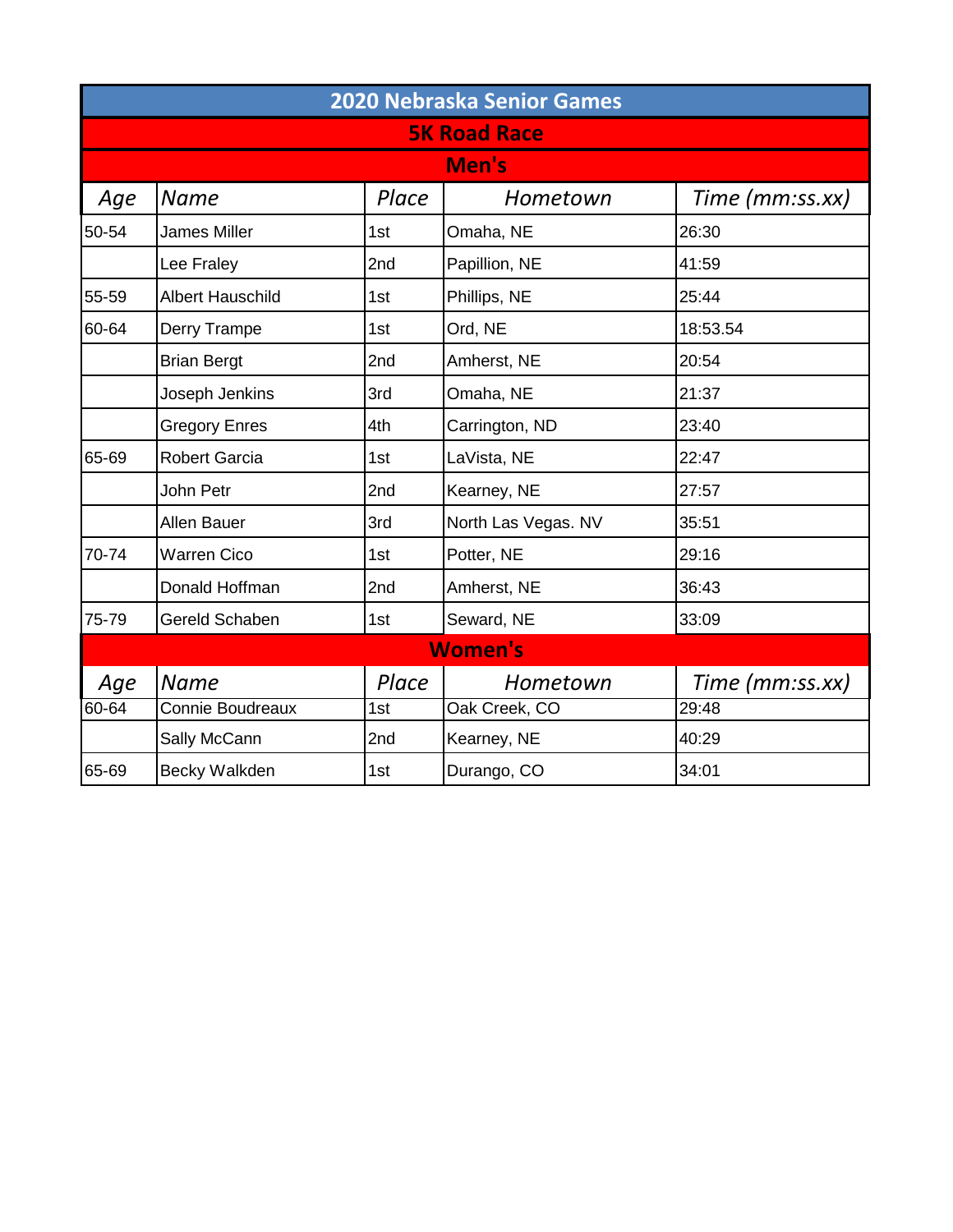| <b>2020 Nebraska Senior Games</b> |                                   |            |                                   |                 |
|-----------------------------------|-----------------------------------|------------|-----------------------------------|-----------------|
|                                   |                                   |            | <b>CYCLING</b>                    |                 |
|                                   |                                   |            | <b>Men's 5K Cycling</b>           |                 |
| Age                               | Name                              | Place      | Hometown                          | Time (mm:ss)    |
| 50-54                             | <b>Troy Bauer</b>                 | 1st        | Dallas Center, IA                 | 7:31            |
|                                   | <b>Frank Sadilek</b>              | 2nd        | Johnson Creek, WI                 | 8:29            |
|                                   | Erick Erickson                    | 3rd        | Holdrege, NE                      | 10:15           |
| 55-59                             | Patrick Bohan                     | 1st        | Buena Vista, CO                   | 6:52            |
|                                   | John Cole                         | 2nd        | Lake Lotawana, MO                 | 7:10            |
|                                   | <b>Charles Givens</b>             | 3rd        | Springfield, MO                   | 7:29            |
|                                   | <b>Gregory Bennett</b>            | 4th        | Versailles, MO                    | 7:54            |
|                                   | James Aronhalt                    | 5th        | Lee Summit, MO                    | 8:05            |
|                                   | Mark McCue                        | 5th        | Spearfish, SD                     | 8:05            |
| 60-64                             | Tim Richardson                    | 1st        | Lee Summit, MO                    | 7:50            |
|                                   | <b>Tim Uden</b>                   | 2nd        | Juniata, NE                       | 9:12            |
|                                   | <b>Manuel Fuentes</b>             | 3rd        | Lakewood, CO                      | 9:23            |
|                                   | <b>Tony Dillehay</b>              | 4th        | Kearney, NE                       | 10:08           |
| 65-69                             | <b>Richard Stewart</b>            | 1st        | Castle Rock, Co                   | 7:09            |
|                                   | Dennis Noel                       | 2nd        | Rolla, MO                         | 7:54            |
|                                   | Dennis O'Meara                    | 3rd        | Lincoln, NE                       | 9:59            |
| 70-74                             | Gary Ferguson                     | 1st        | Duncan, OK                        | 8:19            |
|                                   | Robert Thompson                   | 2nd        | Lakewood, CO                      | 8:26            |
|                                   | Johnnie Jones                     | 3rd        | Ardmore, OK                       | 8:54            |
|                                   | Gary Scott                        | 4th        | Wheatland, OK                     | 9:07            |
|                                   | Earl Hill                         | 5th        | Brit, IA                          | 9:22            |
|                                   | Hollis, Anderson                  | 6th        | Lincoln, NE                       | 9:24            |
|                                   | Clint Witte                       | 7th        | Kearney, NE                       | 11:46           |
| 75-79                             | William Earp                      | 1st        | Independance, MO                  | 8:20            |
|                                   | Richard Hampton                   | 2nd        | Ofallon, IL                       | 8:59            |
| 80-84                             | John Windhusen                    | 1st        | Unadilla, NE                      | 11:16           |
|                                   | <b>Toby Lewis</b>                 | 2nd        | Torrington, WY                    | 12:47           |
| 85-89                             | <b>Richard Reynolds</b>           | 1st        | Oro Valley, AZ                    | 9:57            |
|                                   |                                   |            | <b>Women's 5K Cycling</b>         |                 |
| Age                               | Name                              | Place      | Hometown                          | Time (mm:ss.xx) |
| 50-54                             | Sydeny Brown                      | 1st        | Lincoln, NE                       | 8:17            |
| 55-59                             | Kay Bauer                         | 1st        | Dallas Center, IA                 | 10:42           |
|                                   | <b>Tammy Bartling</b>             | 2nd        | Kearney, NE                       | 14:56           |
| 60-64                             | Cindy Shaw                        | 1st        | Auburn, NE                        | 8:17            |
|                                   | Cathy Eastman                     | 2nd        | Lincoln, NE                       | 9:07            |
| 75-79                             | Nancy Brown                       | 1st        | Bennet, NE                        | 11:41           |
|                                   |                                   |            | <b>Open 5K Recumbent Cycling</b>  |                 |
| Age                               | Name                              | Place      | Hometown                          | Time (mm:ss)    |
| 60-64 (2 wheel)                   | <b>Tim Cada</b>                   | 1st        | Clarkson, NH                      | 8:16            |
| 60-64                             | Rodger Reddish                    | 2nd        | Colorado Springs, CO              | 12:08           |
| 70-74<br>75-79                    | <b>William Sare</b><br>Opal Jones | 3rd<br>4th | Manitou Springs, CO<br>Admore, OK | 12:14<br>15:20  |
|                                   |                                   |            |                                   |                 |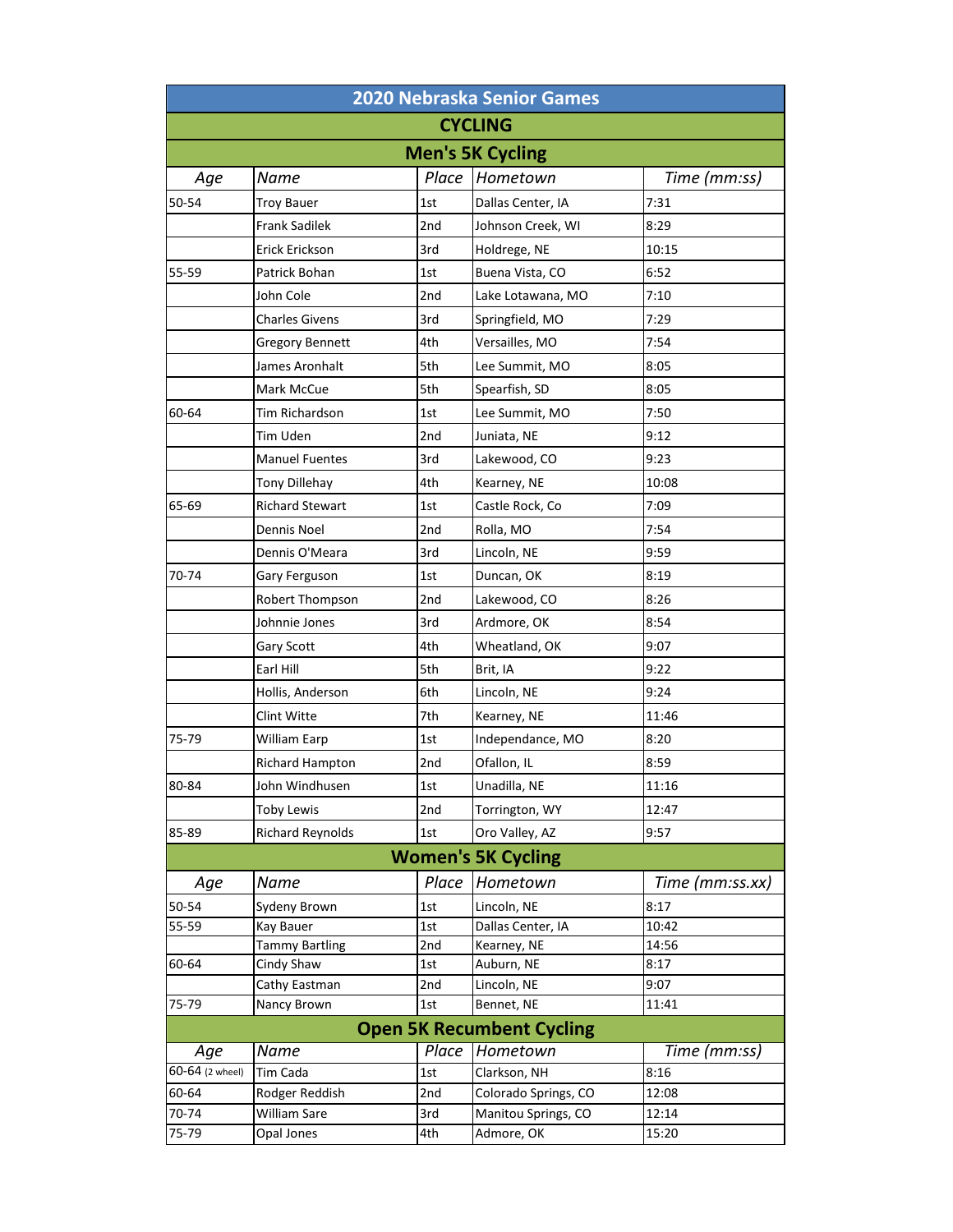| <b>2020 Nebraska Senior Games</b> |                          |       |                                   |                      |  |  |
|-----------------------------------|--------------------------|-------|-----------------------------------|----------------------|--|--|
|                                   | <b>CYCLING</b>           |       |                                   |                      |  |  |
|                                   | <b>Men's 40k Cycling</b> |       |                                   |                      |  |  |
| Age                               | Name                     | Place | Hometown                          | Time (hr:mm:ss)      |  |  |
| 50-54                             | <b>Troy Bauer</b>        | 1st   | Dallas Center, IA                 | 1:02.01              |  |  |
|                                   | <b>Frank Sadilek</b>     | 2nd   | Johnson Creek, WI                 | 1:12.23              |  |  |
|                                   | <b>Erick Erickson</b>    | 3rd   | Holdrege, NE                      | 1:31.40              |  |  |
| 55-59                             | John Cole                | 1st   | Lake Lotawana, MO                 | 1:01.580             |  |  |
|                                   | <b>Gregory Bennett</b>   | 2nd   | Versailles, MO                    | 1:01.581             |  |  |
|                                   | <b>Charles Givens</b>    | 3rd   | Springfield, MO                   | 1:01.582             |  |  |
|                                   | James Aronhalt           | 4th   | Lee Summit, MO                    | 1:01.59              |  |  |
|                                   | Dale Porter              | 5th   | Kearney, NE                       | 1:05.16              |  |  |
|                                   | Mark McCue               | 6th   | Spearfish, SD                     | 1:10.39              |  |  |
| 60-64                             | Mark Kieffer             | 1st   | Rochester, MN                     | 1:01.57              |  |  |
|                                   | <b>Tim Richardson</b>    | 2nd   | Lee Summit, MO                    | 1:02.01              |  |  |
|                                   | Tim Uden                 | 3rd   | Juniata, NE                       | 1:11.13              |  |  |
| 65-69                             | <b>Dennis Noel</b>       | 1st   | Rolla, MO                         | 1:01.59              |  |  |
|                                   | Dennis Maurer            | 2nd   | Rochester, MN                     | 1:02.00              |  |  |
|                                   | Michael Murray           | 3rd   | North Platte, NE                  | 1:02.01              |  |  |
|                                   | Dennis O'Meara           | 4th   | Lincoln, NE                       | $\overline{1:}03.29$ |  |  |
| 70-74                             | Gary Scott               |       | Wheatland, OK                     | 1:05.27              |  |  |
|                                   | Robert Thompson          |       | Lakewood, CO                      | 1:08.04              |  |  |
|                                   | Earl Hill                |       | Brit, IA                          | <b>TBD</b>           |  |  |
| 75-79                             | <b>William Earp</b>      | 1st   | Indendence, MO                    | 1:02.00              |  |  |
|                                   | <b>Richard Hampton</b>   | 2nd   | Ofallon, IL                       | 1:08.04              |  |  |
|                                   |                          |       | <b>Women's 40k Cycling</b>        |                      |  |  |
| Age                               | <b>Name</b>              | Place | <b>Hometown</b>                   | Time (hr:mm:ss)      |  |  |
| 50-54                             | Sydeny Brown             | 1st   | Lincoln, NE                       | 1:02.09              |  |  |
| 55-59                             | Christine Smith          | 1st   | Rochester, MN                     | 1:05.24              |  |  |
| 60-64                             | Cindy Shaw               | 1st   | Auburn, NE                        | 1:15.28              |  |  |
|                                   | Cathy Eastman            | 2nd   | Lincoln, NE                       | 1:17.26              |  |  |
|                                   | Wylene Lengel            | 3rd   | McPherson, KS                     | 1:52.42              |  |  |
|                                   | Marta Moorman            | 3rd   | Kearney, NE                       | 1:52.42              |  |  |
|                                   |                          |       | <b>Open 40K Recumbent Cycling</b> |                      |  |  |
| Age                               | Name                     | Place | Hometown                          | Time (mm:ss)         |  |  |
| 60-64 (2 wheel)                   | Tim Cada                 | 1st   | Clarkson, NH                      | 1:08.05              |  |  |
| 60-64                             | William Sare             | 2nd   | Manitou Springs, CO               | 1:22.43              |  |  |
| 70-74                             | Rodger Reddish           | 3rd   | Colorado Springs, CO              | 1:22.48              |  |  |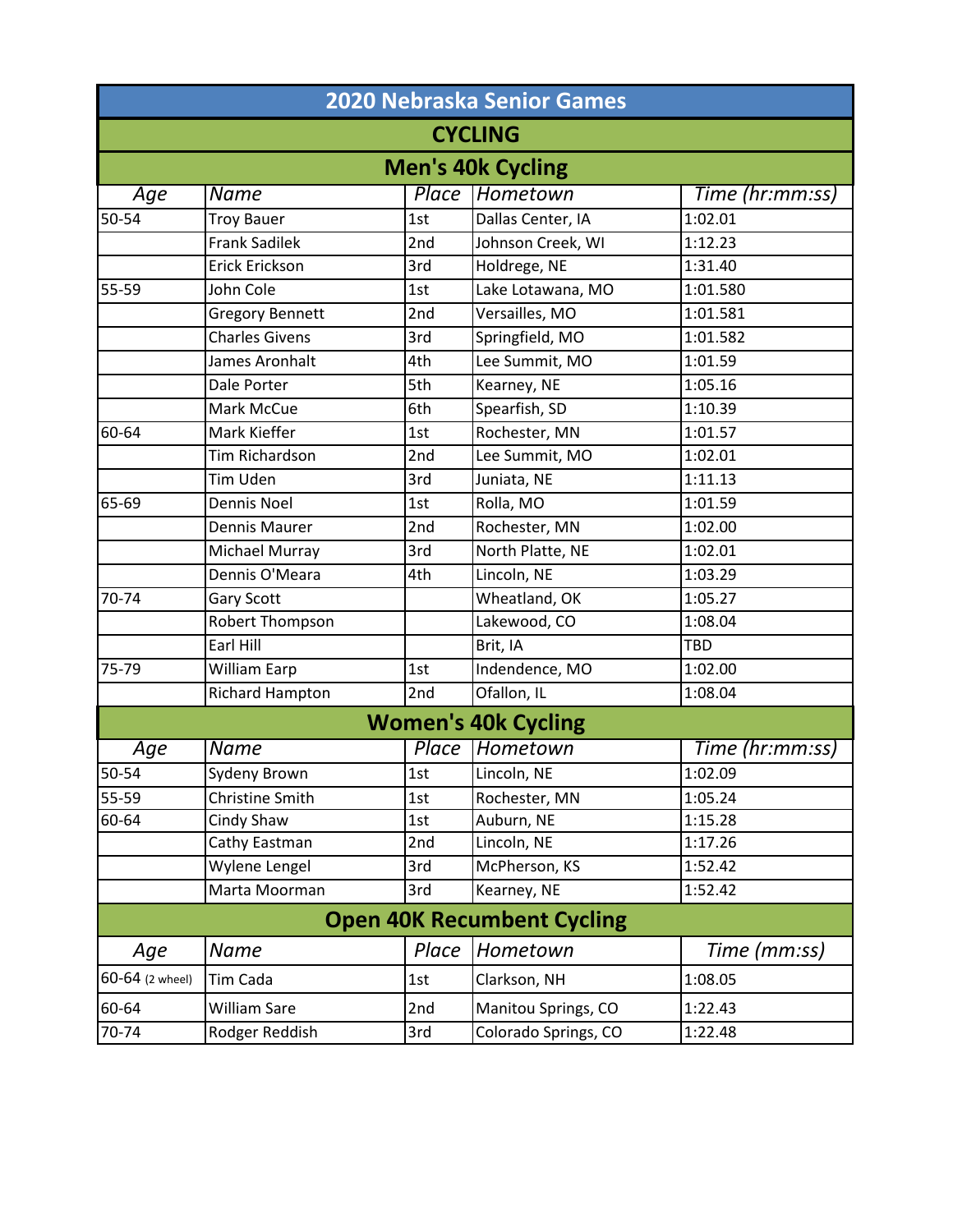|       | <b>2020 Nebraska Senior Games</b> |                           |                        |                   |
|-------|-----------------------------------|---------------------------|------------------------|-------------------|
|       |                                   | <b>Basketball</b>         |                        |                   |
|       |                                   | <b>Men's Free Throw</b>   |                        |                   |
| Age   | <b>Name</b>                       | Place                     | Hometown               | <b>Best Score</b> |
| 55-59 | Jerome Bislend                    | 1st                       | Shelton, NE            | 25                |
|       | Scott Hayden                      | 2nd                       | Kearney, NE            | 23                |
|       | Steven Schumacher                 | 3rd                       | Blountville, TN        | 10                |
| 60-64 | <b>Todd Kirchner</b>              | 1st                       | Kearney, NE            | 19                |
|       | Tim Uden                          | 2nd                       | Juniata, NE            | 13                |
|       | Daniel Scamehorn                  | 3rd                       | Kearney, NE            | 9                 |
| 65-69 | Allen Bauer                       | 1st                       | North Las Vegas, NV    | 23                |
|       | <b>Rex Scott</b>                  | 2nd                       | Lexington, NE          | 20                |
|       |                                   | 3rd                       |                        | 14                |
|       | Wayne Renolds                     |                           | Crete, NE              |                   |
|       | <b>Trip Reynolds</b>              | 4th                       | Crete, NE              | 12                |
| 70-74 | <b>Clint Witte</b>                | 1st                       | Kearney, NE            | 4                 |
| 75-79 | Tom McCann                        | 1st                       | Kearney, NE            | 19                |
|       |                                   | <b>Women's Free Throw</b> |                        |                   |
| Age   | <b>Name</b>                       | Place                     | Hometown               | <b>Best Score</b> |
| 55-59 | Tammy Bartling                    | 1st                       | Kearney, NE            | 13                |
| 60-64 | Marta Moorman                     | 1st                       | Kearney, NE            | 21                |
|       | Wylene Lengel                     | 2nd                       | McPherson, KS          | 17                |
| 65-69 | Marge Kielczynski                 | 1st                       | LaGrange Highlands, IL | 10                |
|       | <b>Constance Woods-Brown</b>      | 2nd                       | Lincoln, NE            | $\overline{2}$    |
| 70-74 | Regina McCann                     | 1st                       | Kearney, NE            | 10                |
|       |                                   | <b>Men's Hot Shot</b>     |                        |                   |
| Age   | <b>Name</b>                       | Place                     | Hometown               | <b>Best Score</b> |
| 55-59 | Scott Hayden                      | 1st                       | Kearney, NE            | 56                |
|       | Jerome Bilslend                   | 2nd                       | Shelton, NE            | 33                |
|       | Steven Schumacher                 | 3rd                       | Blountville, TN        | 21                |
| 60-64 | <b>Todd Kirchner</b>              | 1st                       | Kearney, NE            | 24                |
|       | Daniel Scamehorn                  | 2nd                       | Kearney, NE            | 23                |
| 65-69 | <b>Rex Scott</b>                  | 1st                       | Lexington, NE          | 36                |
|       | Allen Bauer                       | 2nd                       | North Las Vegas, NV    | 31                |
|       | <b>Trip Reynolds</b>              | 3rd                       | Crete, NE              | 21                |
|       | <b>Wayne Reynolds</b>             | 4th                       | Crete, NE              | 10                |
| 70-74 | <b>Clint Witte</b>                | 1st                       | Kearney, NE            | 28                |
|       |                                   | <b>Women's Hot Shot</b>   |                        |                   |
| Age   | Name                              | Place                     | Hometown               | <b>Best Score</b> |
| 55-59 | Tammy Bartling                    | 1st                       | Kearney, NE            | 18                |
| 60-64 | Marta Moorman                     | 1st                       | Kearney, NE            | 21                |
| 65-69 | Marge Kielczynski                 | 1st                       | LaGrange Highlands, IL | 11                |
| 65-69 | Constance Woods-Brown             | 2nd                       | Lincoln, NE            | 3                 |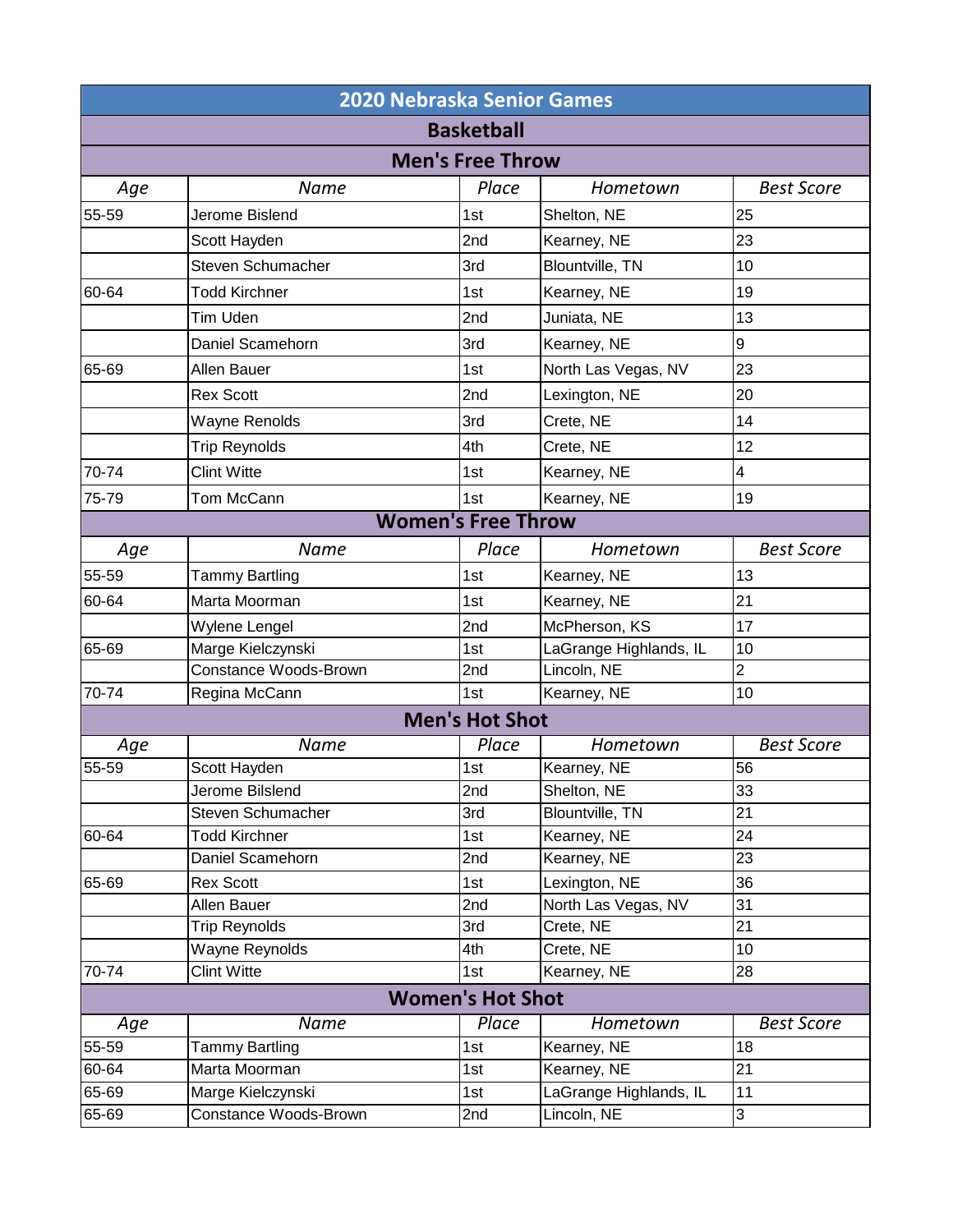| <b>2020 Nebraska Senior Games</b> |                                    |       |                           |  |
|-----------------------------------|------------------------------------|-------|---------------------------|--|
| <b>Cornhole</b>                   |                                    |       |                           |  |
| Age                               | Name                               | Place | Hometown                  |  |
| 50-54                             | Phillip Rimpley & Dale Hall        | 1st   | North Platte, NE          |  |
|                                   | Marc Bauer & Kent Smith            | 2nd   | Kearney, NE               |  |
| 55-59                             | Tammy Bartling & Donald Hoffman    | 1st   | Kearney/Amherst, NE       |  |
| 60-64                             | Marta Moorman & Wylene Lengel      | 1st   | Kearney, NE/McPherson, KS |  |
|                                   | Daniel Scamehorn & Karin Scamehorn | 2nd   | Kearney, NE               |  |
| 65-69                             | Dave Waggoner & Deb Kemper         | 1st   | Kearney, NE               |  |
| 70-74                             | Tom McCann & Regina McCann         | 1st   | Kearney, NE               |  |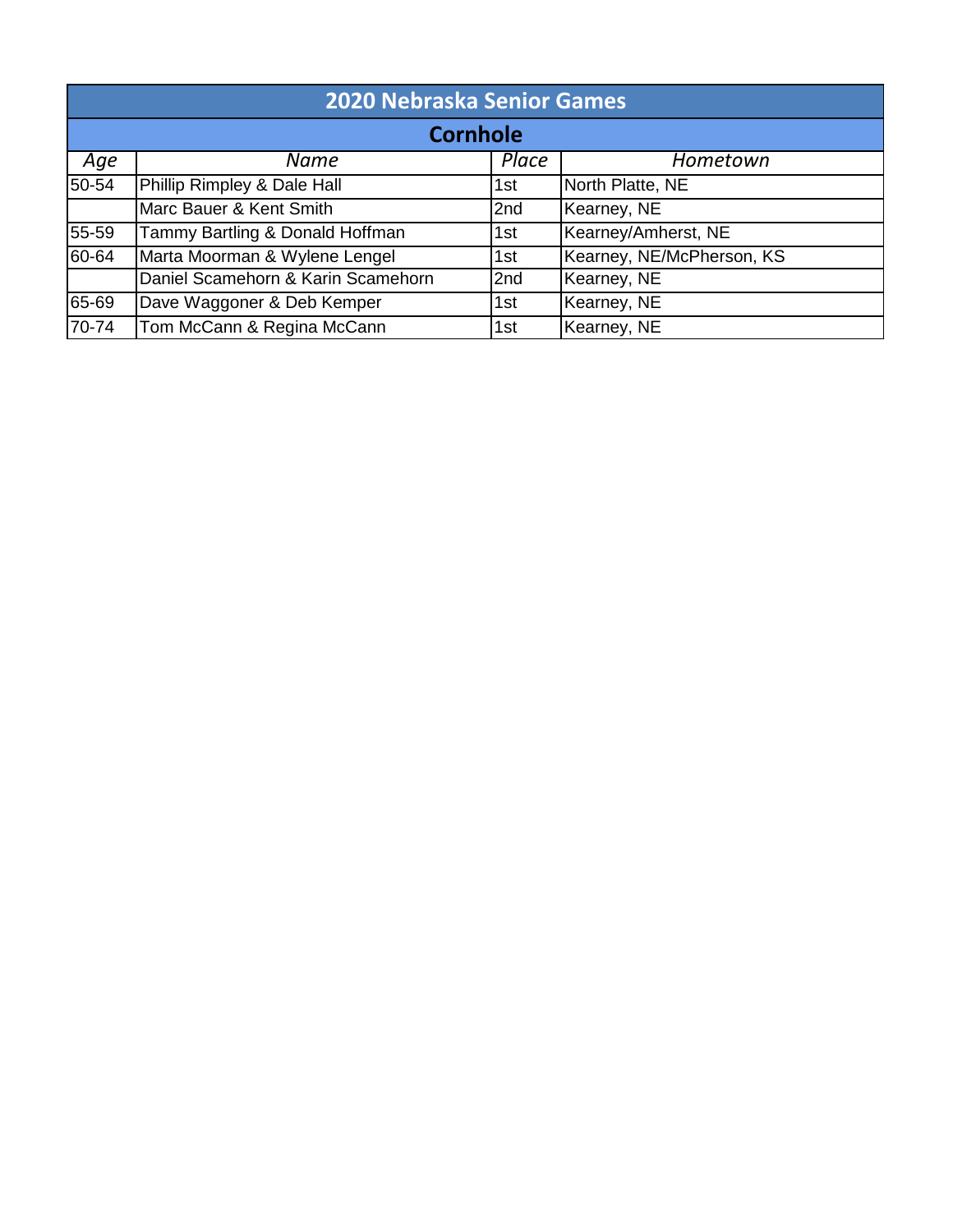|       | <b>2020 Nebraska Senior Games</b>    |       |                              |  |  |  |
|-------|--------------------------------------|-------|------------------------------|--|--|--|
|       | <b>TENNIS</b>                        |       |                              |  |  |  |
|       | <b>Men's Singles</b>                 |       |                              |  |  |  |
| Age   | <b>Name</b>                          | Place | Hometown                     |  |  |  |
| 50-54 | <b>Steve Beck</b>                    | 1st   | Kearney, NE                  |  |  |  |
| 55-59 | Greg Larson                          | 1st   | McCook, NE                   |  |  |  |
|       | Mark Leahy                           | 2nd   | Freemont, NE                 |  |  |  |
|       | Scott Hayden                         | 3rd   | Kearney, NE                  |  |  |  |
| 60-64 | Joseph Lopez-Wilson                  | 1st   | Omaha, NE                    |  |  |  |
|       | Greg Bede                            | 2nd   | Lincoln, NE                  |  |  |  |
|       | <b>Darren Emerick</b>                | 3rd   | Bridgeport, NE               |  |  |  |
| 70-74 | James Lang                           | 1st   | Omaha, NE                    |  |  |  |
|       | Robin Mayo                           | 2nd   | Omaha, NE                    |  |  |  |
| 75-79 | Roderick Harley                      | 1st   | Lincoln, NE                  |  |  |  |
|       |                                      |       |                              |  |  |  |
|       | <b>Tom McCann</b>                    | 2nd   | Kearney, NE                  |  |  |  |
|       | Gary McCoy                           | 3rd   | De Soto                      |  |  |  |
| 80-84 | Norman Lowery                        | 1st   | Boulder, CO                  |  |  |  |
|       | Jim Johnson                          | 2nd   | Fremont, NE                  |  |  |  |
|       | <b>Robert Martin</b>                 | 3rd   | Omaha, NE                    |  |  |  |
|       | <b>Men's Doubles</b>                 |       |                              |  |  |  |
| Age   | <b>Name</b>                          | Place | Hometown                     |  |  |  |
| 50-54 | Frank Tenkorang & Steve Beck         | 1st   | Kearney, NE                  |  |  |  |
| 55-59 | Mark Leahy & Matther Westfall        | 1st   | Fremont/Lincoln, NE          |  |  |  |
|       | Greg Larson & Steven Schumacher      | 2nd   | McCook, NE/Blountville, TN   |  |  |  |
| 60-64 | Joseph Lopez-Wilson & John Wenzel    | 1st   | Omaha, NE/Council Bluffs, IA |  |  |  |
| 65-69 | Mark Schmidt & Mark Beiting          | 1st   | Omaha, NE                    |  |  |  |
| 70-74 | Robin Mayo & James Lang              | 1st   | Omaha, NE                    |  |  |  |
| 75-79 | James Jorgensen & Roderick Harley    | 1st   | Blair/Lincoln, NE            |  |  |  |
| 80-84 | Jim Johnson & Norman Lowery          | 1st   | Freemount, NE/Boulder, CO    |  |  |  |
|       | <b>Mixed Doubles</b>                 |       |                              |  |  |  |
| Age   | <b>Name</b>                          | Place | Hometown                     |  |  |  |
| 50-54 | Josepph Lopez-Wilson & Tami Bourland | 1st   | Omaha, NE                    |  |  |  |
|       | Denise Christensen & Frank Tenkorang | 2nd   | Kearney, NE                  |  |  |  |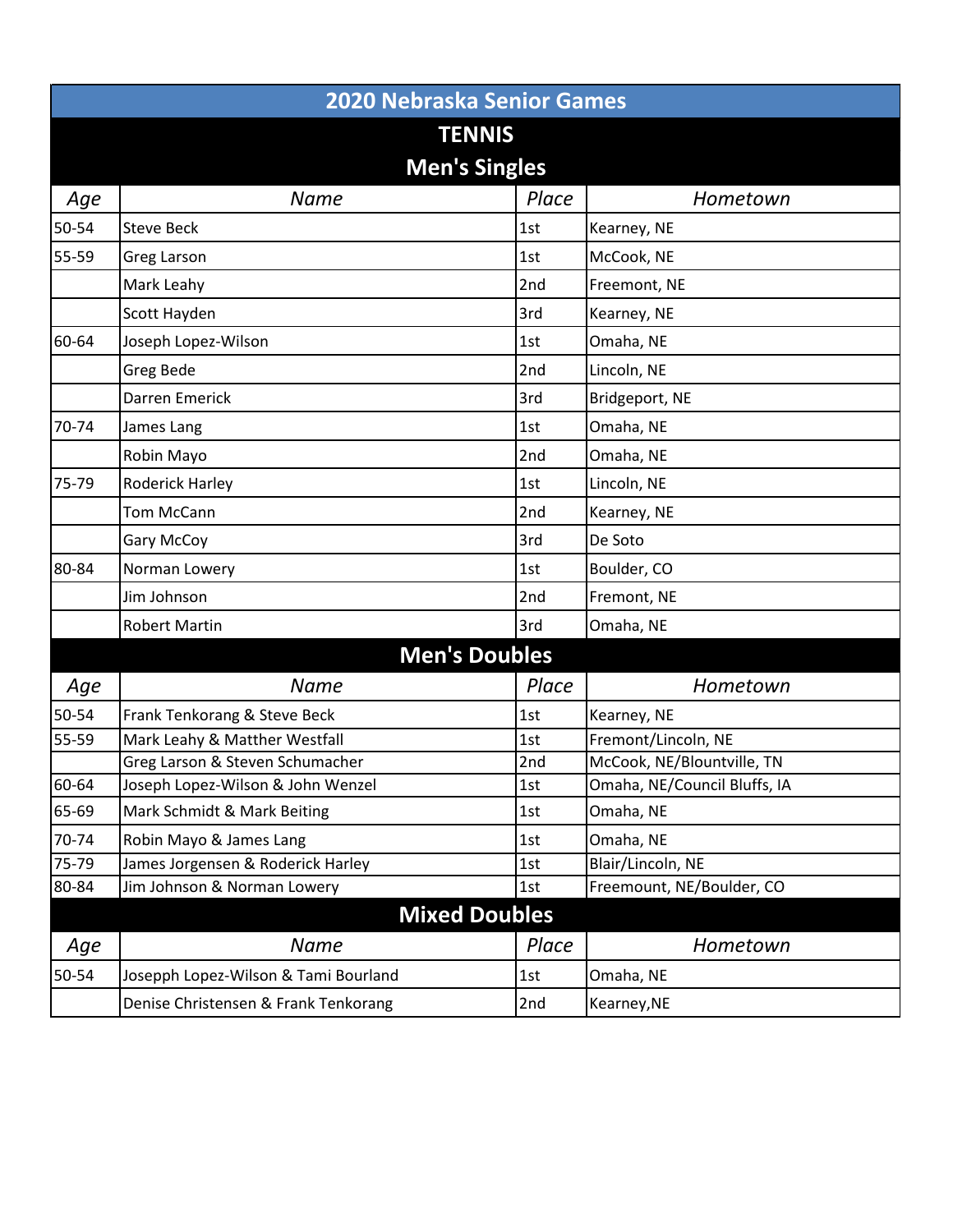|       | <b>2020 Nebraska Senior Games</b> |                        |                      |       |  |  |
|-------|-----------------------------------|------------------------|----------------------|-------|--|--|
|       | <b>BOWLING</b>                    |                        |                      |       |  |  |
|       | <b>Mixed Doubles</b>              |                        |                      |       |  |  |
| Age   | Name                              | Place                  | Hometown             | Score |  |  |
| 55-59 | Deb Hatcher & Gary Hatcher        | 1st                    | Gibbon, NE           | 987   |  |  |
|       | Tari Luetters & Blake Barnum      | 2 <sub>nd</sub>        | North Platte, NE     | 906   |  |  |
| 65-69 | Anna Sales & Charles Sales        | 1st                    | Lincoln, NE          | 863   |  |  |
| 70-74 | Meg Kirkand & Dan Katzenstein     | 1st                    | North Platte, NE     | 816   |  |  |
|       |                                   | <b>Men's Doubles</b>   |                      |       |  |  |
| Age   | Name                              | Place                  | Hometown             | Score |  |  |
| 55-59 | Gary Hatcher & Gary Flowers       | 1st                    | Gibbon/Omaha, NE     | 1137  |  |  |
|       | Patrick Dority & Paul Portsche    | 2nd                    | Lincoln, NE          | 1109  |  |  |
|       | Tim Adkins & Tom Soderholm        | 3rd                    | Holdrege/Kearney, NE | 1073  |  |  |
|       | Blake Barnum & Dan Katzenstein    | 4th                    | North Platte, NE     | 727   |  |  |
| 65-69 | Ivan Stones & Johnny Nikkila      | 1st                    | Kearney, NE          | 983   |  |  |
|       |                                   | <b>Women's Doubles</b> |                      |       |  |  |
| Age   | Name                              | Place                  | Hometown             | Score |  |  |
| 55-59 | Tari Leuetters & Meg Kirkand      | 1st                    | North Platte, NE     | 868   |  |  |
|       | Crystal Dailey & Bronte Nielsen   | 2nd                    | Kearney, NE          | 811   |  |  |
| 65-69 | Linda Ruff & Anna Sales           | 1st                    | Waverly/Lincoln, NE  | 763   |  |  |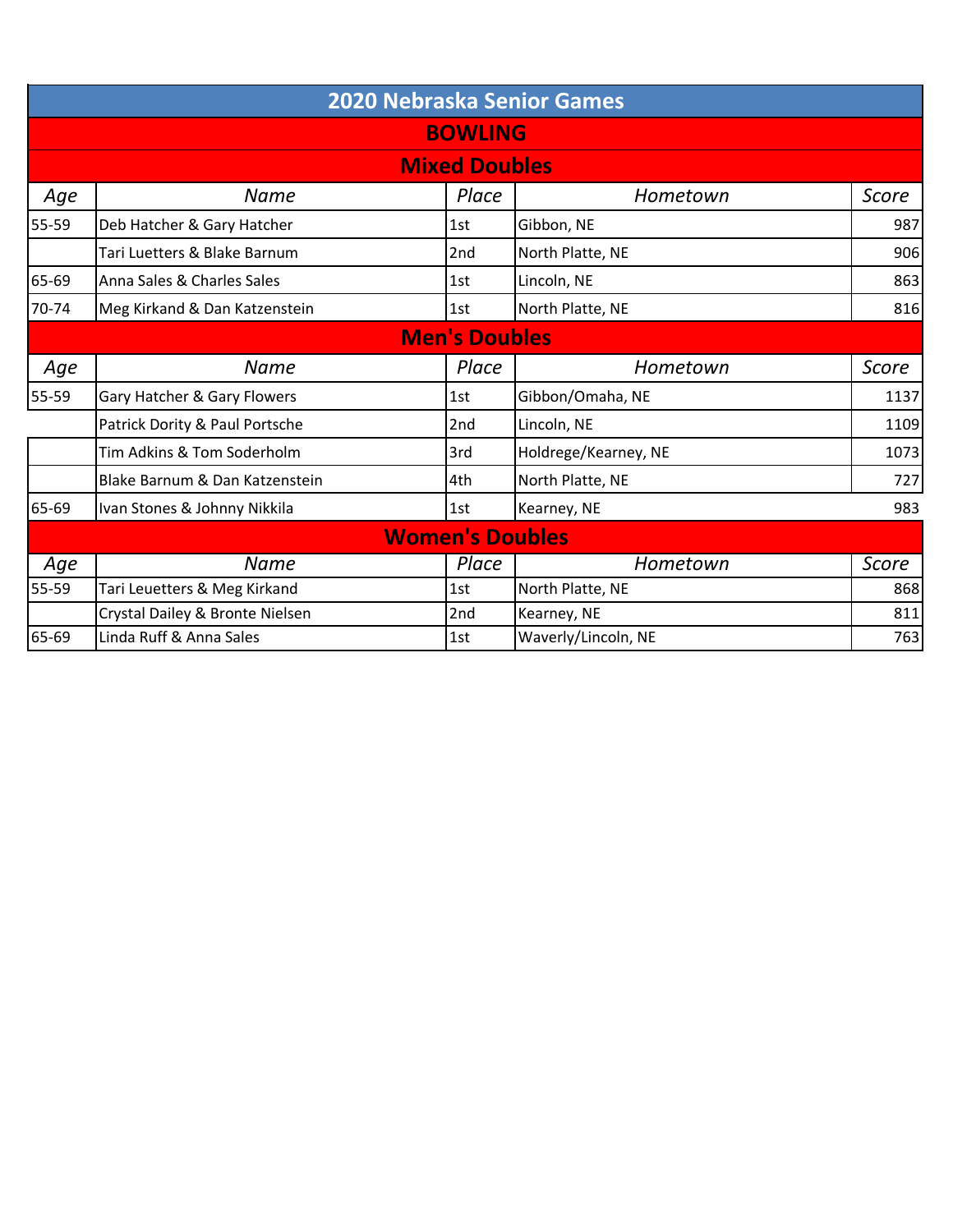|       | 2020 Nebraska Senior Games |                        |                  |       |  |  |
|-------|----------------------------|------------------------|------------------|-------|--|--|
|       |                            | <b>BOWLING</b>         |                  |       |  |  |
|       |                            | <b>Men's Singles</b>   |                  |       |  |  |
| Age   | <b>Name</b>                | Place                  | Hometown         | Score |  |  |
| 55-59 | Jerome Bilslend            | 1st                    | Shelton, NE      | 575   |  |  |
|       | <b>Gary Hatcher</b>        | 2nd                    | Gibbon, NE       | 514   |  |  |
|       | <b>Gary Flowers</b>        | 3rd                    | Omaha, NE        | 513   |  |  |
|       | <b>Tim Adkins</b>          | 4th                    | Holdrege, NE     | 487   |  |  |
|       | <b>Patrick Dority</b>      | 5th                    | Lincoln, NE      | 478   |  |  |
|       | <b>Blake Barnum</b>        | 6th                    | North Platte, NE | 415   |  |  |
| 65-69 | <b>Tom Soderholm</b>       | 1st                    | Kearney, NE      | 514   |  |  |
|       | Johnny Nikkila             | 2 <sub>nd</sub>        | Kearney, NE      | 487   |  |  |
|       | <b>Ivan Stones</b>         | 3rd                    | Kearney, NE      | 473   |  |  |
|       | <b>Allen Bauer</b>         | 4th                    | Las Vegas, NV    | 397   |  |  |
| 70-74 | Johnnie Jones              | 1st                    | Ardmore, OK      | 543   |  |  |
|       | Paul Portsche              | 2nd                    | Lincoln, NE      | 401   |  |  |
|       | <b>Clint Witte</b>         | 3rd                    | Kearney, NE      | 379   |  |  |
|       | Dan Katzenstein            | 4th                    | North Platte, Ne | 369   |  |  |
| 85-89 | Earl Rademacher            | 1st                    | Kearney, NE      | 449   |  |  |
|       | <b>Charles Sales</b>       | 2nd                    | Lincoln, NE      | 415   |  |  |
|       |                            | <b>Women's Singles</b> |                  |       |  |  |
| Age   | <b>Name</b>                | Place                  | Hometown         | Score |  |  |
| 55-59 | <b>Tari Luetters</b>       | 1st                    | North Platte, NE | 427   |  |  |
|       | Deb Hatcher                | 2nd                    | Gibbon, NE       | 422   |  |  |
|       | <b>Crystal Dailey</b>      | 3rd                    | Kearney, NE      | 402   |  |  |
| 65-69 | Linda Ruff                 | 1st                    | Waverly, NE      | 455   |  |  |
|       | <b>Anna Sales</b>          | 2nd                    | Lincoln, NE      | 439   |  |  |
| 70-74 | Meg Kirkand                | 1st                    | North Platte, NE | 379   |  |  |
| 80-84 | <b>Bronte Nielsen</b>      | 1st                    | Kearney, NE      | 330   |  |  |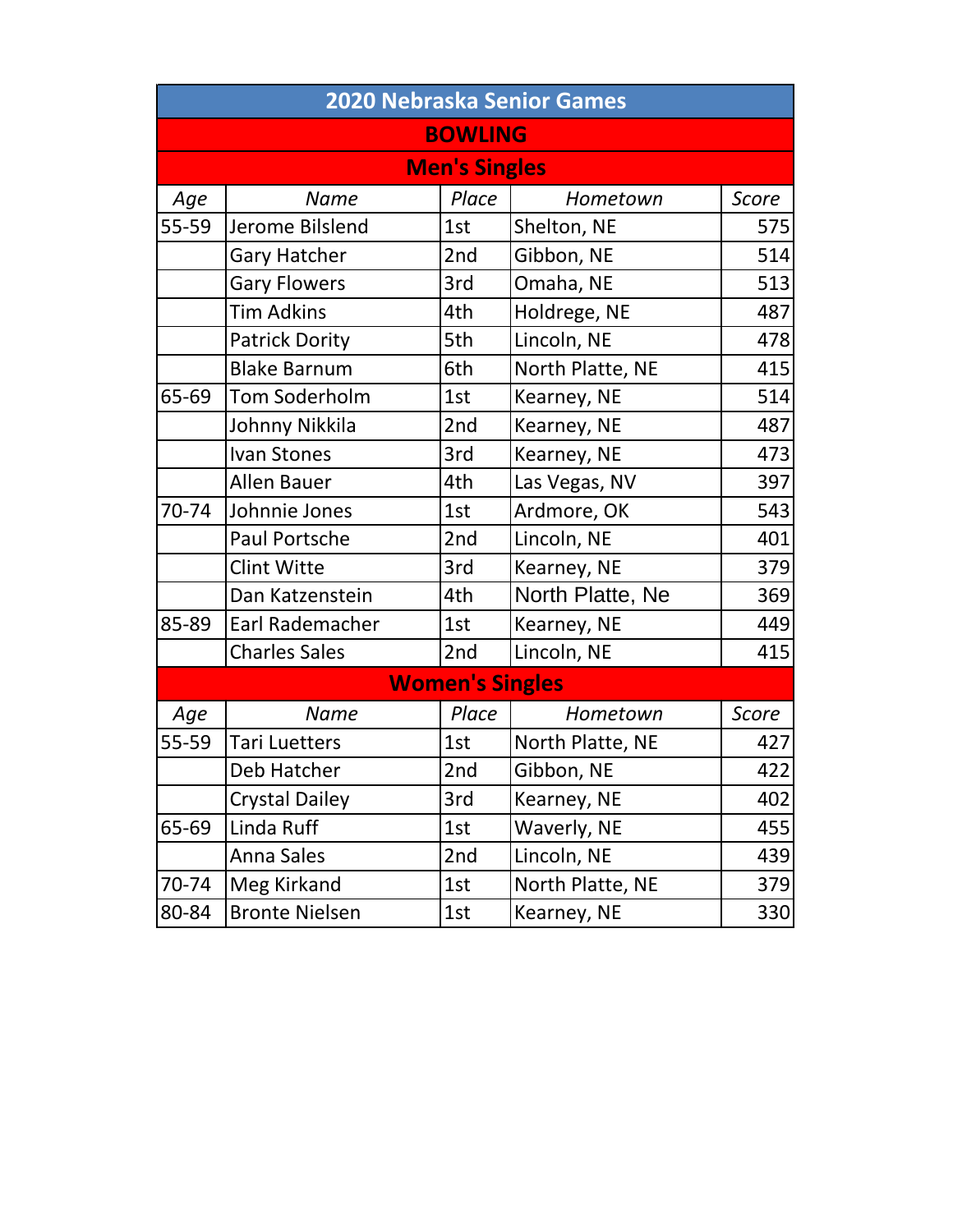|           |                               |       | <b>2020 Nebraska Senior Games</b> |                 |  |  |
|-----------|-------------------------------|-------|-----------------------------------|-----------------|--|--|
|           | <b>SWIMMING</b>               |       |                                   |                 |  |  |
|           | <b>Women's 50 M Freestyle</b> |       |                                   |                 |  |  |
| Age       | Name                          | Place | Hometown                          | Time (mm:ss.xx) |  |  |
| 55-59     | Jean Eichorst                 | 1st   | Kearney, NE                       | 46.6            |  |  |
| 65-69     | Darcy McBride                 | 1st   | Lincoln, NE                       | 43.47           |  |  |
|           | Valerie MacLeod               | 2nd   | Cambridge, NE                     | 50.93           |  |  |
|           | Deborah Qualey                | 3rd   | Gering, NE                        | 53.76           |  |  |
|           | <b>Charlene Nott</b>          | 4th   | Arapahoe, NE                      | 1:03.86         |  |  |
|           |                               |       | <b>Men's 50 M Freestyle</b>       |                 |  |  |
| Age       | <b>Name</b>                   | Place | Hometown                          | Time (mm:ss.xx) |  |  |
| 55-59     | John Bolduc                   | 1st   | Lincoln, NE                       | 29.76           |  |  |
|           | Mark Leahy                    | 2nd   | Fremont, NE                       | 31.81           |  |  |
| 60-64     | <b>Tom Kealy</b>              | 1st   | Council Bluffs, NE                | 32.15           |  |  |
|           | <b>Rusty Winget</b>           | 2nd   | Torrington, WY                    | 34.75           |  |  |
|           | Dan Keyser                    | 3rd   | Sutherland, NE                    | 41.25           |  |  |
|           | <b>Mike Weeks</b>             | 4th   | Batesville, AR                    | 44.99           |  |  |
| 65-69     | Allen Bauer                   | 1st   | North Las Vegas, NV               | 54.63           |  |  |
| 70-74     | <b>Stan LeMaster</b>          | 1st   | Council Bluffs, IA                | 33.16           |  |  |
|           | <b>Charles Baumgarner</b>     | 2nd   | Salt Flat, TX                     | 37.29           |  |  |
|           | <b>Scott Adams</b>            | 3rd   | Litchfield, NE                    | 43.52           |  |  |
|           | Dave Carpenter                | 4th   | Rapid City, SD                    | 48.28           |  |  |
|           | Jerry Huebsch                 | 5th   | Perham, MN                        | 55.51           |  |  |
| 75-79     | <b>Stan Dart</b>              | 1st   | Kearney, NE                       | 58.44           |  |  |
|           | <b>Ben James</b>              | 2nd   | Lincoln, NE                       | 1:12.87         |  |  |
| 80-84     | Craig Walker                  | 1st   | Redlands, CA                      | 1:07.43         |  |  |
|           | Ivan Maggert                  | 2nd   | Lincoln, NE                       | 1:12.12         |  |  |
|           |                               |       | <b>Women's 100 M Freestyle</b>    |                 |  |  |
| Age       | <b>Name</b>                   | Place | Hometown                          | Time (mm:ss.xx) |  |  |
| 55-59     | Jean Eichorst                 | 1st   | Kearney, NE                       | 1:52.28         |  |  |
| $65 - 69$ | Valerie MacLeod               | 1st   | Cambridge, NE                     | 1:53.71         |  |  |
|           |                               |       | <b>Men's 100 M Freestyle</b>      |                 |  |  |
| Age       | <b>Name</b>                   | Place | Hometown                          | Time (mm:ss.xx) |  |  |
| 60-64     | <b>Tom Kealy</b>              | 1st   | Council Bluffs, NE                | 1:13.66         |  |  |
|           | <b>Rusty Winget</b>           | 2nd   | Torrington, WY                    | 1:25.63         |  |  |
|           | Mike Weeks                    | 3rd   | Batesville, AR                    | 1:41.94         |  |  |
|           | Dan Keyser                    | 4th   | Sutherland, NE                    | 1:42.26         |  |  |
| 70-74     | Stan LeMaster                 | 1st   | Council Bluffs, IA                | 1:29.31         |  |  |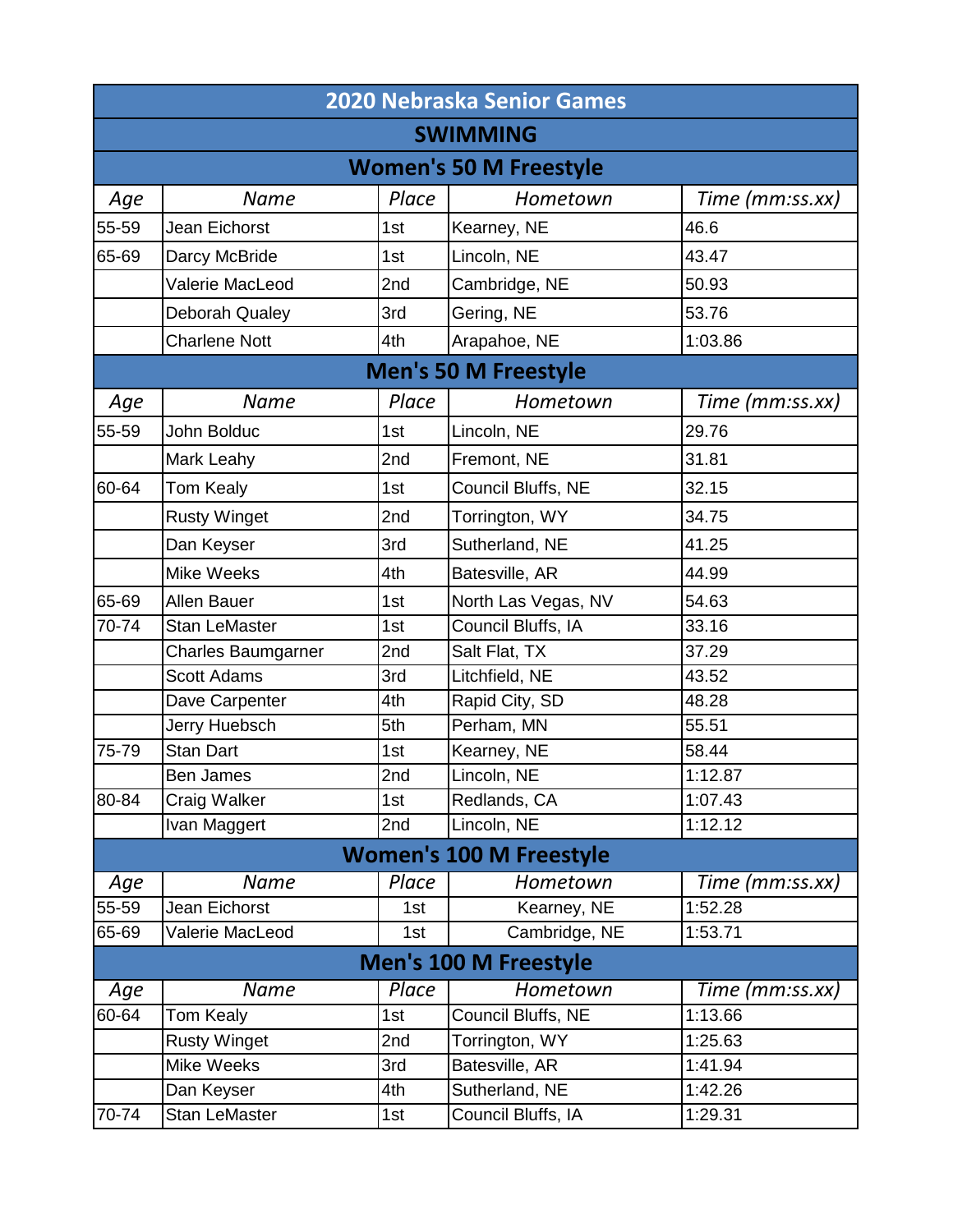|       | Thomas McBride   | 2nd | Lincoln, NE | 1:45.93 |
|-------|------------------|-----|-------------|---------|
|       | Jerry Huebsch    | 3rd | Perham, MN  | 2:15.67 |
| 75-79 | <b>Stan Dart</b> | 1st | Kearney, NE | 2:17.98 |
| 80-84 | Ivan Maggert     | 1st | Lincoln, NE | 3:36.13 |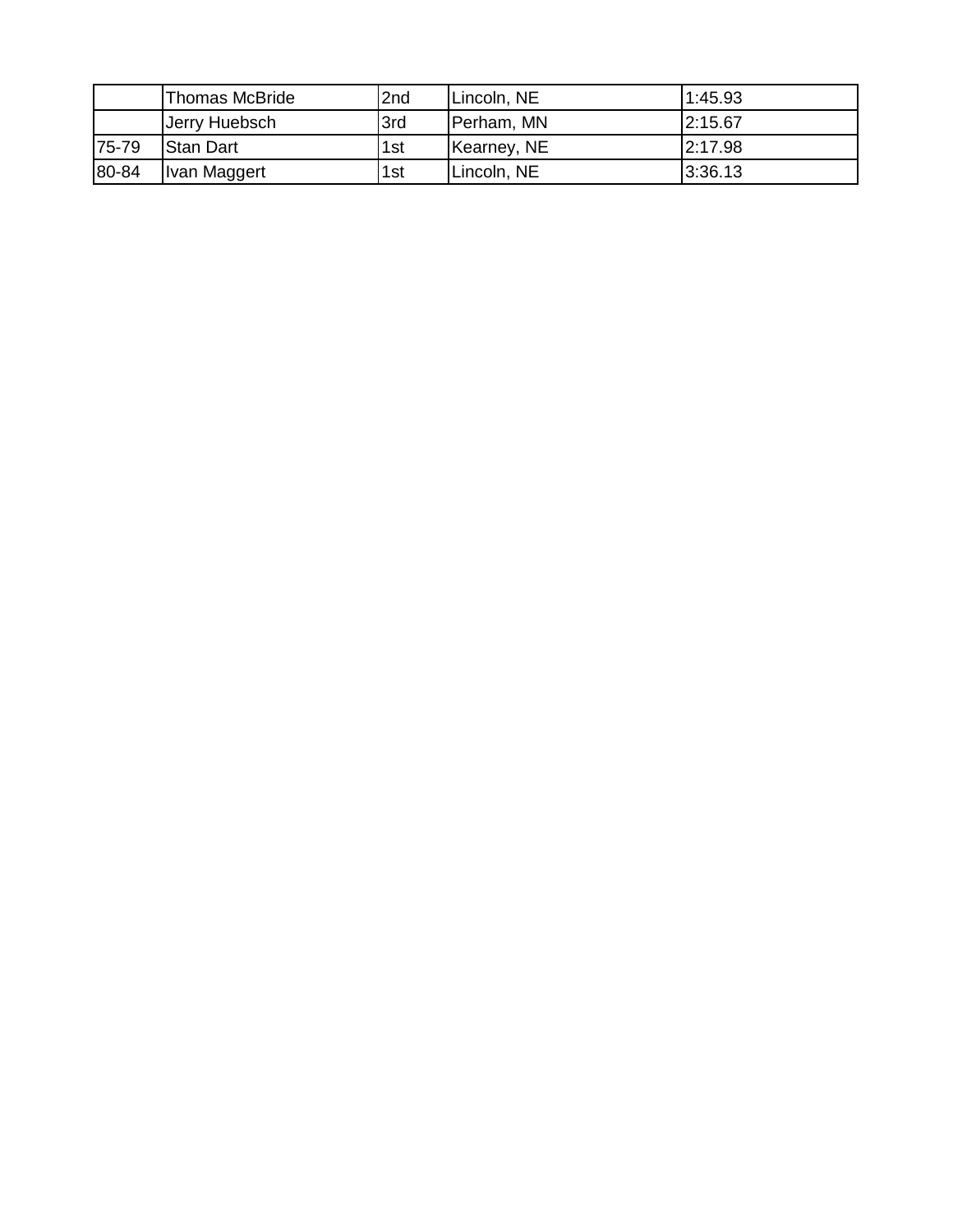|           | <b>2020 Nebraska Senior Games</b> |       |                                |                 |  |  |  |
|-----------|-----------------------------------|-------|--------------------------------|-----------------|--|--|--|
|           | <b>SWIMMING</b>                   |       |                                |                 |  |  |  |
|           | <b>Women's 200 M Freestyle</b>    |       |                                |                 |  |  |  |
| Age       | <b>Name</b>                       | Place | Hometown                       | Time (mm:ss.xx) |  |  |  |
| 55-59     | <b>Sharill Prey-Luedtke</b>       | 1st   | Martell, NE                    | 2:50.27         |  |  |  |
|           | Jean Eichorst                     | 2nd   | Kearney, NE                    | 4:09.56         |  |  |  |
| 65-69     | Valerie MacLeod                   | 1st   | Cambridge, NE                  | 4:08.28         |  |  |  |
|           |                                   |       | <b>Men's 200 M Freestyle</b>   |                 |  |  |  |
| Age       | <b>Name</b>                       | Place | Hometown                       | Time (mm:ss.xx) |  |  |  |
| $60 - 64$ | <b>Tom Kealy</b>                  | 1st   | Council Bluffs, NE             | 2:41.19         |  |  |  |
|           | <b>Ralph Swiger</b>               | 2nd   | Suffork, VA                    | 3:41.22         |  |  |  |
|           | Dan Keyser                        | 3rd   | Sutherland, NE                 | 3:41.55         |  |  |  |
|           | <b>Mike Weeks</b>                 | 4th   | Batesville, AR                 | 4:13.94         |  |  |  |
| 65-69     | Allen Bauer                       | 1st   | North Las Vegas, NV            | 5:00.84         |  |  |  |
| $70 - 74$ | <b>Stan LeMaster</b>              | 1st   | Council Bluffs, IA             | 3:12.40         |  |  |  |
|           | Dave Carpenter                    | 2nd   | Rapid City, SD<br>4:31.14      |                 |  |  |  |
|           | <b>Jerry Huebsch</b>              | 3rd   | Perham, MN<br>5:06.85          |                 |  |  |  |
| $75 - 79$ | <b>Stan Dart</b>                  | 1st   | Kearney, NE                    | 4:54.88         |  |  |  |
| $80 - 84$ | Ivan Maggert                      | 2nd   | Lincoln, NE                    | 7:35.44         |  |  |  |
|           |                                   |       | <b>Women's 400 M Freestyle</b> |                 |  |  |  |
| Age       | <b>Name</b>                       | Place | Hometown                       | Time (mm:ss.xx) |  |  |  |
| 55-59     | <b>Sharill Prey-Luedtke</b>       | 1st   | Martell, NE                    | 5:45.50         |  |  |  |
|           | <b>Jean Eichhorst</b>             | 2nd   | Kearney, NE                    | 8:29.69         |  |  |  |
| 65-69     | Valerie MacLeod                   | 1st   | Cambridge, NE                  | 8:43.23         |  |  |  |
|           |                                   |       | <b>Men's 400 M Freestyle</b>   |                 |  |  |  |
| Age       | <b>Name</b>                       | Place | Hometown                       | Time (mm:ss.xx) |  |  |  |
| $55 - 59$ | John Bolduc                       | 1st   | Lincoln, NE                    | 5:58.47         |  |  |  |
| 60-64     | <b>Tom Kealy</b>                  | 1st   | Council Bluffs, NE             | 5:31.37         |  |  |  |
|           | <b>Rusty Winget</b>               | 2nd   | Torrington, WY                 | 7:44.40         |  |  |  |
|           | Ralph Swiger                      | 3rd   | Suffork, VA                    | 8:05.41         |  |  |  |
|           | Dan Keyser                        | 4th   | Sutherland, NE                 | 8:56.85         |  |  |  |
| 70-74     | <b>Stan LeMaster</b>              | 1st   | Council Bluffs, IA             | 6:16.55         |  |  |  |
|           | <b>Charles Baumgarner</b>         | 2nd   | Salt Flat, TX                  | 7:07.46         |  |  |  |
|           | Dave Carpenter                    | 3rd   | Rapid City, SD                 | 9:16.71         |  |  |  |
|           | Jerry Huebsch                     | 4th   | Perham, MN                     | 11:11.51        |  |  |  |
| 75-79     | <b>Stan Dart</b>                  | 1st   | Kearney, NE                    | 10:24.93        |  |  |  |
| 80-84     | Ivan Maggert                      | 1st   | Lincoln, NE<br>17:43.84        |                 |  |  |  |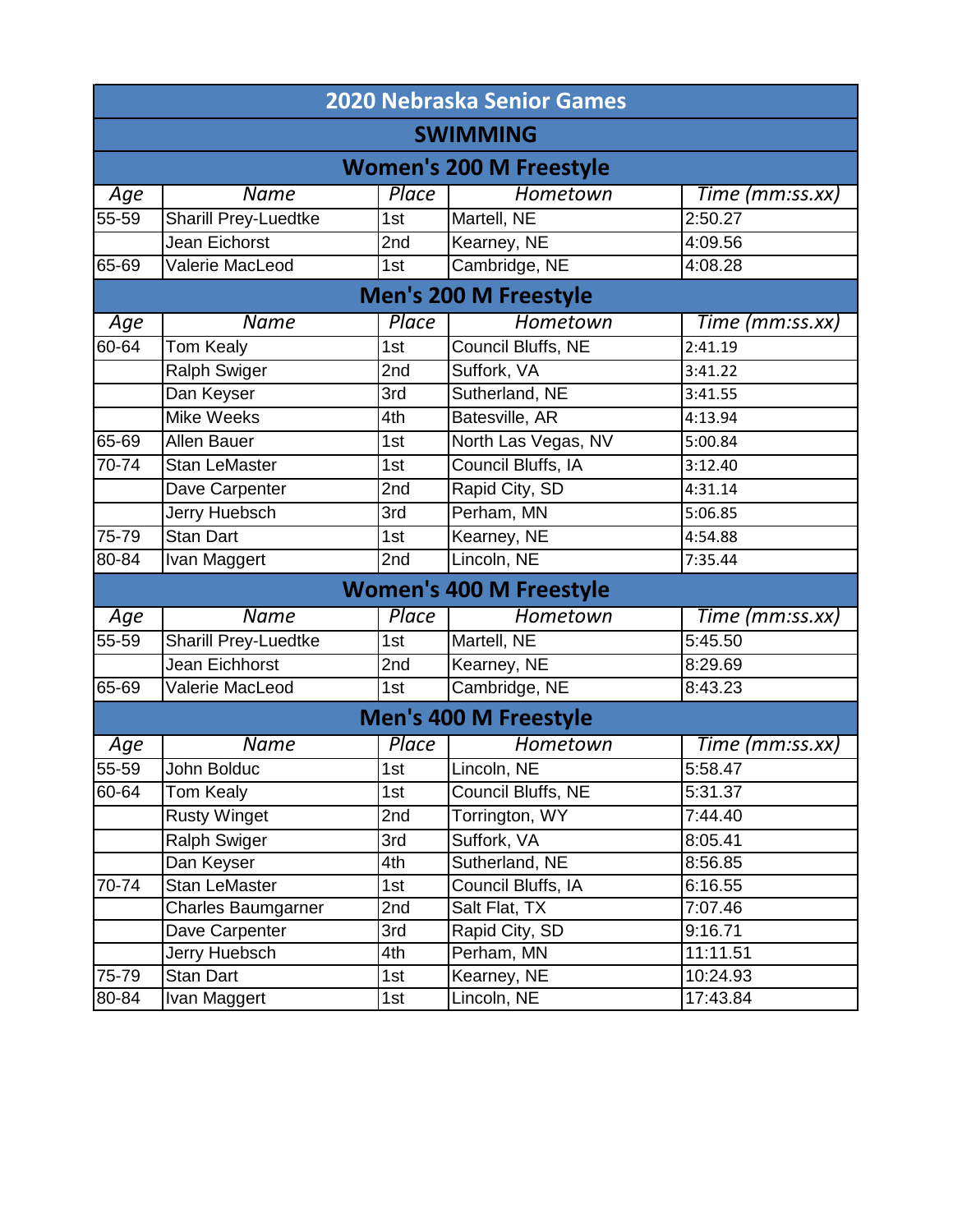|       | <b>2020 Nebraska Senior Games</b>                                                                                                                                                                                                                                                                                                                                                                                                                                                                                                                                                                                                                 |       |                                 |                 |  |  |
|-------|---------------------------------------------------------------------------------------------------------------------------------------------------------------------------------------------------------------------------------------------------------------------------------------------------------------------------------------------------------------------------------------------------------------------------------------------------------------------------------------------------------------------------------------------------------------------------------------------------------------------------------------------------|-------|---------------------------------|-----------------|--|--|
|       |                                                                                                                                                                                                                                                                                                                                                                                                                                                                                                                                                                                                                                                   |       | <b>SWIMMING</b>                 |                 |  |  |
|       |                                                                                                                                                                                                                                                                                                                                                                                                                                                                                                                                                                                                                                                   |       | <b>Women's 50 M BACKSTROKE</b>  |                 |  |  |
| Age   | <b>Name</b>                                                                                                                                                                                                                                                                                                                                                                                                                                                                                                                                                                                                                                       | Place | Hometown                        | Time (mm:ss.xx) |  |  |
| 65-69 | Darcy McBride                                                                                                                                                                                                                                                                                                                                                                                                                                                                                                                                                                                                                                     | 1st   | Lincoln, NE                     | 49.5            |  |  |
|       | <b>Men's 50 M Backstroke</b>                                                                                                                                                                                                                                                                                                                                                                                                                                                                                                                                                                                                                      |       |                                 |                 |  |  |
| Age   | <b>Name</b>                                                                                                                                                                                                                                                                                                                                                                                                                                                                                                                                                                                                                                       | Place | Hometown                        | Time (mm:ss.xx) |  |  |
| 55-59 | John Bolduc                                                                                                                                                                                                                                                                                                                                                                                                                                                                                                                                                                                                                                       | 1st   | Lincoln, NE                     | 37.87           |  |  |
|       | Mark Leahy                                                                                                                                                                                                                                                                                                                                                                                                                                                                                                                                                                                                                                        | 2nd   | Fremont, NE                     | 42.89           |  |  |
| 60-64 | <b>Manuel Fuentes</b>                                                                                                                                                                                                                                                                                                                                                                                                                                                                                                                                                                                                                             | 1st   | Lakewood, CO                    | 51.43           |  |  |
|       | <b>Mike Weeks</b>                                                                                                                                                                                                                                                                                                                                                                                                                                                                                                                                                                                                                                 | 2nd   | Batesville, AR                  | 1:13.53         |  |  |
| 65-69 | <b>Tim Enck</b>                                                                                                                                                                                                                                                                                                                                                                                                                                                                                                                                                                                                                                   | 1st   | Grand Island, NE                | 56.44           |  |  |
| 70-74 | Jerry Huebsch                                                                                                                                                                                                                                                                                                                                                                                                                                                                                                                                                                                                                                     | 1st   | Perham, MN                      | 1:20.99         |  |  |
| 75-79 | <b>Ben James</b>                                                                                                                                                                                                                                                                                                                                                                                                                                                                                                                                                                                                                                  | 1st   | Lincoln, NE                     | 1:31.78         |  |  |
| 80-84 | Craig Walker                                                                                                                                                                                                                                                                                                                                                                                                                                                                                                                                                                                                                                      | 1st   | Redlands, CA                    | 1:51.06         |  |  |
|       | Ivan Maggert                                                                                                                                                                                                                                                                                                                                                                                                                                                                                                                                                                                                                                      | 2nd   | Lincoln, NE                     | 2:07.13         |  |  |
|       |                                                                                                                                                                                                                                                                                                                                                                                                                                                                                                                                                                                                                                                   |       | <b>Women's 100 M Backstroke</b> |                 |  |  |
| Age   | Name                                                                                                                                                                                                                                                                                                                                                                                                                                                                                                                                                                                                                                              | Place | Hometown                        | Time (mm:ss.xx) |  |  |
| 55-59 | Sharill Prey-Luedtke                                                                                                                                                                                                                                                                                                                                                                                                                                                                                                                                                                                                                              | 1st   | Martell, NE                     | 01:32.92        |  |  |
| 65-69 | Darcy McBride                                                                                                                                                                                                                                                                                                                                                                                                                                                                                                                                                                                                                                     | 1st   | Lincoln, NE                     | 02:05.13        |  |  |
|       |                                                                                                                                                                                                                                                                                                                                                                                                                                                                                                                                                                                                                                                   |       | <b>Men's 100 M Backstroke</b>   |                 |  |  |
| Age   | <b>Name</b>                                                                                                                                                                                                                                                                                                                                                                                                                                                                                                                                                                                                                                       | Place | Hometown                        | Time (mm:ss.xx) |  |  |
| 60-64 | <b>Ralph Swiger</b>                                                                                                                                                                                                                                                                                                                                                                                                                                                                                                                                                                                                                               | 1st   | Suffork, VA                     | 2:14.27         |  |  |
|       | Mike Weeks                                                                                                                                                                                                                                                                                                                                                                                                                                                                                                                                                                                                                                        | 2nd   | Batesville, AR                  | 2:51.33         |  |  |
| 65-69 | <b>Tim Enck</b>                                                                                                                                                                                                                                                                                                                                                                                                                                                                                                                                                                                                                                   | 1st   | Grand Island, NE                | 2:04.89         |  |  |
| 70-74 | <b>Terry Medjo</b>                                                                                                                                                                                                                                                                                                                                                                                                                                                                                                                                                                                                                                | 1st   | Grand Island, NE                | 1:48.44         |  |  |
|       | Jerry Huebsch                                                                                                                                                                                                                                                                                                                                                                                                                                                                                                                                                                                                                                     | 2nd   | Perham, MN                      | 3:09.83         |  |  |
| 80-84 | Craig Walker                                                                                                                                                                                                                                                                                                                                                                                                                                                                                                                                                                                                                                      | 1st   | Redlands, CA                    | 3:55.04         |  |  |
|       | Ivan Maggert                                                                                                                                                                                                                                                                                                                                                                                                                                                                                                                                                                                                                                      | 2nd   | Lincoln, NE                     | 4:19.43         |  |  |
|       |                                                                                                                                                                                                                                                                                                                                                                                                                                                                                                                                                                                                                                                   |       | <b>Women's 200 M Backstroke</b> |                 |  |  |
| Age   | Name                                                                                                                                                                                                                                                                                                                                                                                                                                                                                                                                                                                                                                              | Place | Hometown                        | Time (mm:ss.xx) |  |  |
| 55-59 | Sharill Prey-Luedtke                                                                                                                                                                                                                                                                                                                                                                                                                                                                                                                                                                                                                              | 1st   | Martell, NE                     | 3:07.53         |  |  |
| 65-69 | Darcy McBride                                                                                                                                                                                                                                                                                                                                                                                                                                                                                                                                                                                                                                     | 1st   | Lincoln, NE                     | 4:38.07         |  |  |
|       |                                                                                                                                                                                                                                                                                                                                                                                                                                                                                                                                                                                                                                                   |       | <b>Men's 200 M Backstroke</b>   |                 |  |  |
| Age   | $\overline{\textcolor{blue} \textcolor{blue}{\textcolor{blue} \textcolor{blue}{\textcolor{blue} \textcolor{blue} \textcolor{blue} \textcolor{blue} \textcolor{blue} \textcolor{blue} \textcolor{blue} \textcolor{blue} \textcolor{blue} \textcolor{blue} \textcolor{blue} \textcolor{blue} \textcolor{blue} \textcolor{blue} \textcolor{blue} \textcolor{blue} \textcolor{blue} \textcolor{blue} \textcolor{blue} \textcolor{blue} \textcolor{blue} \textcolor{blue} \textcolor{blue} \textcolor{blue} \textcolor{blue} \textcolor{blue} \textcolor{blue} \textcolor{blue} \textcolor{blue} \textcolor{blue} \textcolor{blue} \textcolor{blue} \$ | Place | Hometown                        | Time (mm:ss.xx) |  |  |
| 60-64 | <b>Ralph Swiger</b>                                                                                                                                                                                                                                                                                                                                                                                                                                                                                                                                                                                                                               | 1st   | Suffork, VA                     | 4:46.98         |  |  |
|       | Mike Weeks                                                                                                                                                                                                                                                                                                                                                                                                                                                                                                                                                                                                                                        | 2nd   | Batesville, AR                  | 5:54.27         |  |  |
| 65-69 | <b>Tim Enck</b>                                                                                                                                                                                                                                                                                                                                                                                                                                                                                                                                                                                                                                   | 1st   | Grand Island, NE                | 4:36.01         |  |  |
| 70-74 | Jerry Huebsch                                                                                                                                                                                                                                                                                                                                                                                                                                                                                                                                                                                                                                     | 1st   | Perham, MN                      | 6:38.32         |  |  |
| 80-84 | Craig Walker                                                                                                                                                                                                                                                                                                                                                                                                                                                                                                                                                                                                                                      | 1st   | Redlands, CA                    | 8:41.69         |  |  |
|       | Ivan Maggert                                                                                                                                                                                                                                                                                                                                                                                                                                                                                                                                                                                                                                      | 2nd   | Lincoln, NE                     | 9:25.53         |  |  |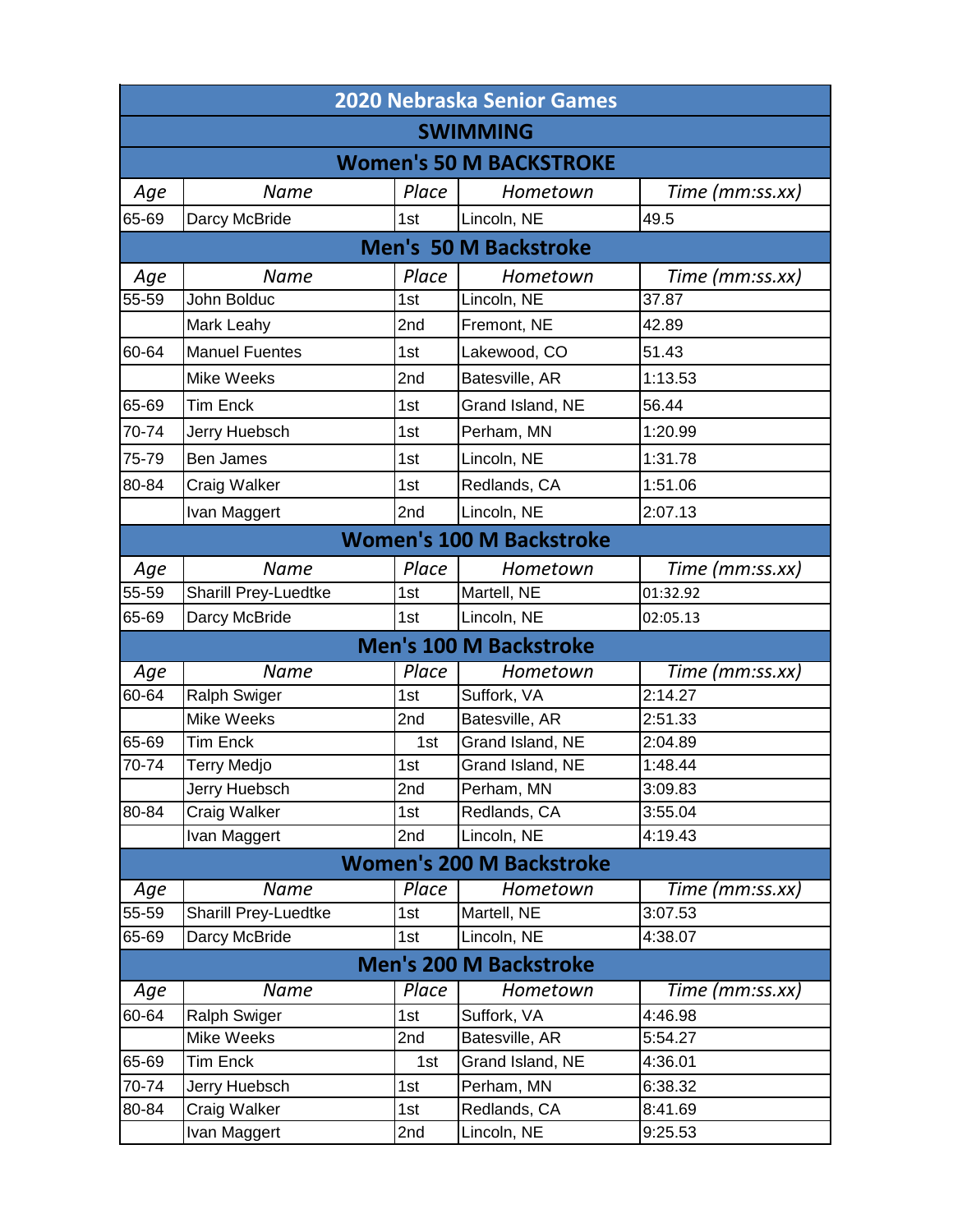|       | <b>2020 Nebraska Senior Games</b> |       |                                   |                 |  |  |
|-------|-----------------------------------|-------|-----------------------------------|-----------------|--|--|
|       | <b>SWIMMING</b>                   |       |                                   |                 |  |  |
|       |                                   |       | <b>Women's 50 M Breaststroke</b>  |                 |  |  |
| Age   | <b>Name</b>                       | Place | Hometown                          | Time (mm:ss.xx) |  |  |
| 65-69 | Deborah Qualey                    | 1st   | Gering, NE                        | 1:03.07         |  |  |
|       | <b>Charlene Nott</b>              | 2nd   | Arapahoe, NE                      | 1:10.55         |  |  |
|       | <b>Men's 50 M Breaststroke</b>    |       |                                   |                 |  |  |
| Age   | <b>Name</b>                       | Place | Hometown                          | Time (mm:ss.xx) |  |  |
| 55-59 | John Bolduc                       | 1st   | Lincoln, NE                       | 40.54           |  |  |
| 60-64 | <b>Manuel Fuentes</b>             | 1st   | Lakewood, CO                      | 48.59           |  |  |
|       | <b>Mike Weeks</b>                 | 2nd   | Batesville, AR                    | 53.25           |  |  |
|       | Ralph, Swiger                     | 3rd   | Suffork, VA                       | 54.18           |  |  |
| 70-74 | <b>Stan LeMaster</b>              | 1st   | Council Bluffs, IA                | 42.81           |  |  |
|       | <b>Charles Baumgarner</b>         | 2nd   | Salt Flat, TX                     | 43.71           |  |  |
| 75-79 | <b>Ben James</b>                  | 1st   | Lincoln, NE                       | 1:37.18         |  |  |
| 80-84 | Ivan Maggert                      | 2nd   | Lincoln, NE                       | 1:48.61         |  |  |
|       |                                   |       | <b>Women's 100 M Breaststroke</b> |                 |  |  |
| Age   | Name                              | Place | Hometown                          | Time (mm:ss.xx) |  |  |
| 55-59 | Jean Eichhorst                    | 1st   | Kearney, NE                       | 2:27.91         |  |  |
| 65-69 | Deborah Qualey                    | 1st   | Gering, NE                        | 2:24.52         |  |  |
|       |                                   |       | <b>Men's 100 M Breaststroke</b>   |                 |  |  |
| Age   | <b>Name</b>                       | Place | Hometown                          | Time (mm:ss.xx) |  |  |
| 60-64 | <b>Manuel Fuentes</b>             | 1st   | Lakewood, CO                      | 1:55.54         |  |  |
|       | <b>Ralph Swiger</b>               | 2nd   | Suffork, VA                       | 2:07.47         |  |  |
|       | Mike Weeks                        | 3rd   | Batesville, AR                    | 2:24.19         |  |  |
| 70-74 | <b>Stan LeMaster</b>              | 1st   | Council Bluffs, IA                | 1:44.99         |  |  |
|       | <b>Scott Adams</b>                | 2nd   | Litchfield, NE                    | 3:10.81         |  |  |
|       |                                   |       | <b>Women's 200 M Breaststroke</b> |                 |  |  |
| Age   | <b>Name</b>                       | Place | Hometown                          | Time (mm:ss.xx) |  |  |
| 65-69 | Deborah Qualey                    | 1st   | Gering, NE                        | 5:15.58         |  |  |
|       |                                   |       | <b>Men's 200 M Breaststroke</b>   |                 |  |  |
| Age   | <b>Name</b>                       | Place | Hometown                          | Time (mm:ss.xx) |  |  |
| 60-64 | Ralph, Swiger                     | 1st   | Suffork, VA                       | 4:41.81         |  |  |
| 70-74 | <b>Stan LeMaster</b>              | 1st   | Council Bluffs, IA                | 3:44.39         |  |  |
|       | Charles Baumgarner                | 2nd   | Salt Flat, TX                     | 03:54.39        |  |  |
|       | Terry Medjo                       | 3rd   | Grand Island, NE                  | 04:25.27        |  |  |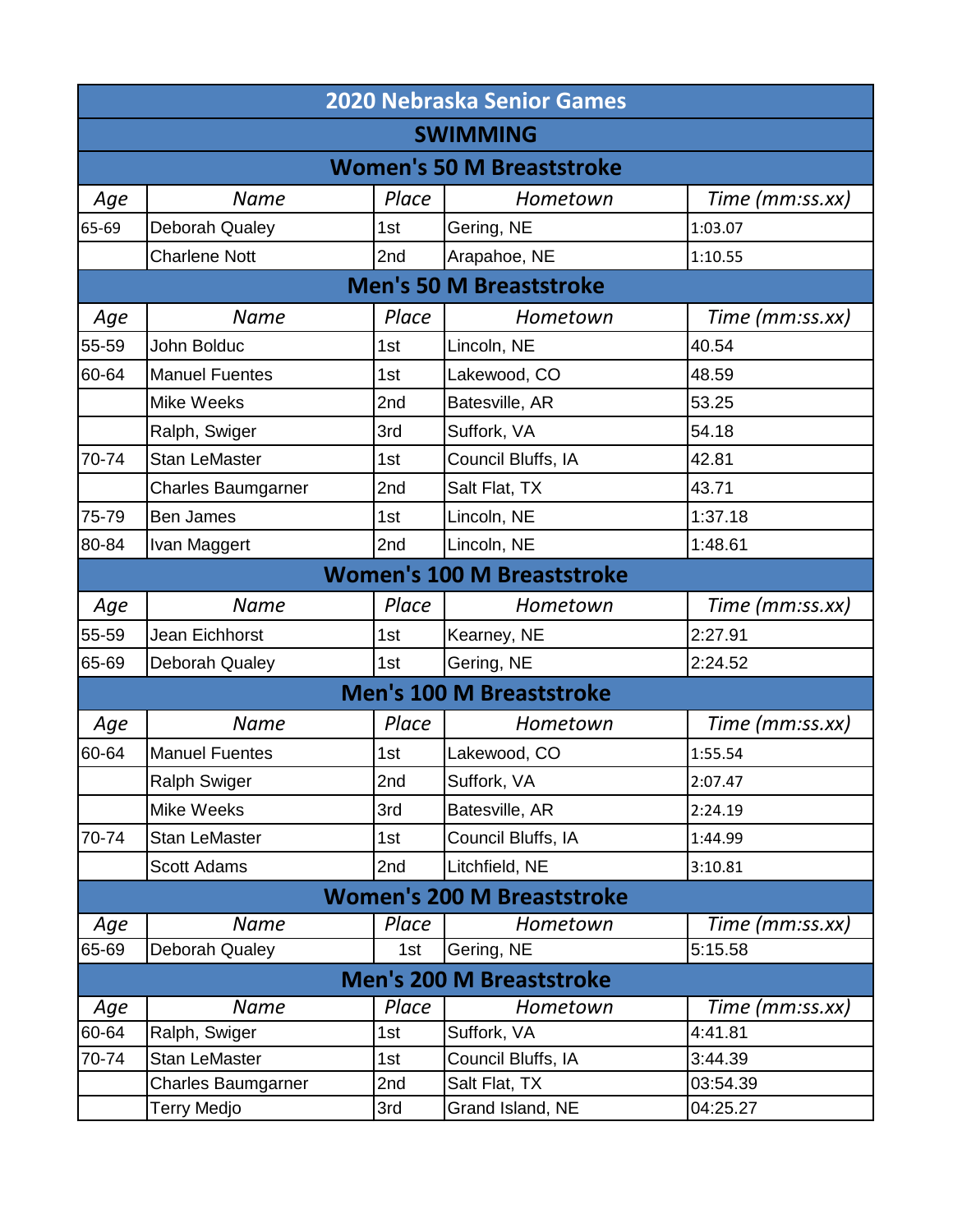| <b>2020 Nebraska Senior Games</b> |                              |       |                              |                 |  |
|-----------------------------------|------------------------------|-------|------------------------------|-----------------|--|
|                                   |                              |       | <b>SWIMMING</b>              |                 |  |
|                                   |                              |       | <b>Men's 50 M Butterfly</b>  |                 |  |
| Age                               | <b>Name</b>                  | Place | Hometown                     | Time (mm:ss.xx) |  |
| 55-59                             | John Boulduc                 | 1st   | Lincoln, NE                  | 33.45           |  |
| 60-64                             | Tom Kealy                    | 1st   | Council Bluffs, NE           | 37.2            |  |
|                                   | <b>Ralph Swiger</b>          | 2nd   | Suffolk, VA                  | 1:01.72         |  |
| 70-74                             | <b>Stan LeMaster</b>         | 1st   | Council Bluffs, IA           | 47.33           |  |
|                                   | <b>Scott Adams</b>           | 2nd   | Litchfield, NE               | 1:48.19         |  |
| 80-84                             | Craig Walker                 | 1st   | Redlands, CA                 | 2:50.63         |  |
|                                   |                              |       | <b>Men's 100 M Butterfly</b> |                 |  |
| Age                               | <b>Name</b>                  | Place | Hometown                     | Time (mm:ss.xx) |  |
| 60-64                             | <b>Ralph Swiger</b>          | 1st   | Suffolk, VA                  | 2:23.13         |  |
| 80-84                             | Craig Walker                 | 1st   | Redlands, CA                 | 5:35.36         |  |
|                                   | <b>Men's 200 M Butterfly</b> |       |                              |                 |  |
| Age                               | <b>Name</b>                  | Place | Hometown                     | Time (mm:ss.xx) |  |
| 60-64                             | <b>Ralph Swiger</b>          | 1st   | Suffolk, VA                  | 5:20.04         |  |
| 80-84                             | Craig Walker                 | 1st   | Redlands, CA                 | 12:55.52        |  |
|                                   |                              |       | <b>Men's 100 M Medley</b>    |                 |  |
| Age                               | <b>Name</b>                  | Place | Hometown                     | Time (mm:ss.xx) |  |
| 60-64                             | <b>Tom Kealy</b>             | 1st   | Council Bluffs, NE           | 1:30.70         |  |
|                                   | <b>Manuel Fuentes</b>        | 1st   | Lakewood, CO                 | 2:05.92         |  |
|                                   | <b>Mike Weeks</b>            | 2nd   | Batesville, AR               | 2:26.15         |  |
| 80-84                             | Craig Walker                 | 1st   | Redlands, CA                 | 4:19.00         |  |
|                                   |                              |       | <b>Women's 200 M Medley</b>  |                 |  |
| Age                               | Name                         | Place | Hometown                     | Time (mm:ss.xx) |  |
| 55-59                             | Sharill Prey-Luedtke         | 1st   | Martell, NE                  | 3:12.89         |  |
|                                   |                              |       | <b>Men's 200 M Medley</b>    |                 |  |
| Age                               | <b>Name</b>                  | Place | Hometown                     | Time (mm:ss.xx) |  |
| 60-64                             | <b>Ralph Swiger</b>          | 1st   | Suffolk, VA                  | 4:27.97         |  |
|                                   | Mike Weeks                   | 2nd   | Batesville, AR               | 4:56.34         |  |
| 70-74                             | <b>Stan LeMaster</b>         | 1st   | Council Bluffs, IA           | 3:21.96         |  |
|                                   |                              |       | <b>Men's 400 M Medley</b>    |                 |  |
| Age                               | <b>Name</b>                  | Place | Hometown                     | Time (mm:ss.xx) |  |
| 60-64                             | <b>Ralph Swiger</b>          | 1st   | Suffolk, VA                  | 9:45.09         |  |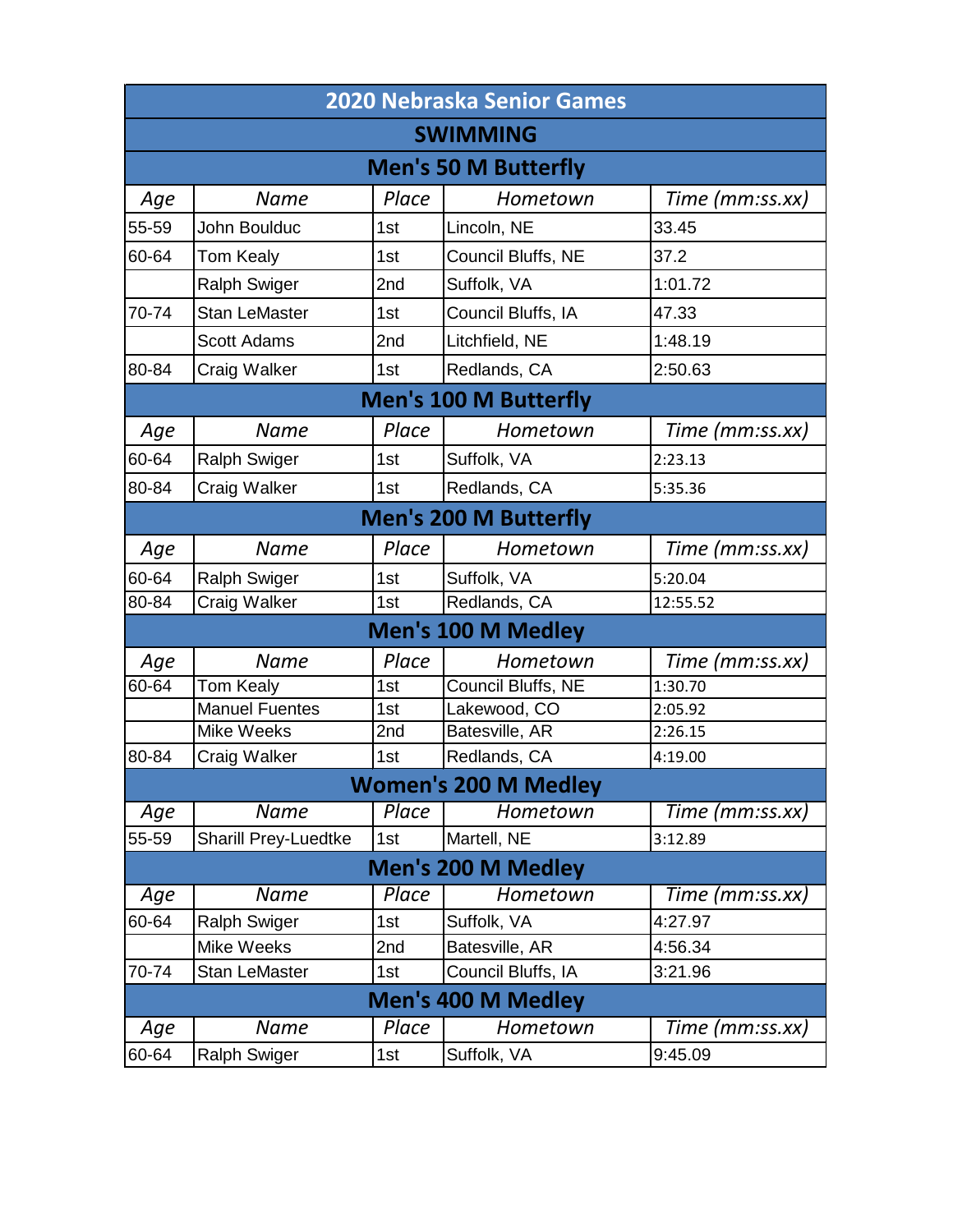|       | 2020 Nebraska Senior Games |       |                |                 |  |  |
|-------|----------------------------|-------|----------------|-----------------|--|--|
|       | <b>10K Road Race</b>       |       |                |                 |  |  |
|       | Men's                      |       |                |                 |  |  |
| Age   | <b>Name</b>                | Place | Hometown       | Time (hr:mm:ss) |  |  |
| 50-54 | James Miller               | 1st   | Omaha, NE      | 1:02:10         |  |  |
| 60-64 | <b>Derry Trampe</b>        | 1st   | Ord, NE        | 43:35           |  |  |
|       | <b>Brian Bergt</b>         | 2nd   | Amherst, NE    | 44:02           |  |  |
| 65-69 | James Richard              | 1st   | Verdon, NE     | 48:54           |  |  |
|       | Jon Peter                  | 2nd   | Kearney, NE    | 57:58:00        |  |  |
| 70-74 | Donald Hoffman             | 1st   | Amherst, NE    | 1:18:42         |  |  |
| 75-79 | <b>Gerald Schaben</b>      | 1st   | Seward, NE     | 1:14:49         |  |  |
|       |                            |       | <b>Women's</b> |                 |  |  |
| Age   | <b>Name</b>                | Place | Hometown       | Time (hr:mm:ss) |  |  |
| 60-64 | Jennifer James             | 1st   | Verdon, NE     | 1:45:19         |  |  |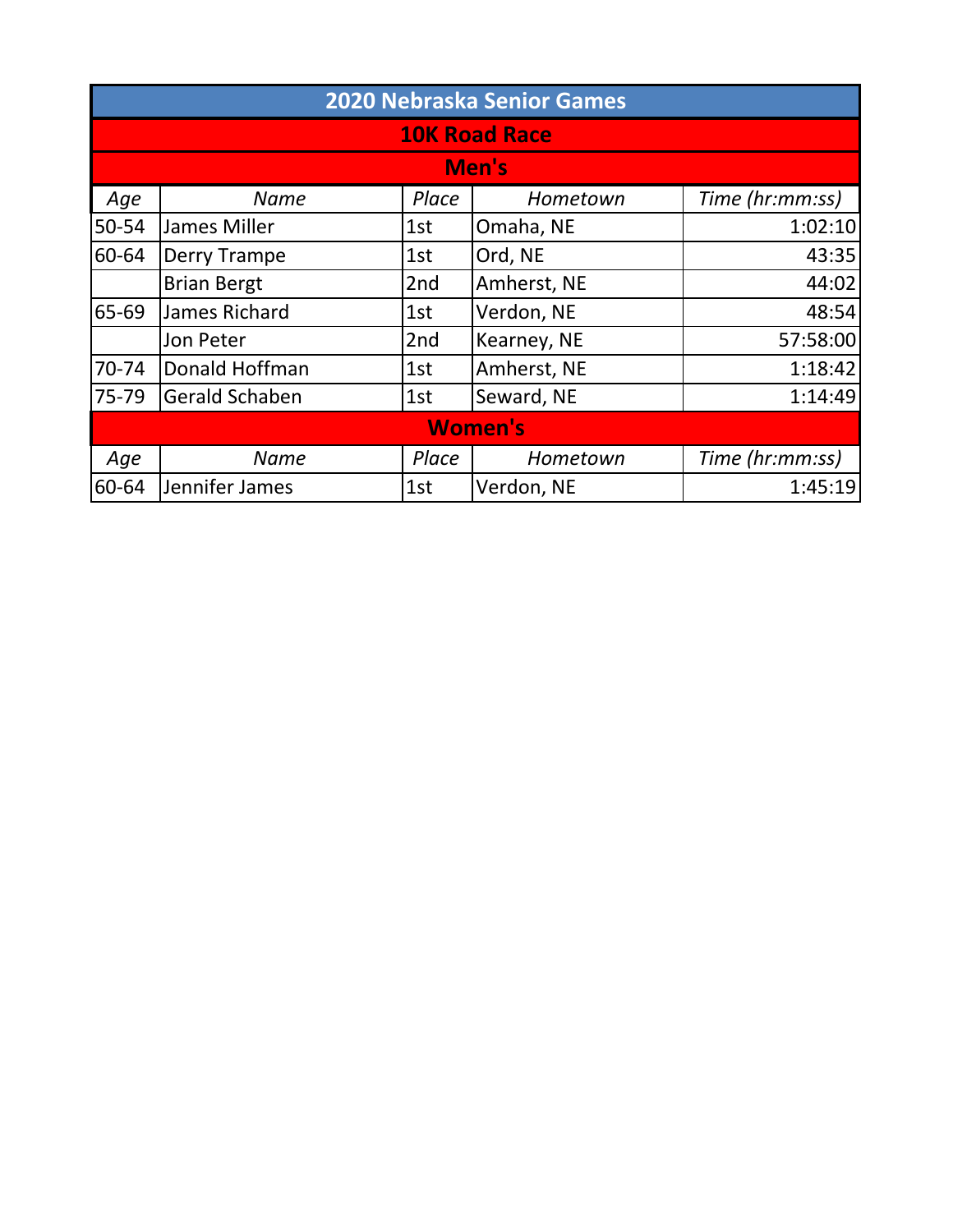| 2020 Nebraska Senior Games |                           |            |                                   |                 |
|----------------------------|---------------------------|------------|-----------------------------------|-----------------|
|                            |                           |            | <b>CYCLING</b>                    |                 |
|                            |                           |            | <b>Men's 10K Cycling</b>          |                 |
| Age                        | Name                      | Place      | Hometown                          | Time (mm:ss)    |
| 50-54                      | <b>Troy Bauer</b>         | 1st        | Dallas Center, IA                 | 14:50           |
|                            | <b>Frank Sadilek</b>      | 2nd        | Johnson Creek, WI                 | 16:47           |
|                            | Erik Erickson             | 3rd        | Dallas Center, IA                 | 21:57           |
| 55-59                      | Patrick Bohan             | 1st        | Buena Vista, CO                   | 13:36           |
|                            | John Cole                 | 2nd        | Lake Lotawana, MO                 | 14:10           |
|                            | <b>Charles Givens</b>     | 3rd        | Springfield, MO                   | 15:25           |
|                            | James Aronhalt            | 4th        | Lee Summit, MO                    | 16:12           |
|                            | Mark McCue                | 5th        | Spearfish, SD                     | 16:39           |
|                            | <b>Gregory Bennett</b>    | 6th        | Versailles, MO                    | 17:48           |
| 60-64                      | Tim Richardson            | 1st        | Lee Summit, MO                    | 16:16           |
| 65-69                      | <b>Richard Stewart</b>    | 1st        | Castle Rock, CO                   | 14:22           |
|                            | Dennis Noel               | 2nd        | Rolla, MO                         | 16:09           |
| 70-74                      | Gary Ferguson             | 1st        | Cuncan, OK                        | 16:30           |
|                            | Robert Thompson           | 2nd        | Lakewood, CO                      | 16:55           |
|                            | <b>Gary Scott</b>         | 3rd        | Wheatland, OK                     | 17:57           |
|                            | Johnnie Jones             | 4th        | Ardmore, OK                       | 18:17           |
|                            | <b>Hollis Anderson</b>    | 5th        | Lincoln, NE                       | 18:27           |
|                            | Earl Hill                 | 6th        | Brit, IA                          | 18:34           |
|                            | Dave Carpenter            | 7th        | Rapid City, SD                    | 19:00           |
|                            | <b>Clint Witte</b>        | 8th        | Kearney, NE                       | 23:59           |
| 75-79                      | William Earp              | 1st        | Independence, MO                  | 16:32           |
|                            | Richard Hampton           | 2nd        | Ofallon, IL                       | 17:57           |
| 80-84                      | John Windhusen            | 1st        | Unadilla, NE                      | 23:00           |
|                            | <b>Toby Lewis</b>         | 2nd        | Torrington, NE                    | 25:56           |
| 85-89                      | <b>Richard Reynolds</b>   | 1st        | Oro Valley, AZ                    | 19:32           |
|                            |                           |            | <b>Women's 10K Cycling</b>        |                 |
| Age                        | <b>Name</b>               | Place      | <b>Hometown</b>                   | Time (mm:ss.xx) |
| 50-54<br>55-59             | Sydney Brown<br>Kay Bauer | 1st<br>1st | Lincoln, NE                       | 16:37<br>21:38  |
| 60-64                      | Cindy Shaw                | 1st        | Dallas Center, IA<br>Auburn, NE   |                 |
|                            | Cathy Eastman             | 2nd        | Lincoln, NE                       | 16:38<br>18:51  |
|                            | Sally McCann              | 3rd        | Kearney, NE                       | 26:22           |
| 75-79                      | Nancy Brown               | 1st        | Bennet, NE                        | 23:04           |
|                            |                           |            | <b>Open 10K Recumbent Cycling</b> |                 |
| Age                        | <b>Name</b>               | Place      | Hometown                          | Time (mm:ss)    |
| 60-64                      | William Sare              | 1st        | Manitou Springs, CO               | 24:27           |
| 70-74                      | Rodger D. Reddish         | 2nd        | Colorado Springs, CO              | 25:21           |
| 75-79                      | Opal Jones                | 3rd        | Admore, OK                        | 32:36           |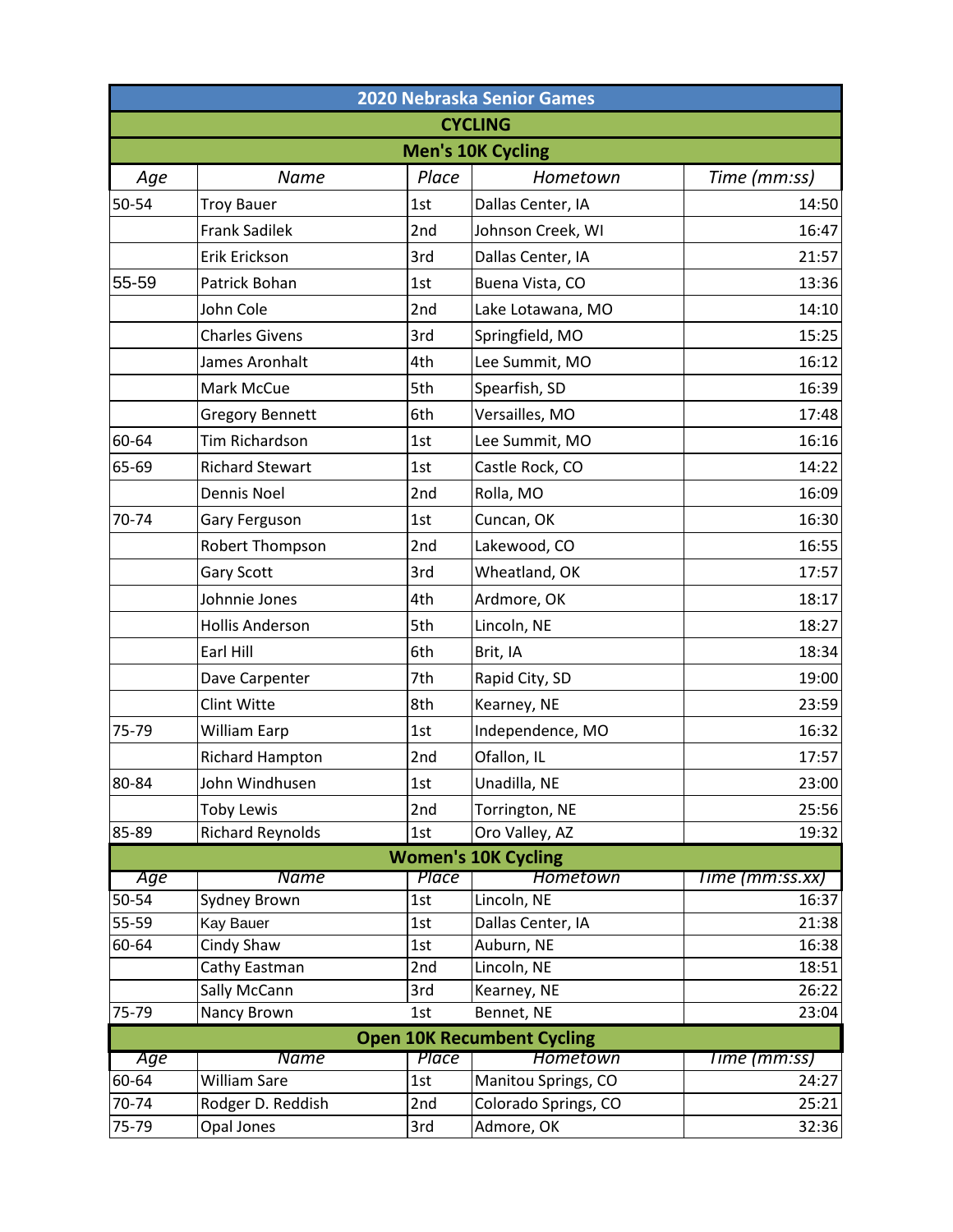|       |                        |       | <b>2020 Nebraska Senior Games</b> |              |
|-------|------------------------|-------|-----------------------------------|--------------|
|       |                        |       | <b>CYCLING</b>                    |              |
|       |                        |       | <b>Men's 20K Cycling</b>          |              |
| Age   | <b>Name</b>            | Place | Hometown                          | Time (mm:ss) |
| 50-54 | <b>Troy Bauer</b>      | 1st   | Dallas Center, IA                 | 30:57        |
|       | <b>Frank Sadilek</b>   | 2nd   | Johnson Creek, WI                 | 34:33        |
|       | Eric Erickson          | 3rd   | Holdrege, NE                      | 45:31        |
| 55-59 | <b>Gregory Bennett</b> | 1st   | Versailles, MO                    | 30:55.0      |
|       | <b>Charles Givens</b>  | 2nd   | Springfield, MO                   | 30:55.1      |
|       | James Aronhalt         | 3rd   | Lee Summit, MO                    | 30:56        |
|       | John Cole              | 4th   | Lake Lotawana                     | 31:05        |
|       | Mark McCue             | 5th   | Spearfish, SD                     | 34:27        |
| 60-64 | Mark Kieffer           | 1st   | Rochester, MN                     | 30:54        |
|       | <b>Tim Richardson</b>  | 2nd   | Lee Summit, MO                    | 30:55        |
|       | Tim Uden               | 3rd   | Juniata, NE                       | 31:07        |
|       | Dan Keyser             | 4th   | Sutherland, NE                    | 35:35        |
|       | Charles Kasson         | 5th   | Amherst, NE                       | 37:17        |
| 65-69 | <b>Dennis Maurer</b>   | 1st   | Rochester, MN                     | 30:54        |
|       | Dennis Noel            | 2nd   | Rolla, MO                         | 30:56        |
|       | Michael Murry          | 3rd   | <b>North Platte</b>               | 30:58        |
| 70-74 | <b>Gary Scott</b>      | 1st   | Wheatland, OK                     | 31:08        |
|       | Gary Ferguson          | 2nd   | Duncan, OK                        | 34:32        |
|       | Johnnie Jones          | 3rd   | Ardmore, OK                       | 34:47        |
|       | Earl Hill              | 4th   | Brit, IA                          | 37:15        |
|       | <b>Hollis Anderson</b> | 5th   | Lincoln, NE                       | 40:55        |
| 75-79 | <b>William Earp</b>    | 1st   | Independence, MO                  | 31:31        |
|       | Richard Hampton        | 2nd   | O'Fallon, IL                      | 31:39        |
|       |                        |       | <b>Women's 20K Cycling</b>        |              |
| Age   | <b>Name</b>            | Place | Hometown                          | Time (mm:ss) |
| 55-59 | Christine Smith        | 1st   | Rochester, MN                     | 31:06        |
|       | Kay Bauer              | 2nd   | Dallas Center, IA                 | 45:47        |
| 60-64 | Cindy Shaw             | 1st   | Auburn, NE                        | 34:46        |
|       | Cathy Eastman          | 2nd   | Lincoln, NE                       | 37:26        |
|       | Marta Moorman          | 3rd   | Kearney, NE                       | 52:20        |
|       | Wylene Lengel          | 4th   | McPherson, KS                     | 52:20.1      |
|       | Sally McCann           | 5th   | Kearney, NE                       | 57:55        |
|       |                        |       | <b>Open 20K Recumbent Cycling</b> |              |
| Age   | <b>Name</b>            | Place | Hometown                          | Time (mm:ss) |
| 60-64 | William Sare           | 1st   | Manitou Springs, CO               | 52:09        |
| 70-74 | Rodger D. Reddish      | 2nd   | Colorado Springs, CO              | 58:48        |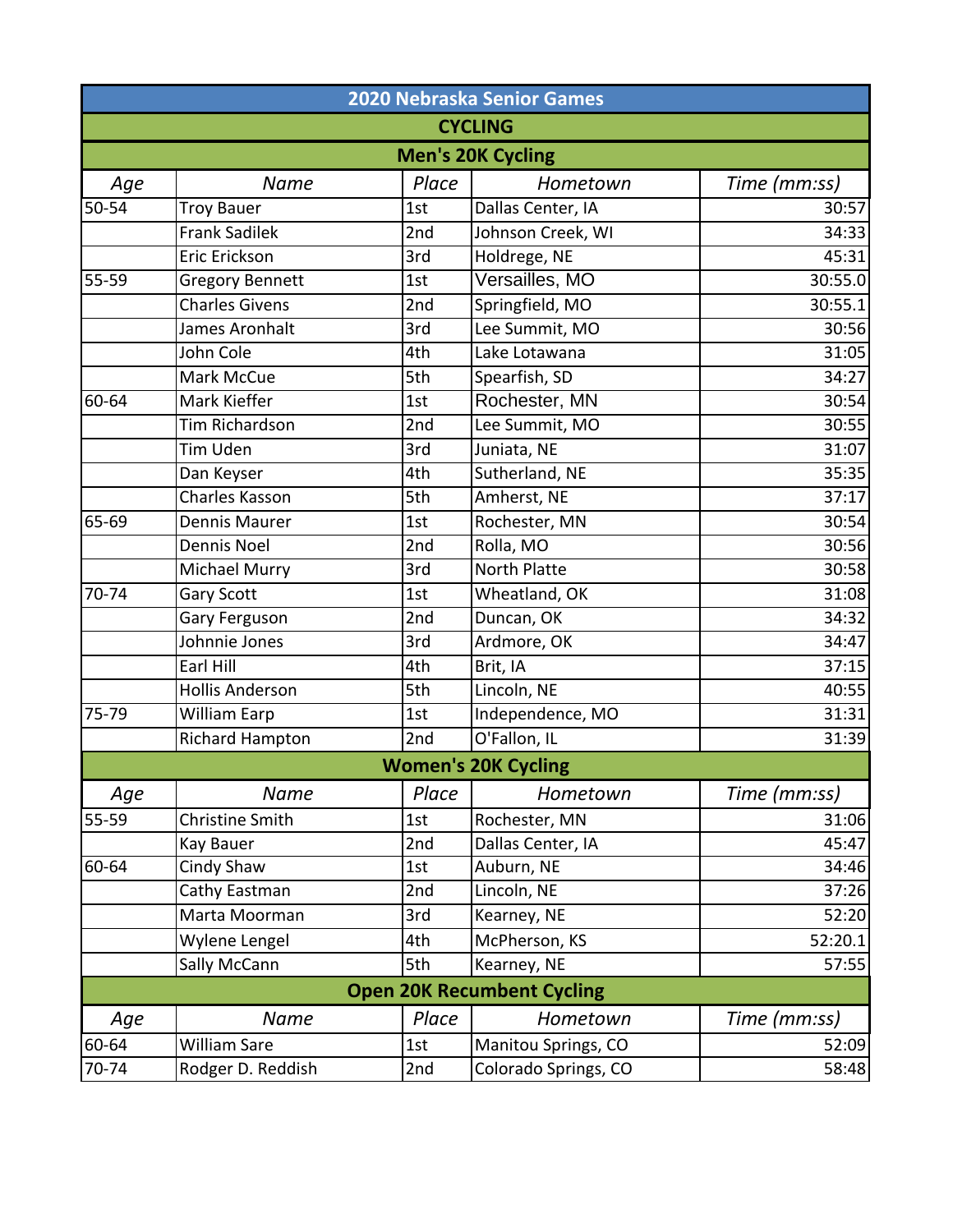|       | <b>2020 Nebraska Senior Games</b> |                |                        |  |  |
|-------|-----------------------------------|----------------|------------------------|--|--|
|       | <b>HORSESHOES</b>                 |                |                        |  |  |
|       |                                   | Men's          |                        |  |  |
| Age   | <b>Name</b>                       | Place          | Hometown               |  |  |
| 60-64 | Steven Schumacher                 | 1st            | <b>Blountville, TN</b> |  |  |
|       | Jerome Bilsend                    | 2nd            | Shelton, NE            |  |  |
| 65-69 | <b>Paul Ronnfeldt</b>             | 1st            | Minden, NE             |  |  |
|       | <b>Michael Taylor</b>             | 2nd            | Bellevue, NE           |  |  |
|       | <b>George Martinez</b>            | 3rd            | Minden, NE             |  |  |
|       | Daniel Scamehorn                  | 4th            | Kearney, NE            |  |  |
| 70-74 | Donald Hoffman                    | 1st            | Amherst, NE            |  |  |
| 75-79 | <b>Tom McCann</b>                 | 1st            | Kearney, NE            |  |  |
| 80-84 | Dale Verhoeff                     | 1st            | Lincoln, NE            |  |  |
|       |                                   | <b>Women's</b> |                        |  |  |
| Age   | <b>Name</b>                       | Place          | Hometown               |  |  |
| 55-59 | <b>Tammy Bartling</b>             | 1st            | Kearney, NE            |  |  |
| 60-64 | Wylene Lengel                     | 1st            | McPherson, KS          |  |  |
|       | Marta Moorman                     | 2nd            | Kearney, NE            |  |  |
| 65-69 | <b>Constance Woods-Brown</b>      | 1st            | Lincoln, NE            |  |  |
| 70-74 | Regina McCann                     | 1st            | Kearney, NE            |  |  |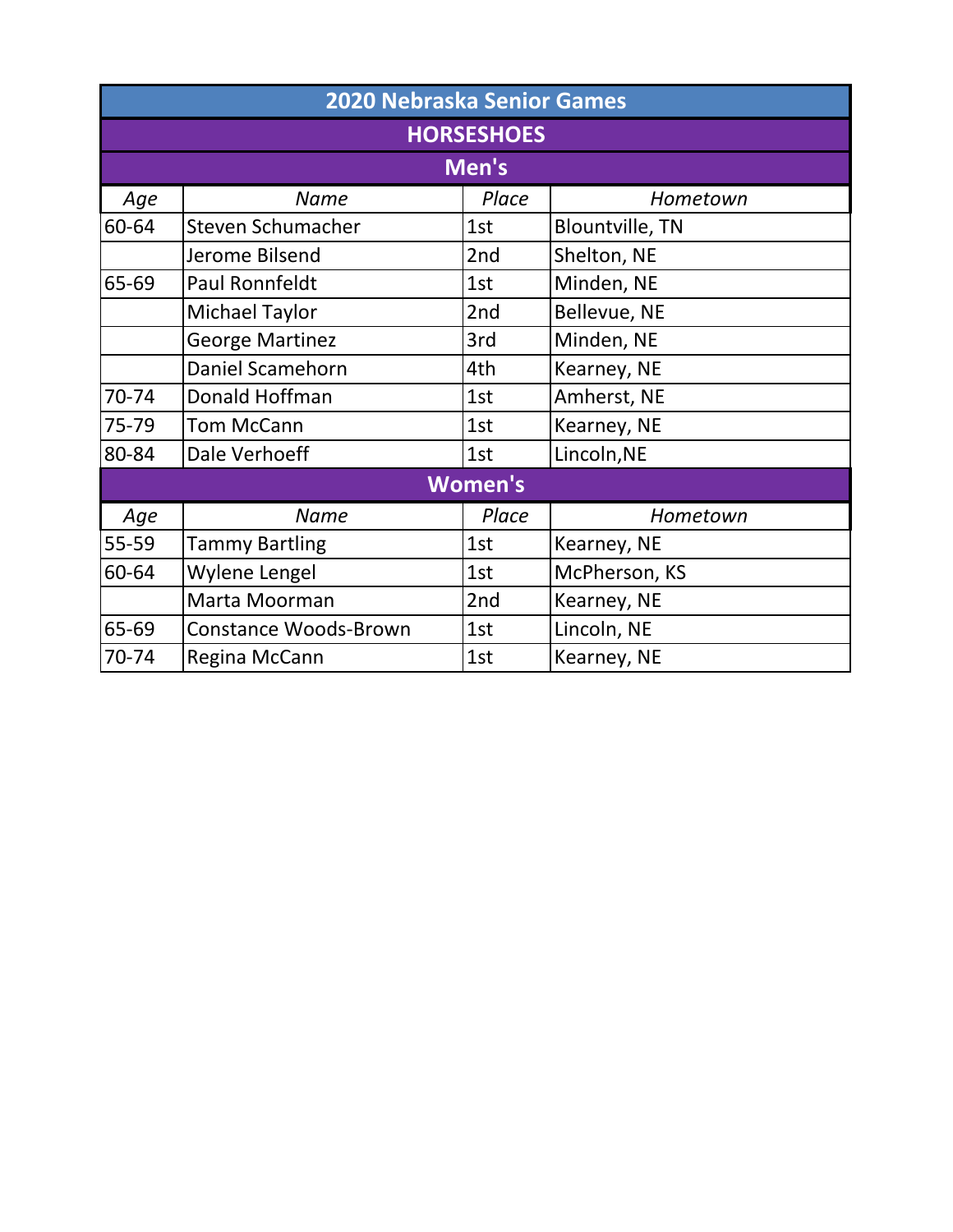|       | 2020 Nebraska Senior Games |       |                        |  |  |
|-------|----------------------------|-------|------------------------|--|--|
|       | <b>PICKLEBALL RESULTS</b>  |       |                        |  |  |
|       | <b>Men's Singles</b>       |       |                        |  |  |
| Age   | <b>Name</b>                | Place | Hometown               |  |  |
| 50-54 | <b>Marc Bauer</b>          | 1st   | Kearney, NE            |  |  |
| 55-59 | <b>Greg Larson</b>         | 1st   | McCook, NE             |  |  |
|       | Scott Hayden               | 2nd   | Kearney, NE            |  |  |
|       | Steven Schumacher          | 3rd   | <b>Blountville, TN</b> |  |  |
| 60-64 | Dave Chalupa               | 1st   | Omaha, NE              |  |  |
| 65-69 | <b>Rex Scott</b>           | 1st   | Lexington, NE          |  |  |
| 70-74 | <b>Clint White</b>         | 1st   | Kearney, NE            |  |  |
| 75-79 | <b>Tom McCann</b>          | 1st   | Kearney, NE            |  |  |
|       | <b>Women's Singles</b>     |       |                        |  |  |
| Age   | <b>Name</b>                | Place | Hometown               |  |  |
| 50-54 | Tammy Hayden               | 1st   | Kearney, NE            |  |  |
| 55-59 | Karen Shundoff             | 1st   | Kearney, NE            |  |  |
| 65-69 | Pamela Cordia              | 1st   | Saint Louis, MO        |  |  |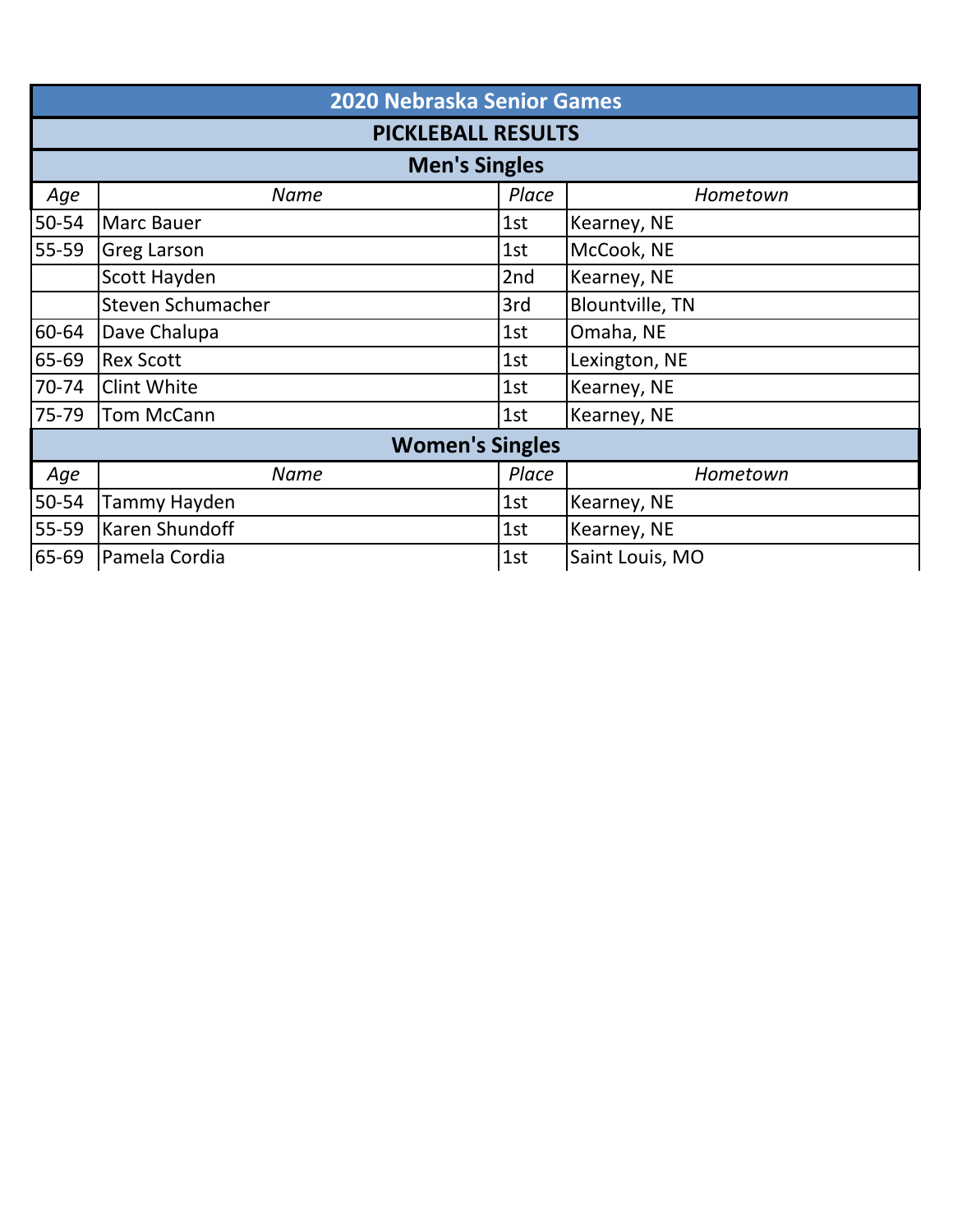|           | <b>2020 Nebraska Senior Games</b> |       |                            |  |  |
|-----------|-----------------------------------|-------|----------------------------|--|--|
|           | <b>PICKLEBALL RESULTS</b>         |       |                            |  |  |
|           | <b>Men's Doubles</b>              |       |                            |  |  |
| Age       | Name                              | Place | Hometown                   |  |  |
| $50 - 54$ | Marc Bauer & Scott Hayden         | 1st   | Kearney, NE                |  |  |
|           | Dale Hall & Phillip Rimpley       | 2nd   | North Platte, NE           |  |  |
| 55-59     | Kevin Woods & Buck Woods          | 1st   | North Platte/Minden, NE    |  |  |
|           | Larry Luther & Rex Sott           | 2nd   | Lexington, NE              |  |  |
|           | Steven Schumacher & Greg Larson   | 3rd   | Blountville, TN/McCook, NE |  |  |
| 60-64     | Bret Hadedorn & Dave Chalupa      | 1st   | Kearney/Omaha, NE          |  |  |
|           | David Nickel & Roger Wendt        | 2nd   | Kearney, NE                |  |  |
| 65-69     | Dallas Watkins & Alan Emken       | 1st   | Kearney, NE                |  |  |
|           | Mike Allen & John Wilcox          | 2nd   | Aurora, NE                 |  |  |
|           | Mark Stines & Gerald Spencer      | 3rd   | Grand Island, NE           |  |  |
| 70-74     | Dave Waggoner & Tom McCann        | 1st   | Kearney, NE                |  |  |
|           | <b>Women's Doubles</b>            |       |                            |  |  |
| Age       | Name                              | Place | Hometown                   |  |  |
| 50-54     | Tammy Hayden & Karen Shundoff     | 1st   | Kearney, NE                |  |  |
|           | Heidi Southard & Amy Rimpley      | 2nd   | North Platte, NE           |  |  |
| 60-64     | Denise Christensen & Jill Sage    | 1st   | Kearney, NE                |  |  |
|           | Theresa Stockmann & Pamela Cordia | 2nd   | Saint Louis, MO            |  |  |
|           | Wylene Lyngel & Marta Moorman     | 3rd   | McPherson, KS/Kearney, NE  |  |  |
| 65-69     | Barb McIntyre & Darcy McBride     | 1st   | Lincoln, NE                |  |  |
|           | Kathy Blecha & Regina McCann      | 2nd   | Kearney, NE                |  |  |
| 70-74     | Anita Lechner & Carolyn Foster    | 1st   | Grand Island/St. Paul, NE  |  |  |